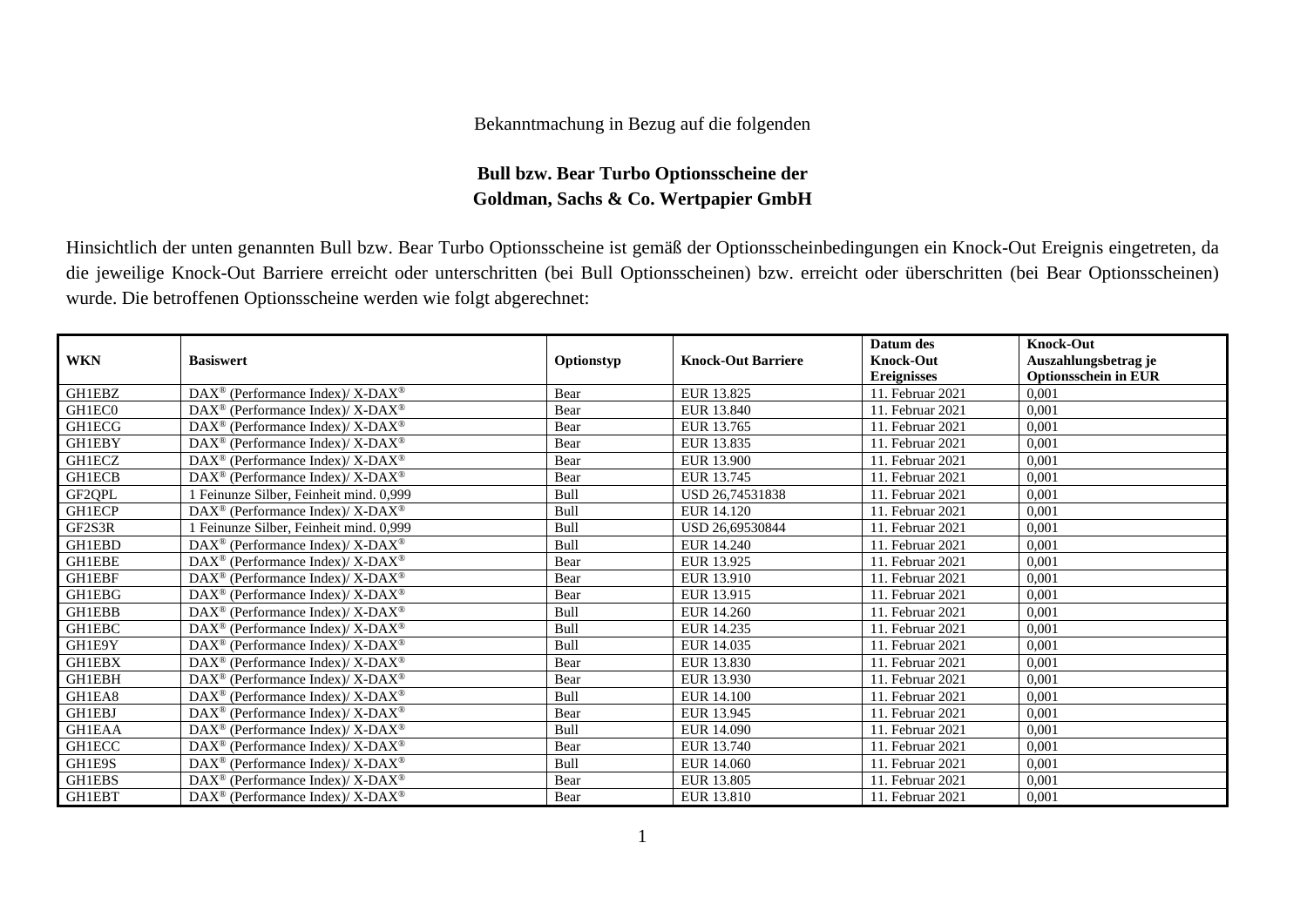|               |                                                                    |            |                           | Datum des          | <b>Knock-Out</b>            |
|---------------|--------------------------------------------------------------------|------------|---------------------------|--------------------|-----------------------------|
| <b>WKN</b>    | <b>Basiswert</b>                                                   | Optionstyp | <b>Knock-Out Barriere</b> | <b>Knock-Out</b>   | Auszahlungsbetrag je        |
|               |                                                                    |            |                           | <b>Ereignisses</b> | <b>Optionsschein in EUR</b> |
| <b>GH1EAP</b> | DAX <sup>®</sup> (Performance Index)/ X-DAX <sup>®</sup>           | Bull       | EUR 14.185                | 11. Februar 2021   | 0,001                       |
| GH1EC1        | $DAX^{\circledast}$ (Performance Index)/ X-DAX <sup>®</sup>        | Bear       | EUR 13.850                | 11. Februar 2021   | 0,001                       |
| GH1E9D        | DAX <sup>®</sup> (Performance Index)/X-DAX <sup>®</sup>            | Bull       | EUR 14.020                | 11. Februar 2021   | 0,001                       |
| GH1EC2        | $DAX^{\circledast}$ (Performance Index)/ X-DAX <sup>®</sup>        | Bear       | EUR 13.860                | 11. Februar 2021   | 0,001                       |
| GH1EC9        | DAX <sup>®</sup> (Performance Index)/X-DAX <sup>®</sup>            | Bear       | EUR 13.895                | 11. Februar 2021   | 0,001                       |
| GH1E9G        | DAX <sup>®</sup> (Performance Index)/ X-DAX <sup>®</sup>           | Bull       | EUR 14.030                | 11. Februar 2021   | 0,001                       |
| <b>GH1ECA</b> | DAX <sup>®</sup> (Performance Index)/ X-DAX <sup>®</sup>           | Bear       | EUR 13.885                | 11. Februar 2021   | 0,001                       |
| GH1E9Q        | $DAX^{\circledast}$ (Performance Index)/ X-DAX <sup>®</sup>        | Bull       | EUR 14.070                | 11. Februar 2021   | 0,001                       |
| GH1EC5        | DAX <sup>®</sup> (Performance Index)/ X-DAX <sup>®</sup>           | Bear       | EUR 13.870                | 11. Februar 2021   | 0,001                       |
| GH1EC6        | DAX <sup>®</sup> (Performance Index)/ X-DAX <sup>®</sup>           | Bear       | EUR 13.865                | 11. Februar 2021   | 0,001                       |
| GH1E9R        | DAX <sup>®</sup> (Performance Index)/ X-DAX <sup>®</sup>           | Bull       | EUR 14.065                | 11. Februar 2021   | 0,001                       |
| GH1EC3        | DAX <sup>®</sup> (Performance Index)/ X-DAX <sup>®</sup>           | Bear       | EUR 13.845                | 11. Februar 2021   | 0,001                       |
| GH1E9V        | $DAX^{\circledast}$ (Performance Index)/ X-DAX <sup>®</sup>        | Bull       | EUR 14.045                | 11. Februar 2021   | 0,001                       |
| GH1EC4        | DAX <sup>®</sup> (Performance Index)/X-DAX <sup>®</sup>            | Bear       | <b>EUR 13.880</b>         | 11. Februar 2021   | 0,001                       |
| <b>GH1EBK</b> | DAX <sup>®</sup> (Performance Index)/ X-DAX <sup>®</sup>           | Bear       | EUR 13.935                | 11. Februar 2021   | 0,001                       |
| GH1E9W        | DAX <sup>®</sup> (Performance Index)/ X-DAX <sup>®</sup>           | Bull       | EUR 14.055                | 11. Februar 2021   | 0,001                       |
| <b>GH1EBL</b> | DAX <sup>®</sup> (Performance Index)/ X-DAX <sup>®</sup>           | Bear       | EUR 13.950                | 11. Februar 2021   | 0,001                       |
| <b>GH1EBV</b> | $DAX^{\circledast}$ (Performance Index)/ X-DAX <sup>®</sup>        | Bear       | EUR 13.815                | 11. Februar 2021   | 0,001                       |
| GH1E9T        | $DAX^{\circledast}$ (Performance Index)/ X-DAX <sup>®</sup>        | Bull       | EUR 14.075                | 11. Februar 2021   | 0,001                       |
| <b>GH1EBW</b> | DAX <sup>®</sup> (Performance Index)/X-DAX <sup>®</sup>            | Bear       | EUR 13.820                | 11. Februar 2021   | 0,001                       |
| GH1E9U        | DAX <sup>®</sup> (Performance Index)/X-DAX <sup>®</sup>            | Bull       | <b>EUR 14.050</b>         | 11. Februar 2021   | 0,001                       |
| <b>GH1ECH</b> | $\text{DAX}^{\circledast}$ (Performance Index)/ X-DAX <sup>®</sup> | Bear       | EUR 13.780                | 11. Februar 2021   | 0,001                       |
| <b>GH1ECJ</b> | DAX <sup>®</sup> (Performance Index)/ X-DAX <sup>®</sup>           | Bear       | EUR 13.775                | 11. Februar 2021   | 0,001                       |
| GH1E9B        | $DAX^{\circledast}$ (Performance Index)/ X-DAX <sup>®</sup>        | Bull       | EUR 14.025                | 11. Februar 2021   | 0,001                       |
| <b>GH1ECF</b> | DAX <sup>®</sup> (Performance Index)/ X-DAX <sup>®</sup>           | Bear       | EUR 13.760                | 11. Februar 2021   | 0.001                       |
| <b>GH1EAD</b> | $DAX^{\circledast}$ (Performance Index)/ X-DAX <sup>®</sup>        | Bull       | EUR 14.085                | 11. Februar 2021   | 0,001                       |
| <b>GH1ECD</b> | DAX <sup>®</sup> (Performance Index)/ X-DAX <sup>®</sup>           | Bear       | EUR 13.750                | 11. Februar 2021   | 0,001                       |
| <b>GH1ECE</b> | DAX <sup>®</sup> (Performance Index)/ X-DAX <sup>®</sup>           | Bear       | EUR 13.755                | 11. Februar 2021   | 0,001                       |
| <b>GH1EAE</b> | DAX <sup>®</sup> (Performance Index)/ X-DAX <sup>®</sup>           | Bull       | EUR 14.225                | 11. Februar 2021   | 0,001                       |
| GH1ED0        | $\text{DAX}^{\circledast}$ (Performance Index)/ X-DAX <sup>®</sup> | Bear       | <b>EUR 13.800</b>         | 11. Februar 2021   | 0,001                       |
| GH1EA3        | $DAX^{\circledast}$ (Performance Index)/ X-DAX <sup>®</sup>        | Bull       | EUR 14.150                | 11. Februar 2021   | 0,001                       |
| GH1EC7        | DAX <sup>®</sup> (Performance Index)/X-DAX <sup>®</sup>            | Bear       | EUR 13.890                | 11. Februar 2021   | 0,001                       |
| GH1EA4        | $DAX^{\circledast}$ (Performance Index)/ X-DAX <sup>®</sup>        | Bull       | EUR 14.130                | 11. Februar 2021   | 0,001                       |
| GH1EC8        | DAX <sup>®</sup> (Performance Index)/ X-DAX <sup>®</sup>           | Bear       | EUR 13.905                | 11. Februar 2021   | 0,001                       |
| <b>GH1ECR</b> | DAX <sup>®</sup> (Performance Index)/ X-DAX <sup>®</sup>           | Bear       | EUR 13.940                | 11. Februar 2021   | 0,001                       |
| GH1E9L        | $\text{DAX}^{\circledast}$ (Performance Index)/ X-DAX <sup>®</sup> | Bull       | <b>EUR 14.080</b>         | 11. Februar 2021   | 0,001                       |
| <b>GH1ECK</b> | DAX <sup>®</sup> (Performance Index)/ X-DAX <sup>®</sup>           | Bear       | EUR 13.920                | 11. Februar 2021   | 0,001                       |
| <b>GH1EAM</b> | DAX <sup>®</sup> (Performance Index)/ X-DAX <sup>®</sup>           | Bull       | EUR 14.210                | 11. Februar 2021   | 0,001                       |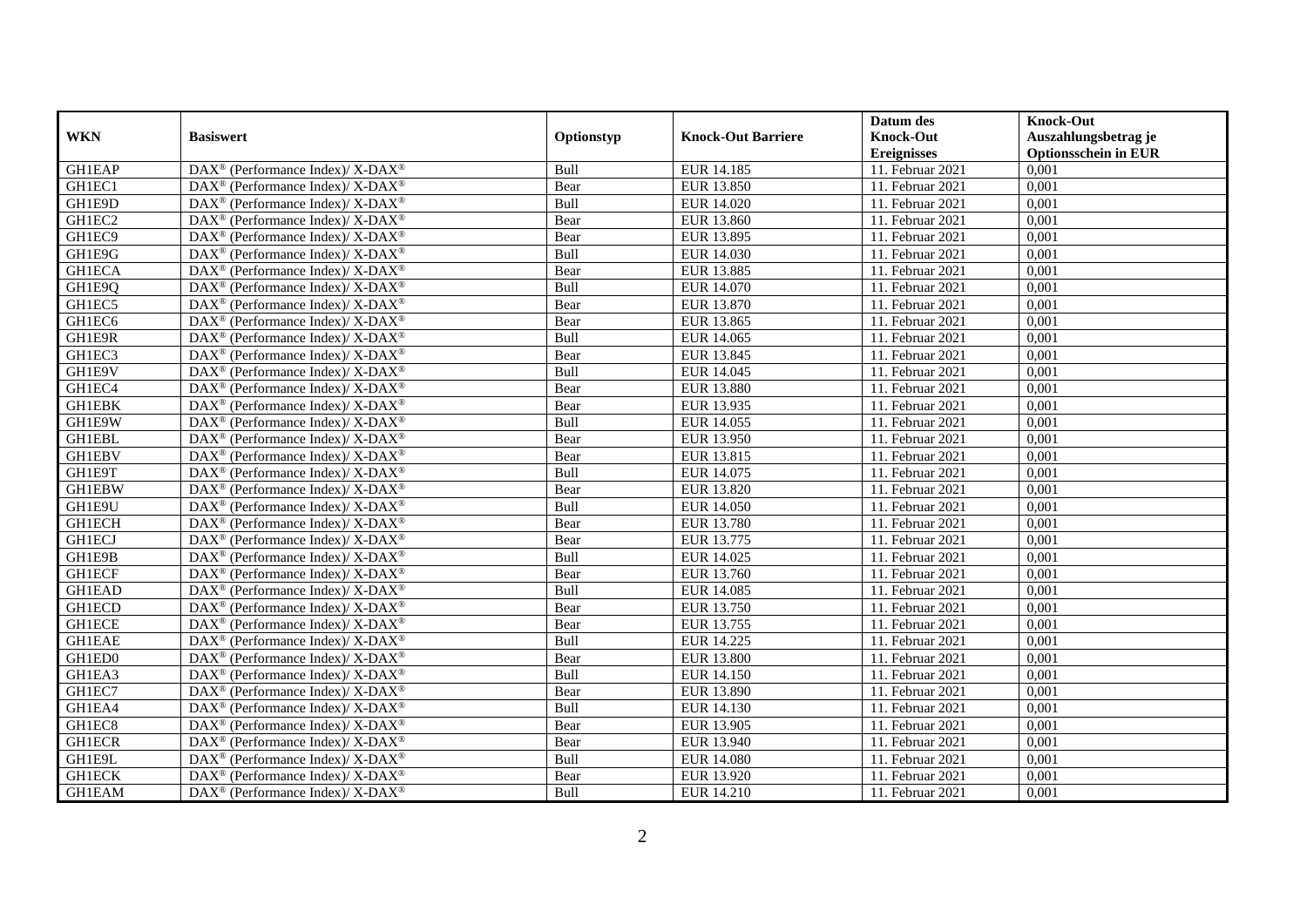|               |                                                                    |            |                           | Datum des          | <b>Knock-Out</b>            |
|---------------|--------------------------------------------------------------------|------------|---------------------------|--------------------|-----------------------------|
| <b>WKN</b>    | <b>Basiswert</b>                                                   | Optionstyp | <b>Knock-Out Barriere</b> | <b>Knock-Out</b>   | Auszahlungsbetrag je        |
|               |                                                                    |            |                           | <b>Ereignisses</b> | <b>Optionsschein in EUR</b> |
| <b>GH1ECL</b> | DAX <sup>®</sup> (Performance Index)/ X-DAX <sup>®</sup>           | Bear       | EUR 13.790                | 11. Februar 2021   | 0,001                       |
| <b>GH1ECU</b> | DAX <sup>®</sup> (Performance Index)/ X-DAX <sup>®</sup>           | Bull       | <b>EUR 14.200</b>         | 11. Februar 2021   | 0,001                       |
| <b>GH1EAN</b> | $DAX^{\circledast}$ (Performance Index)/ X-DAX <sup>®</sup>        | Bull       | EUR 14.195                | 11. Februar 2021   | 0,001                       |
| <b>GH1ECV</b> | DAX <sup>®</sup> (Performance Index)/ X-DAX <sup>®</sup>           | Bull       | EUR 14.190                | 11. Februar 2021   | 0,001                       |
| <b>GH1EAR</b> | DAX <sup>®</sup> (Performance Index)/ X-DAX <sup>®</sup>           | Bull       | <b>EUR 14.180</b>         | 11. Februar 2021   | 0,001                       |
| <b>GH1ECM</b> | DAX <sup>®</sup> (Performance Index)/ X-DAX <sup>®</sup>           | Bear       | EUR 13.770                | 11. Februar 2021   | 0,001                       |
| <b>GH1ECN</b> | DAX <sup>®</sup> (Performance Index)/ X-DAX <sup>®</sup>           | Bear       | EUR 13.785                | 11. Februar 2021   | 0,001                       |
| <b>GH1EAF</b> | DAX <sup>®</sup> (Performance Index)/ X-DAX <sup>®</sup>           | Bull       | <b>EUR 14.220</b>         | 11. Februar 2021   | 0,001                       |
| <b>GH1ECX</b> | $DAX^{\circledast}$ (Performance Index)/ X-DAX <sup>®</sup>        | Bear       | EUR 13.855                | 11. Februar 2021   | 0,001                       |
| <b>GH1ECY</b> | DAX <sup>®</sup> (Performance Index)/ X-DAX <sup>®</sup>           | Bear       | EUR 13.875                | 11. Februar 2021   | 0,001                       |
| <b>GH1EAG</b> | $DAX^{\circledast}$ (Performance Index)/ X-DAX <sup>®</sup>        | Bull       | EUR 14.215                | 11. Februar 2021   | 0,001                       |
| <b>GH1ECQ</b> | $\text{DAX}^{\circledR}$ (Performance Index)/ X-DAX <sup>®</sup>   | Bear       | EUR 13.795                | 11. Februar 2021   | 0,001                       |
| GH1EA5        | DAX <sup>®</sup> (Performance Index)/ X-DAX <sup>®</sup>           | Bull       | EUR 14.135                | 11. Februar 2021   | 0,001                       |
| GH1EA6        | $\text{DAX}^{\circledast}$ (Performance Index)/ X-DAX <sup>®</sup> | Bull       | EUR 14.105                | 11. Februar 2021   | 0,001                       |
| GH1EA1        | $DAX^{\circledast}$ (Performance Index)/ X-DAX <sup>®</sup>        | Bull       | EUR 14.140                | 11. Februar 2021   | 0,001                       |
| GH1EA2        | $DAX^{\circledast}$ (Performance Index)/ X-DAX <sup>®</sup>        | Bull       | EUR 14.155                | 11. Februar 2021   | 0,001                       |
| GH1E9X        | DAX <sup>®</sup> (Performance Index)/ X-DAX <sup>®</sup>           | Bull       | EUR 14.040                | 11. Februar 2021   | 0,001                       |
| GH1EB0        | DAX <sup>®</sup> (Performance Index)/ X-DAX <sup>®</sup>           | Bull       | EUR 14.115                | 11. Februar 2021   | 0,001                       |
| GH1EA7        | $DAX^{\circledast}$ (Performance Index)/ X-DAX <sup>®</sup>        | Bull       | EUR 14.110                | 11. Februar 2021   | 0,001                       |
| GH1E9Z        | DAX <sup>®</sup> (Performance Index)/ X-DAX <sup>®</sup>           | Bull       | EUR 14.165                | 11. Februar 2021   | 0,001                       |
| GH1EA0        | DAX <sup>®</sup> (Performance Index)/ X-DAX <sup>®</sup>           | Bull       | EUR 14.160                | 11. Februar 2021   | 0,001                       |
| GH1EB1        | DAX <sup>®</sup> (Performance Index)/X-DAX <sup>®</sup>            | Bull       | <b>EUR 14.290</b>         | 11. Februar 2021   | 0,001                       |
| GH1EB2        | DAX <sup>®</sup> (Performance Index)/ X-DAX <sup>®</sup>           | Bull       | EUR 14.285                | 11. Februar 2021   | 0,001                       |
| <b>GH1EAH</b> | DAX <sup>®</sup> (Performance Index)/ X-DAX <sup>®</sup>           | Bull       | EUR 14.205                | 11. Februar 2021   | 0,001                       |
| <b>GH1EAB</b> | DAX <sup>®</sup> (Performance Index)/X-DAX <sup>®</sup>            | Bull       | EUR 14.095                | 11. Februar 2021   | 0,001                       |
| <b>GH1EAC</b> | DAX <sup>®</sup> (Performance Index)/ X-DAX <sup>®</sup>           | Bull       | EUR 14.230                | 11. Februar 2021   | 0,001                       |
| <b>GH1EAT</b> | $\text{DAX}^{\circledast}$ (Performance Index)/ X-DAX <sup>®</sup> | Bull       | EUR 14.175                | 11. Februar 2021   | 0,001                       |
| <b>GH1EAU</b> | DAX <sup>®</sup> (Performance Index)/ X-DAX <sup>®</sup>           | Bull       | EUR 14.145                | 11. Februar 2021   | 0,001                       |
| <b>GH1EAX</b> | $DAX^{\circledast}$ (Performance Index)/ X-DAX <sup>®</sup>        | Bull       | EUR 14.125                | 11. Februar 2021   | 0,001                       |
| <b>GH1EAY</b> | $DAX^{\circledcirc}$ (Performance Index)/X-DAX <sup>®</sup>        | Bull       | EUR 14.170                | 11. Februar 2021   | 0.001                       |
| GH1EB6        | DAX <sup>®</sup> (Performance Index)/ X-DAX <sup>®</sup>           | Bull       | EUR 14.265                | 11. Februar 2021   | 0,001                       |
| GH1EB7        | DAX <sup>®</sup> (Performance Index)/ X-DAX <sup>®</sup>           | Bull       | EUR 14.275                | 11. Februar 2021   | 0,001                       |
| GH1EB8        | $DAX^{\circledast}$ (Performance Index)/ X-DAX <sup>®</sup>        | Bull       | <b>EUR 14.250</b>         | 11. Februar 2021   | 0,001                       |
| GH1EB3        | DAX <sup>®</sup> (Performance Index)/ X-DAX <sup>®</sup>           | Bull       | <b>EUR 14.280</b>         | 11. Februar 2021   | 0,001                       |
| GH1EB4        | DAX <sup>®</sup> (Performance Index)/ X-DAX <sup>®</sup>           | Bull       | <b>EUR 14.270</b>         | 11. Februar 2021   | 0,001                       |
| GH1EB9        | $\text{DAX}^{\circledast}$ (Performance Index)/ X-DAX <sup>®</sup> | Bull       | EUR 14.255                | 11. Februar 2021   | 0,001                       |
| <b>GH1EBA</b> | DAX <sup>®</sup> (Performance Index)/ X-DAX <sup>®</sup>           | Bull       | EUR 14.245                | 11. Februar 2021   | 0,001                       |
| <b>GH1ECS</b> | DAX <sup>®</sup> (Performance Index)/ X-DAX <sup>®</sup>           | Bear       | EUR 13.955                | 11. Februar 2021   | 0,001                       |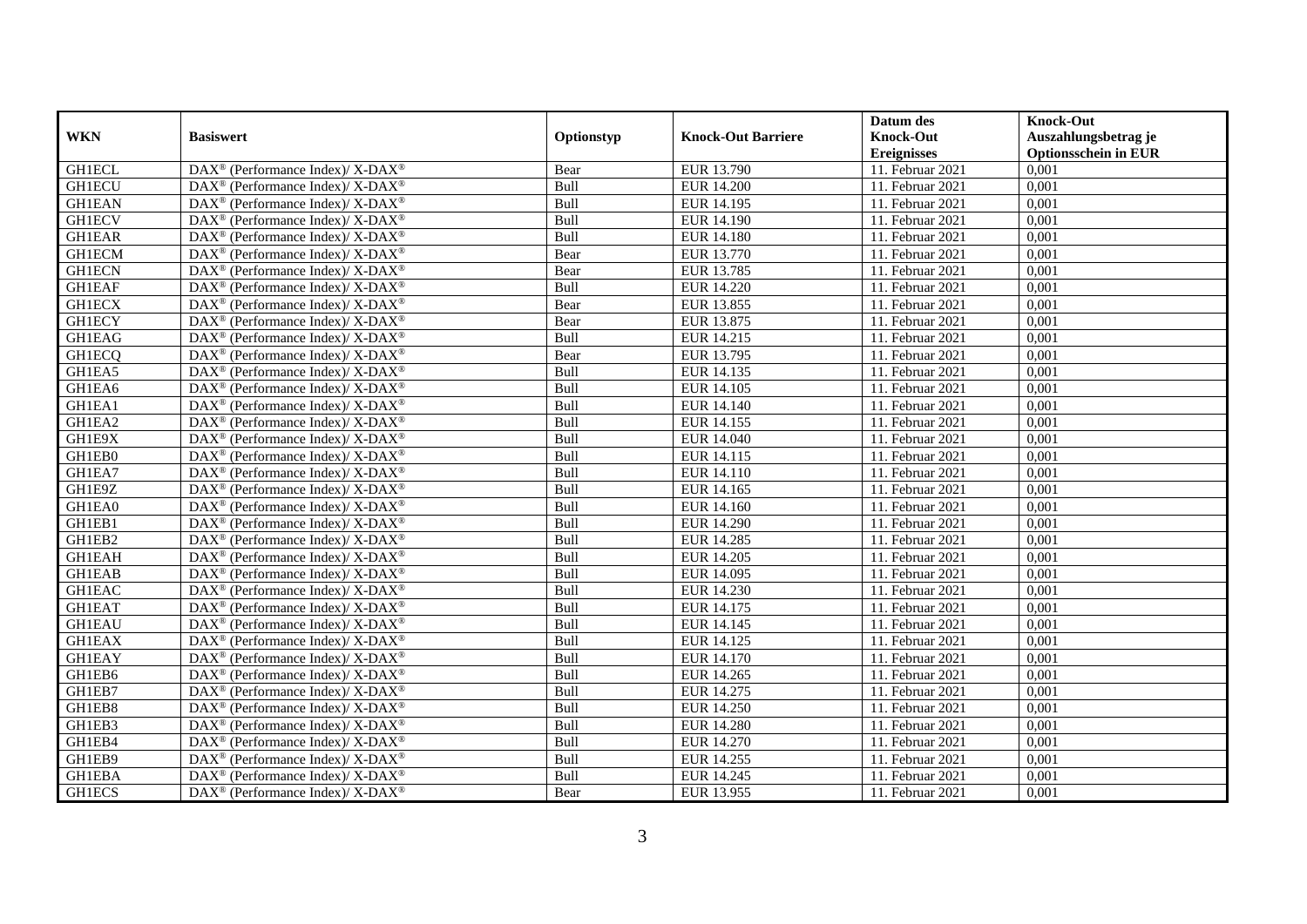|               |                                                         |             |                           | Datum des          | <b>Knock-Out</b>            |
|---------------|---------------------------------------------------------|-------------|---------------------------|--------------------|-----------------------------|
| <b>WKN</b>    | <b>Basiswert</b>                                        | Optionstyp  | <b>Knock-Out Barriere</b> | <b>Knock-Out</b>   | Auszahlungsbetrag je        |
|               |                                                         |             |                           | <b>Ereignisses</b> | <b>Optionsschein in EUR</b> |
| GH18DE        | ThyssenKrupp AG                                         | Bear        | EUR 10,99689262           | 11. Februar 2021   | 0,001                       |
| GH0Y9E        | adidas AG                                               | Bear        | EUR 287,9523325           | 11. Februar 2021   | 0,001                       |
| GH1BF6        | Hugo Boss AG                                            | Bull        | EUR 28,25346422           | 11. Februar 2021   | 0,001                       |
| <b>GH1DWW</b> | Fresenius SE & Co KGaA                                  | Bear        | EUR 35,66                 | 11. Februar 2021   | 0,001                       |
| GH0Y6T        | adidas AG                                               | Bear        | EUR 286,59401967          | 11. Februar 2021   | 0,001                       |
| GH1E3Y        | DAX <sup>®</sup> (Performance Index)                    | Bull        | EUR 14.030                | 11. Februar 2021   | 0,001                       |
| GH1E42        | DAX <sup>®</sup> (Performance Index)                    | Bull        | EUR 14.025                | 11. Februar 2021   | 0,001                       |
| GH1DPP        | Deutsche Post AG                                        | Bull        | EUR 41,85                 | 11. Februar 2021   | 0,001                       |
| GH1B48        | ArcelorMittal S.A.                                      | Bear        | EUR 19,75693421           | 11. Februar 2021   | 0,001                       |
| <b>GH1DPN</b> | Deutsche Post AG                                        | Bull        | EUR 42,07                 | 11. Februar 2021   | 0,001                       |
| <b>GH1EBM</b> | DAX <sup>®</sup> (Performance Index)/X-DAX <sup>®</sup> | Bear        | EUR 13.965                | 11. Februar 2021   | 0,001                       |
| GH1E50        | DAX <sup>®</sup> (Performance Index)                    | Bull        | EUR 13.990                | 11. Februar 2021   | 0,001                       |
| <b>GH1DVH</b> | Alstom S.A.                                             | Bull        | EUR 43,01                 | 11. Februar 2021   | 0,001                       |
| <b>GF724C</b> | ADYEN N.V.                                              | Bear        | EUR 2.124,75740313        | 11. Februar 2021   | 0,001                       |
| GH1E51        | DAX <sup>®</sup> (Performance Index)                    | Bull        | EUR 13.990                | 11. Februar 2021   | 0,001                       |
| <b>GH1ECT</b> | DAX <sup>®</sup> (Performance Index)/X-DAX <sup>®</sup> | Bear        | EUR 13.960                | 11. Februar 2021   | 0,001                       |
| GF8HRE        | Swisscom AG                                             | Bull        | CHF 466,30891536          | 11. Februar 2021   | 0,001                       |
| GH1E4G        | $\overline{\text{DAX}^{\otimes}}$ (Performance Index)   | <b>Bull</b> | EUR 14.010                | 11. Februar 2021   | 0,001                       |
| GH079G        | ThyssenKrupp AG                                         | Bear        | EUR 10,92443273           | 11. Februar 2021   | 0,001                       |
| GH1E5J        | DAX <sup>®</sup> (Performance Index)                    | Bull        | EUR 13.970                | 11. Februar 2021   | 0,001                       |
| GH1E5K        | DAX <sup>®</sup> (Performance Index)                    | Bull        | EUR 13.970                | 11. Februar 2021   | 0,001                       |
| GH1E4Y        | $DAX^{\circledR}$ (Performance Index)                   | Bull        | <b>EUR 13.990</b>         | 11. Februar 2021   | 0,001                       |
| GH1E6S        | $\overline{\text{DAX}}^{\textcirc}$ (Performance Index) | Bear        | EUR 13.905                | 11. Februar 2021   | 0,001                       |
| GH1E4Z        | DAX <sup>®</sup> (Performance Index)                    | Bull        | EUR 13.990                | 11. Februar 2021   | 0,001                       |
| GH1E76        | $DAX^{\circledcirc}$ (Performance Index)                | Bull        | EUR 14.190                | 11. Februar 2021   | 0,001                       |
| GH07G7        | Commerzbank AG                                          | Bull        | EUR 5,17797593            | 11. Februar 2021   | 0,001                       |
| GF4U59        | Galapagos N.V                                           | Bull        | EUR 72,41971097           | 11. Februar 2021   | 0,001                       |
| GH1E4W        | $\text{DAX}^{\textcircled{}}$ (Performance Index)       | Bull        | EUR 13.990                | 11. Februar 2021   | 0,001                       |
| GH1E7G        | DAX <sup>®</sup> (Performance Index)                    | Bear        | EUR 13.795                | 11. Februar 2021   | 0,001                       |
| GH1E5G        | DAX <sup>®</sup> (Performance Index)                    | Bull        | EUR 13.970                | 11. Februar 2021   | 0,001                       |
| GH07G8        | Commerzbank AG                                          | Bull        | EUR 5,11788336            | 11. Februar 2021   | 0,001                       |
| GH1E9K        | DAX <sup>®</sup> (Performance Index)                    | Bull        | <b>EUR 14.220</b>         | 11. Februar 2021   | 0,001                       |
| GH1E5H        | $DAX^{\circledR}$ (Performance Index)                   | Bull        | EUR 13.970                | 11. Februar 2021   | 0,001                       |
| GH07GV        | Commerzbank AG                                          | Bull        | EUR 5,25809934            | 11. Februar 2021   | 0,001                       |
| GH1E59        | $DAX^{\circledast}$ (Performance Index)                 | Bull        | EUR 13.975                | 11. Februar 2021   | 0,001                       |
| GH1E7X        | DAX <sup>®</sup> (Performance Index)                    | Bull        | EUR 14.185                | 11. Februar 2021   | 0,001                       |
| GH07GZ        | Commerzbank AG                                          | Bull        | EUR 5,2380685             | 11. Februar 2021   | 0,001                       |
| GH1E55        | $\overline{\text{DAX}}^{\textcirc}$ (Performance Index) | Bull        | <b>EUR 13.980</b>         | 11. Februar 2021   | 0,001                       |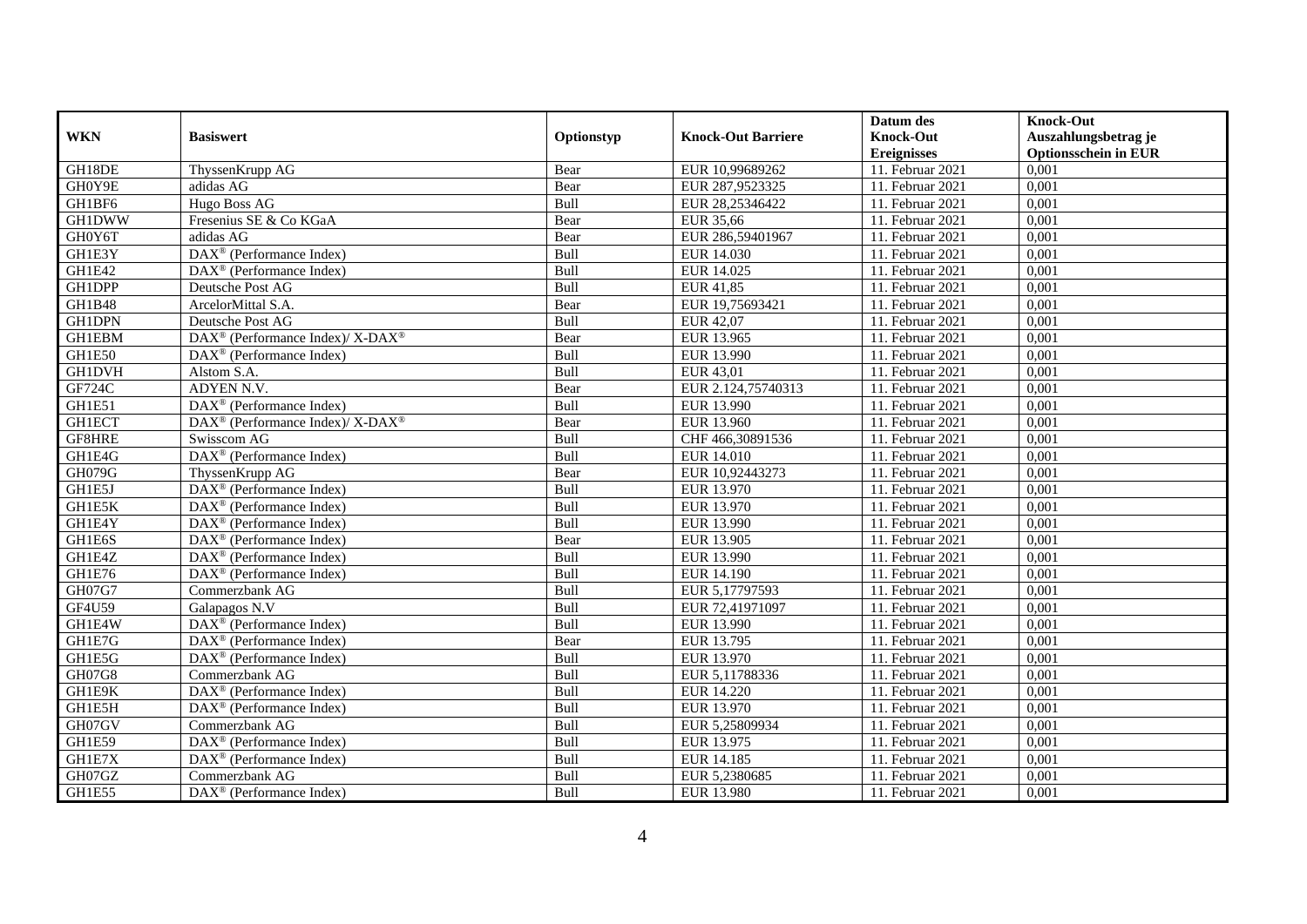|               |                                                              |            |                           | Datum des          | <b>Knock-Out</b>            |
|---------------|--------------------------------------------------------------|------------|---------------------------|--------------------|-----------------------------|
| <b>WKN</b>    | <b>Basiswert</b>                                             | Optionstyp | <b>Knock-Out Barriere</b> | <b>Knock-Out</b>   | Auszahlungsbetrag je        |
|               |                                                              |            |                           | <b>Ereignisses</b> | <b>Optionsschein in EUR</b> |
| GH1E7N        | $\overline{\text{DAX}}^{\textcirc}$ (Performance Index)      | Bull       | EUR 14.245                | 11. Februar 2021   | 0,001                       |
| GH1E4P        | $\overline{\text{DAX}}^{\textcirc}$ (Performance Index)      | Bull       | EUR 14.000                | 11. Februar 2021   | 0,001                       |
| GH07H1        | Commerzbank AG                                               | Bull       | EUR 5,20802221            | 11. Februar 2021   | 0,001                       |
| GH1E8P        | $\text{DAX}^{\otimes}$ (Performance Index)                   | Bull       | EUR 14.090                | 11. Februar 2021   | 0,001                       |
| GH1E49        | DAX <sup>®</sup> (Performance Index)                         | Bull       | EUR 14.020                | 11. Februar 2021   | 0,001                       |
| GH07G6        | Commerzbank AG                                               | Bull       | EUR 5,14792965            | 11. Februar 2021   | 0,001                       |
| GH1EA9        | $\overline{\text{DAX}}^{\textcircled{}}$ (Performance Index) | Bull       | EUR 14.095                | 11. Februar 2021   | 0,001                       |
| GH1E5A        | $DAX^{\otimes}$ (Performance Index)                          | Bull       | EUR 13.975                | 11. Februar 2021   | 0,001                       |
| GH1E7H        | $\text{DAX}^{\textcircled{D}}$ (Performance Index)           | Bull       | EUR 14.230                | 11. Februar 2021   | 0,001                       |
| GH1E5B        | $DAX^{\otimes}$ (Performance Index)                          | Bull       | EUR 13.975                | 11. Februar 2021   | 0,001                       |
| GH1E9M        | $\overline{\text{DAX}}^{\textcircled{}}$ (Performance Index) | Bear       | EUR 13.755                | 11. Februar 2021   | 0,001                       |
| GH1E5C        | $\overline{\text{DAX}^{\otimes}}$ (Performance Index)        | Bull       | EUR 13.975                | 11. Februar 2021   | 0,001                       |
| GH1E9N        | $\text{DAX}^{\textcircled{n}}$ (Performance Index)           | Bull       | EUR 14.035                | 11. Februar 2021   | 0,001                       |
| GH1E5D        | $\text{DAX}^{\circledast}$ (Performance Index)               | Bull       | EUR 13.975                | 11. Februar 2021   | 0,001                       |
| <b>GH1DRR</b> | Daimler AG                                                   | Bull       | EUR 65,03                 | 11. Februar 2021   | 0,001                       |
| GH1E6P        | DAX <sup>®</sup> (Performance Index)                         | Bull       | EUR 14.055                | 11. Februar 2021   | 0,001                       |
| GH1E5E        | DAX <sup>®</sup> (Performance Index)                         | Bull       | EUR 13.970                | 11. Februar 2021   | 0,001                       |
| GH1E52        | $DAX^{\circledR}$ (Performance Index)                        | Bull       | EUR 13.990                | 11. Februar 2021   | 0,001                       |
| GH1E53        | $\overline{\text{DAX}}^{\textcirc}$ (Performance Index)      | Bull       | <b>EUR 13.980</b>         | 11. Februar 2021   | 0,001                       |
| GH1E8T        | DAX <sup>®</sup> (Performance Index)                         | Bull       | EUR 14.020                | 11. Februar 2021   | 0,001                       |
| GH1E56        | DAX <sup>®</sup> (Performance Index)                         | Bull       | <b>EUR 13.980</b>         | 11. Februar 2021   | 0,001                       |
| <b>GH1E70</b> | $\overline{\text{DAX}^{\otimes}}$ (Performance Index)        | Bear       | EUR 13.875                | 11. Februar 2021   | 0,001                       |
| GH1E57        | $\overline{\text{DAX}^{\otimes}}$ (Performance Index)        | Bull       | EUR 13.975                | $11.$ Februar 2021 | 0,001                       |
| GH1E5L        | DAX <sup>®</sup> (Performance Index)                         | Bull       | EUR 13.970                | 11. Februar 2021   | 0,001                       |
| GH1E7A        | $\overline{\text{DAX}^{\otimes}}$ (Performance Index)        | Bear       | EUR 13.805                | 11. Februar 2021   | 0,001                       |
| <b>GH0KRA</b> | Commerzbank AG                                               | Bull       | EUR 5,08511419            | 11. Februar 2021   | 0,001                       |
| GH1E6T        | $\overline{\text{DAX}^{\otimes}}$ (Performance Index)        | Bull       | <b>EUR 14.205</b>         | 11. Februar 2021   | 0,001                       |
| GH1E7V        | $\text{DAX}^{\textcircled{D}}$ (Performance Index)           | Bull       | <b>EUR 14.100</b>         | $11.$ Februar 2021 | 0,001                       |
| GH1E77        | $\text{DAX}^{\textcircled{p}}$ (Performance Index)           | Bull       | EUR 14.110                | 11. Februar 2021   | 0,001                       |
| GH1E9C        | $\text{DAX}^{\textcircled{p}}$ (Performance Index)           | Bull       | EUR 14.175                | 11. Februar 2021   | 0,001                       |
| GH1E6H        | DAX <sup>®</sup> (Performance Index)                         | Bull       | EUR 14.060                | 11. Februar 2021   | 0,001                       |
| GH1E6K        | DAX <sup>®</sup> (Performance Index)                         | Bear       | EUR 13.940                | 11. Februar 2021   | 0,001                       |
| GH1E6L        | $\overline{\text{DAX}^{\otimes}}$ (Performance Index)        | Bear       | EUR 13.860                | 11. Februar 2021   | 0,001                       |
| GH1E6Q        | DAX <sup>®</sup> (Performance Index)                         | Bull       | <b>EUR 14.085</b>         | $11.$ Februar 2021 | 0,001                       |
| GH1E73        | $\text{DAX}^{\textcircled{n}}$ (Performance Index)           | Bear       | EUR 13.820                | 11. Februar 2021   | 0,001                       |
| <b>GH1E74</b> | $\text{DAX}^{\textcircled{n}}$ (Performance Index)           | Bear       | EUR 13.810                | 11. Februar 2021   | 0,001                       |
| GH1E6M        | $\text{DAX}^{\otimes}$ (Performance Index)                   | Bull       | EUR 14.065                | 11. Februar 2021   | 0,001                       |
| GH1E6N        | $\overline{\text{DAX}}^{\textcirc}$ (Performance Index)      | Bull       | EUR 14.070                | 11. Februar 2021   | 0,001                       |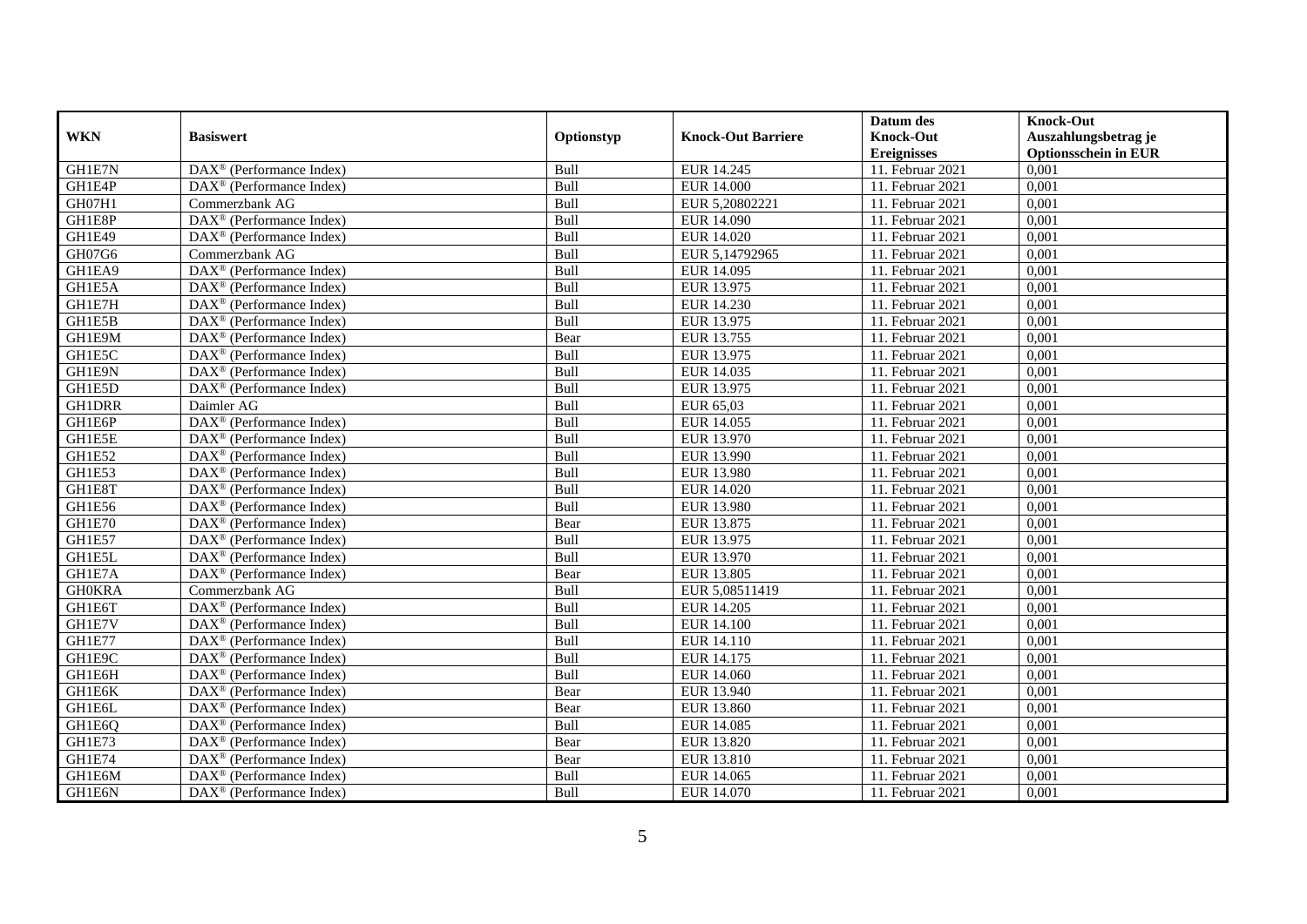|               |                                                              |            |                           | Datum des          | <b>Knock-Out</b>            |
|---------------|--------------------------------------------------------------|------------|---------------------------|--------------------|-----------------------------|
| <b>WKN</b>    | <b>Basiswert</b>                                             | Optionstyp | <b>Knock-Out Barriere</b> | <b>Knock-Out</b>   | Auszahlungsbetrag je        |
|               |                                                              |            |                           | <b>Ereignisses</b> | <b>Optionsschein in EUR</b> |
| GH1E6Y        | DAX <sup>®</sup> (Performance Index)                         | Bull       | EUR 14.285                | 11. Februar 2021   | 0,001                       |
| GH1E7F        | $DAX^{\circledR}$ (Performance Index)                        | Bear       | EUR 13.885                | 11. Februar 2021   | 0,001                       |
| <b>GH1E79</b> | DAX <sup>®</sup> (Performance Index)                         | Bear       | EUR 13.835                | 11. Februar 2021   | 0,001                       |
| GH1E7J        | $\text{DAX}^{\otimes}$ (Performance Index)                   | Bull       | EUR 14.030                | 11. Februar 2021   | 0,001                       |
| GH1E7K        | DAX <sup>®</sup> (Performance Index)                         | Bear       | EUR 13.865                | 11. Februar 2021   | 0,001                       |
| GH1E71        | $\text{DAX}^{\textcircled{n}}$ (Performance Index)           | Bear       | EUR 13.840                | 11. Februar 2021   | 0,001                       |
| <b>GH1E72</b> | $\text{DAX}^{\textcircled{n}}$ (Performance Index)           | Bear       | <b>EUR 13.800</b>         | 11. Februar 2021   | 0,001                       |
| GH1E6R        | $\text{DAX}^{\textcircled{}}$ (Performance Index)            | Bull       | <b>EUR 14.200</b>         | 11. Februar 2021   | 0,001                       |
| GH1E6U        | $\text{DAX}^{\textcircled{p}}$ (Performance Index)           | Bull       | EUR 14.265                | 11. Februar 2021   | 0,001                       |
| GH1E6V        | $DAX^{\otimes}$ (Performance Index)                          | Bull       | <b>EUR 14.150</b>         | 11. Februar 2021   | 0,001                       |
| GH1E6W        | $\overline{\text{DAX}}^{\textcircled{}}$ (Performance Index) | Bear       | EUR 13.915                | 11. Februar 2021   | 0,001                       |
| GH1E7B        | $\overline{\text{DAX}^{\otimes}}$ (Performance Index)        | Bull       | EUR 14.155                | 11. Februar 2021   | 0,001                       |
| GH1E7C        | $\text{DAX}^{\textcircled{n}}$ (Performance Index)           | Bear       | EUR 13.830                | 11. Februar 2021   | 0,001                       |
| GH1E7D        | DAX <sup>®</sup> (Performance Index)                         | Bear       | EUR 13.825                | 11. Februar 2021   | 0,001                       |
| GH1E7E        | DAX <sup>®</sup> (Performance Index)                         | Bear       | EUR 13.815                | $11.$ Februar 2021 | 0,001                       |
| GH1E75        | DAX <sup>®</sup> (Performance Index)                         | Bull       | EUR 14.215                | 11. Februar 2021   | 0,001                       |
| GH1E78        | DAX <sup>®</sup> (Performance Index)                         | Bull       | EUR 14.105                | 11. Februar 2021   | 0,001                       |
| GH1E7R        | $\overline{\text{DAX}}^{\textcirc}$ (Performance Index)      | Bear       | EUR 13.930                | 11. Februar 2021   | 0,001                       |
| GH1E7S        | DAX <sup>®</sup> (Performance Index)                         | Bull       | <b>EUR 14.240</b>         | 11. Februar 2021   | 0,001                       |
| GH1E85        | DAX <sup>®</sup> (Performance Index)                         | Bull       | EUR 14.270                | 11. Februar 2021   | 0,001                       |
| GH1E86        | DAX <sup>®</sup> (Performance Index)                         | Bull       | EUR 14.040                | 11. Februar 2021   | 0,001                       |
| GH1E7P        | $\overline{\text{DAX}^{\otimes}}$ (Performance Index)        | Bull       | EUR 14.145                | 11. Februar 2021   | 0,001                       |
| GH1E7Q        | $\text{DAX}^{\circledast}$ (Performance Index)               | Bull       | EUR 14.120                | $11.$ Februar 2021 | 0,001                       |
| GH1E7Z        | DAX <sup>®</sup> (Performance Index)                         | Bear       | <b>EUR 13.850</b>         | 11. Februar 2021   | 0,001                       |
| <b>GH1E80</b> | DAX <sup>®</sup> (Performance Index)                         | Bear       | EUR 13.920                | 11. Februar 2021   | 0,001                       |
| GH1E8H        | $\text{DAX}^{\otimes}$ (Performance Index)                   | Bear       | EUR 13.960                | 11. Februar 2021   | 0,001                       |
| GH1E8J        | $\text{DAX}^{\circledast}$ (Performance Index)               | Bear       | <b>EUR 13.880</b>         | 11. Februar 2021   | 0,001                       |
| GH1E8B        | $\text{DAX}^{\textcircled{D}}$ (Performance Index)           | Bull       | EUR 14.225                | $11.$ Februar 2021 | 0,001                       |
| GH1E8K        | $\text{DAX}^{\textcircled{D}}$ (Performance Index)           | Bull       | EUR 14.045                | 11. Februar 2021   | 0,001                       |
| GH1E8L        | $\text{DAX}^{\textcircled{D}}$ (Performance Index)           | Bull       | <b>EUR 14.050</b>         | 11. Februar 2021   | 0,001                       |
| GH1E8M        | DAX <sup>®</sup> (Performance Index)                         | Bear       | EUR 13.855                | 11. Februar 2021   | 0,001                       |
| GH1E7T        | DAX <sup>®</sup> (Performance Index)                         | Bear       | EUR 13.910                | 11. Februar 2021   | 0,001                       |
| GH1E7U        | $\overline{\text{DAX}^{\otimes}}$ (Performance Index)        | Bear       | EUR 13.955                | 11. Februar 2021   | 0,001                       |
| GH1E81        | DAX <sup>®</sup> (Performance Index)                         | Bear       | EUR 13.900                | $11.$ Februar 2021 | 0,001                       |
| <b>GH1E82</b> | $\text{DAX}^{\textcircled{n}}$ (Performance Index)           | Bull       | EUR 14.195                | 11. Februar 2021   | 0,001                       |
| GH1E7W        | $\text{DAX}^{\textcircled{n}}$ (Performance Index)           | Bull       | EUR 14.125                | 11. Februar 2021   | 0,001                       |
| GH1E7Y        | $\text{DAX}^{\otimes}$ (Performance Index)                   | Bear       | EUR 13.945                | 11. Februar 2021   | 0,001                       |
| GH1E8D        | $\overline{\text{DAX}}^{\textcirc}$ (Performance Index)      | Bull       | EUR 14.075                | 11. Februar 2021   | 0,001                       |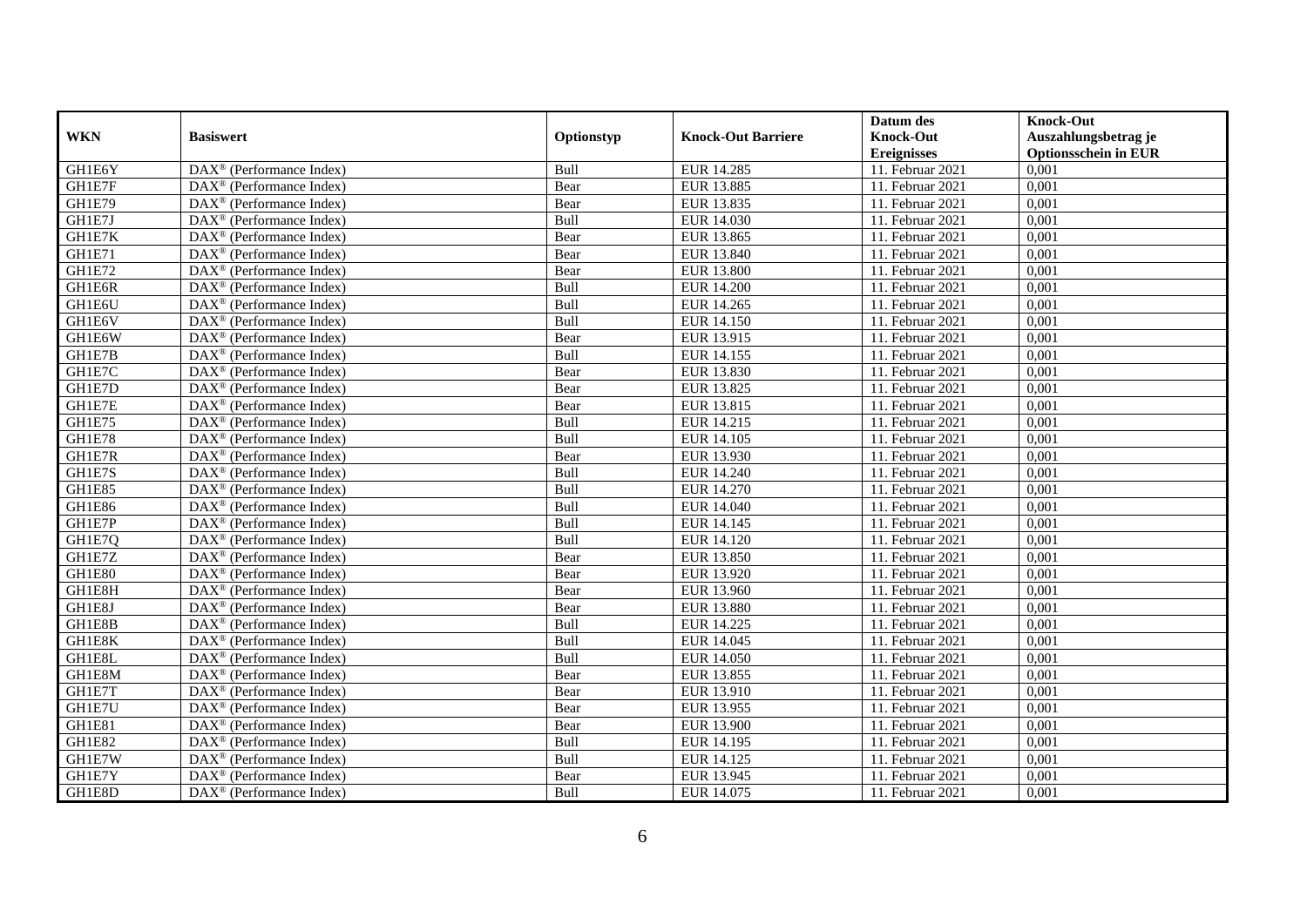|               |                                                              |             |                           | Datum des          | <b>Knock-Out</b>            |
|---------------|--------------------------------------------------------------|-------------|---------------------------|--------------------|-----------------------------|
| <b>WKN</b>    | <b>Basiswert</b>                                             | Optionstyp  | <b>Knock-Out Barriere</b> | <b>Knock-Out</b>   | Auszahlungsbetrag je        |
|               |                                                              |             |                           | <b>Ereignisses</b> | <b>Optionsschein in EUR</b> |
| GH1E8E        | DAX <sup>®</sup> (Performance Index)                         | Bull        | EUR 14.130                | 11. Februar 2021   | 0,001                       |
| GH1E8N        | $\text{DAX}^{\circledast}$ (Performance Index)               | Bull        | EUR 14.210                | 11. Februar 2021   | 0,001                       |
| GH1E8Q        | DAX <sup>®</sup> (Performance Index)                         | Bull        | EUR 14.115                | 11. Februar 2021   | 0,001                       |
| GH1E8F        | $\text{DAX}^{\circledR}$ (Performance Index)                 | Bull        | EUR 14.260                | $11.$ Februar 2021 | 0,001                       |
| GH1E8G        | DAX <sup>®</sup> (Performance Index)                         | Bear        | EUR 13.890                | 11. Februar 2021   | 0,001                       |
| GH1E87        | $\text{DAX}^{\textcircled{p}}$ (Performance Index)           | Bull        | EUR 14.170                | 11. Februar 2021   | 0,001                       |
| GH1E88        | $\text{DAX}^{\textcircled{}}$ (Performance Index)            | Bull        | <b>EUR 14.280</b>         | 11. Februar 2021   | 0,001                       |
| <b>GH1E99</b> | $\overline{\text{DAX}}^{\textcirc}$ (Performance Index)      | Bear        | EUR 13.765                | 11. Februar 2021   | 0,001                       |
| GH1E9A        | $\text{DAX}^{\textcircled{n}}$ (Performance Index)           | Bull        | EUR 14.235                | 11. Februar 2021   | 0,001                       |
| <b>GH1E89</b> | $\text{DAX}^{\otimes}$ (Performance Index)                   | Bear        | EUR 13.935                | 11. Februar 2021   | 0,001                       |
| GH1E8U        | $\overline{\text{DAX}}^{\textcircled{}}$ (Performance Index) | Bear        | EUR 13.925                | 11. Februar 2021   | 0,001                       |
| GH1E97        | DAX <sup>®</sup> (Performance Index)                         | Bear        | EUR 13.790                | $11.$ Februar 2021 | 0,001                       |
| GH1E98        | DAX <sup>®</sup> (Performance Index)                         | Bear        | EUR 13.760                | 11. Februar 2021   | 0,001                       |
| GH1E8R        | $DAX^{\circledR}$ (Performance Index)                        | Bull        | EUR 14.160                | 11. Februar 2021   | 0,001                       |
| GH1E8S        | $\text{DAX}^{\otimes}$ (Performance Index)                   | Bull        | EUR 14.140                | 11. Februar 2021   | 0,001                       |
| GH1E91        | DAX <sup>®</sup> (Performance Index)                         | Bull        | EUR 14.255                | 11. Februar 2021   | 0,001                       |
| GH1E92        | DAX <sup>®</sup> (Performance Index)                         | Bear        | EUR 13.785                | 11. Februar 2021   | 0,001                       |
| GH1EB5        | $DAX^{\circledR}$ (Performance Index)                        | <b>Bull</b> | EUR 14.135                | 11. Februar 2021   | 0,001                       |
| GH1E9P        | $\overline{\text{DAX}}^{\textcirc}$ (Performance Index)      | Bull        | <b>EUR 14.290</b>         | 11. Februar 2021   | 0,001                       |
| GH1E8W        | DAX <sup>®</sup> (Performance Index)                         | Bear        | EUR 13.870                | 11. Februar 2021   | 0,001                       |
| GH1E95        | DAX <sup>®</sup> (Performance Index)                         | Bull        | <b>EUR 14.080</b>         | 11. Februar 2021   | 0,001                       |
| GH1E96        | $\overline{\text{DAX}^{\otimes}}$ (Performance Index)        | Bull        | EUR 14.275                | 11. Februar 2021   | 0,001                       |
| GH1E93        | DAX <sup>®</sup> (Performance Index)                         | Bear        | EUR 13.780                | 11. Februar 2021   | 0,001                       |
| GH1E94        | DAX <sup>®</sup> (Performance Index)                         | Bear        | EUR 13.775                | 11. Februar 2021   | 0,001                       |
| GH1E8X        | DAX <sup>®</sup> (Performance Index)                         | Bear        | EUR 13.845                | 11. Februar 2021   | 0.001                       |
| GH1E8Y        | DAX <sup>®</sup> (Performance Index)                         | Bull        | EUR 14.025                | 11. Februar 2021   | 0,001                       |
| GH1E8Z        | DAX <sup>®</sup> (Performance Index)                         | Bear        | <b>EUR 13.950</b>         | 11. Februar 2021   | 0,001                       |
| GH1E90        | $\text{DAX}^{\textcircled{p}}$ (Performance Index)           | Bear        | EUR 13.770                | 11. Februar 2021   | 0,001                       |
| GH1E9F        | $\overline{\text{DAX}^{\otimes}}$ (Performance Index)        | Bear        | EUR 13.740                | 11. Februar 2021   | 0,001                       |
| <b>GH1EAJ</b> | $\text{DAX}^{\circledast}$ (Performance Index)               | Bull        | EUR 14.250                | 11. Februar 2021   | 0,001                       |
| <b>GH1ECW</b> | $\text{DAX}^{\textcircled{n}}$ (Performance Index)           | Bull        | <b>EUR 14.180</b>         | 11. Februar 2021   | 0,001                       |
| GH1E9H        | $DAX^{\circledR}$ (Performance Index)                        | Bear        | EUR 13.745                | 11. Februar 2021   | 0,001                       |
| GH1E9J        | $\overline{\text{DAX}^{\otimes}}$ (Performance Index)        | Bear        | EUR 13.750                | 11. Februar 2021   | 0,001                       |
| <b>GH1EAK</b> | DAX <sup>®</sup> (Performance Index)                         | Bull        | EUR 14.165                | 11. Februar 2021   | 0,001                       |
| <b>GH1EAL</b> | DAX <sup>®</sup> (Performance Index)                         | Bear        | EUR 13.895                | 11. Februar 2021   | 0,001                       |
| GH07GC        | Commerzbank AG                                               | Bull        | EUR 5,05779079            | 11. Februar 2021   | 0,001                       |
| GH07GA        | Commerzbank AG                                               | Bull        | EUR 5,0277445             | 11. Februar 2021   | 0,001                       |
| GH1E4H        | $\text{DAX}^{\circledast}$ (Performance Index)               | Bear        | <b>EUR 14.010</b>         | 11. Februar 2021   | 0,001                       |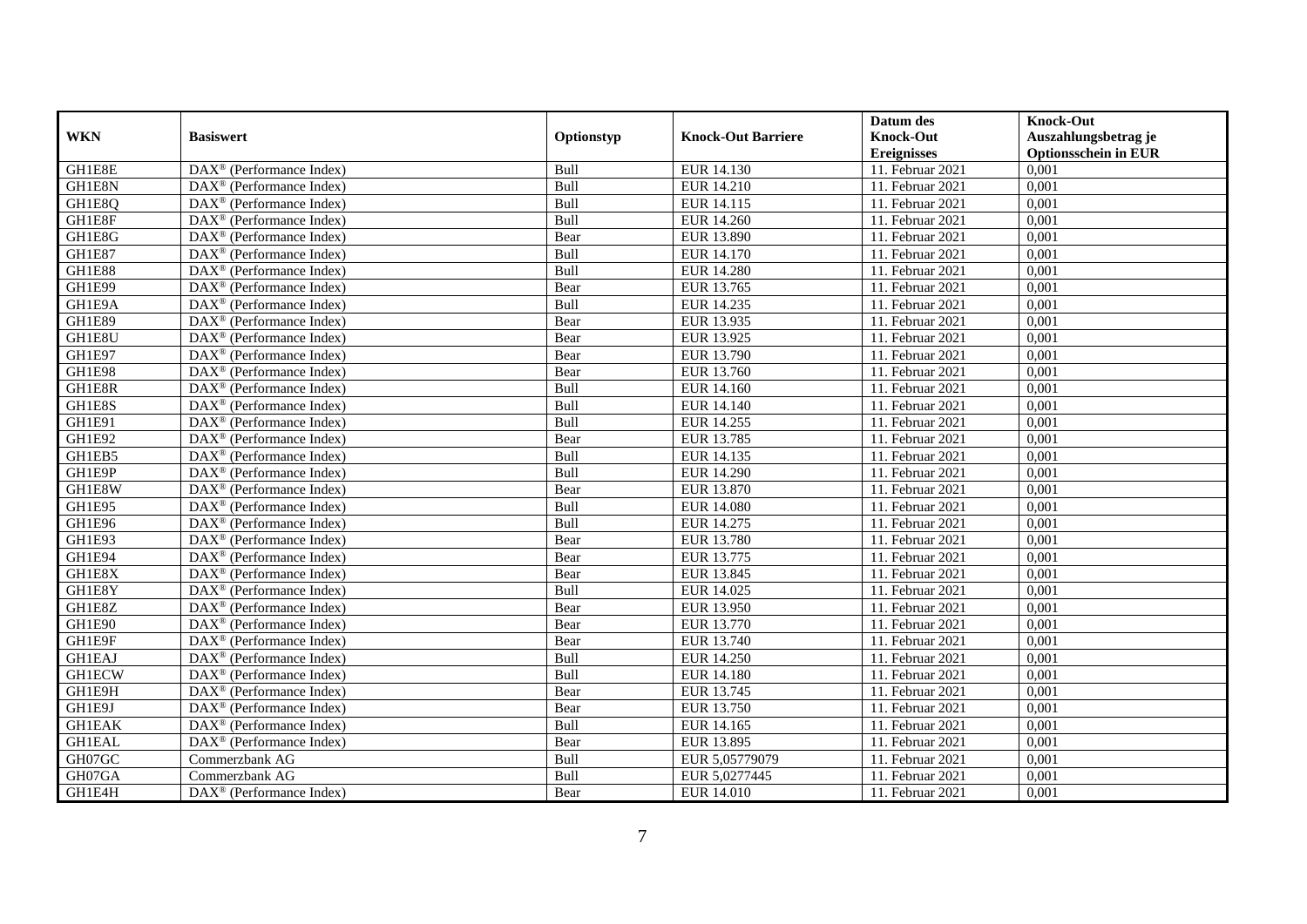|               |                                                                           |            |                           | Datum des          | <b>Knock-Out</b>            |
|---------------|---------------------------------------------------------------------------|------------|---------------------------|--------------------|-----------------------------|
| <b>WKN</b>    | <b>Basiswert</b>                                                          | Optionstyp | <b>Knock-Out Barriere</b> | <b>Knock-Out</b>   | Auszahlungsbetrag je        |
|               |                                                                           |            |                           | <b>Ereignisses</b> | <b>Optionsschein in EUR</b> |
| GH1E7L        | DAX <sup>®</sup> (Performance Index)                                      | Bear       | <b>EUR 14.000</b>         | 11. Februar 2021   | 0,001                       |
| <b>GH1EBU</b> | DAX <sup>®</sup> (Performance Index)/ X-DAX <sup>®</sup>                  | Bear       | EUR 13.975                | 11. Februar 2021   | 0,001                       |
| <b>GH1EAW</b> | DAX <sup>®</sup> (Performance Index)/ X-DAX <sup>®</sup>                  | Bear       | EUR 14.005                | 11. Februar 2021   | 0,001                       |
| GH1E4L        | $DAX^{\circledast}$ (Performance Index)                                   | Bear       | EUR 14.010                | 11. Februar 2021   | 0,001                       |
| GH1E6J        | $DAX^{\circledast}$ (Performance Index)                                   | Bear       | EUR 13.985                | 11. Februar 2021   | 0,001                       |
| <b>GH1EBP</b> | DAX <sup>®</sup> (Performance Index)/X-DAX <sup>®</sup>                   | Bear       | <b>EUR 13.980</b>         | 11. Februar 2021   | 0,001                       |
| GH1E4M        | $DAX^{\circledR}$ (Performance Index)                                     | Bear       | EUR 14.010                | 11. Februar 2021   | 0,001                       |
| <b>GH1EAZ</b> | DAX <sup>®</sup> (Performance Index)/ X-DAX <sup>®</sup>                  | Bear       | EUR 14.015                | 11. Februar 2021   | 0,001                       |
| GH15Z4        | Deutsche Lufthansa AG                                                     | Bull       | EUR 10,47254322           | 11. Februar 2021   | 0,001                       |
| GH18N6        | Banco Bilbao Vizcaya Argentaria S.A.                                      | Bull       | EUR 4,33070122            | 11. Februar 2021   | 0,001                       |
| GH0Y6S        | adidas AG                                                                 | Bear       | EUR 290,66895817          | 11. Februar 2021   | 0,001                       |
| GH1E6X        | DAX <sup>®</sup> (Performance Index)                                      | Bear       | EUR 13.965                | 11. Februar 2021   | 0,001                       |
| GH1E4X        | $DAX^{\circledast}$ (Performance Index)                                   | Bear       | EUR 13.990                | 11. Februar 2021   | 0,001                       |
| <b>GH1EBO</b> | $DAX^{\circledcirc}$ (Performance Index)/X-DAX <sup>®</sup>               | Bear       | EUR 13.985                | 11. Februar 2021   | 0.001                       |
| <b>GH1EAQ</b> | DAX <sup>®</sup> (Performance Index)/ X-DAX <sup>®</sup>                  | Bear       | EUR 13.995                | 11. Februar 2021   | 0,001                       |
| GH0YB8        | adidas AG                                                                 | Bear       | EUR 289,31064533          | 11. Februar 2021   | 0,001                       |
| GH1E5F        | DAX <sup>®</sup> (Performance Index)                                      | Bear       | EUR 13.970                | 11. Februar 2021   | 0,001                       |
| GH1E6Z        | $\overline{\text{DAX}^{\otimes}}$ (Performance Index)                     | Bear       | <b>EUR 14.010</b>         | 11. Februar 2021   | 0,001                       |
| <b>GH1EBR</b> | DAX <sup>®</sup> (Performance Index)/ X-DAX <sup>®</sup>                  | Bear       | EUR 13.990                | 11. Februar 2021   | 0,001                       |
| GH1E4S        | $DAX^{\circledast}$ (Performance Index)                                   | Bear       | <b>EUR 14.000</b>         | 11. Februar 2021   | 0,001                       |
| GH1E7M        | DAX <sup>®</sup> (Performance Index)                                      | Bear       | EUR 14.015                | 11. Februar 2021   | 0,001                       |
| <b>GH1EAS</b> | $DAX^{\circledast}$ (Performance Index)/ $\overline{X-DAX^{\circledast}}$ | Bear       | EUR 14.000                | 11. Februar 2021   | 0,001                       |
| <b>GH1EBN</b> | $DAX^{\circledast}$ (Performance Index)/ X-DAX <sup>®</sup>               | Bear       | EUR 13.970                | 11. Februar 2021   | 0,001                       |
| GH1E4T        | $DAX^{\circledR}$ (Performance Index)                                     | Bear       | <b>EUR 14.000</b>         | 11. Februar 2021   | 0,001                       |
| GH1E66        | DAX <sup>®</sup> (Performance Index)/ X-DAX <sup>®</sup>                  | Bear       | <b>EUR 14.000</b>         | 11. Februar 2021   | 0,001                       |
| GH1E8C        | DAX <sup>®</sup> (Performance Index)                                      | Bear       | EUR 13.970                | 11. Februar 2021   | 0,001                       |
| GH1E4Q        | DAX <sup>®</sup> (Performance Index)                                      | Bear       | <b>EUR 14.000</b>         | 11. Februar 2021   | 0,001                       |
| <b>GH1EAV</b> | DAX <sup>®</sup> (Performance Index)/ X-DAX <sup>®</sup>                  | Bear       | EUR 14.010                | 11. Februar 2021   | 0,001                       |
| GH1E67        | $DAX^{\circledast}$ (Performance Index)/ X-DAX <sup>®</sup>               | Bear       | <b>EUR 14.000</b>         | 11. Februar 2021   | 0,001                       |
| GH1E83        | $DAX^{\circledast}$ (Performance Index)                                   | Bear       | EUR 14.005                | 11. Februar 2021   | 0,001                       |
| GH1E4R        | $DAX^{\circledR}$ (Performance Index)                                     | Bear       | <b>EUR 14.000</b>         | 11. Februar 2021   | 0,001                       |
| GH1E84        | DAX <sup>®</sup> (Performance Index)                                      | Bear       | EUR 13.980                | 11. Februar 2021   | 0,001                       |
| GH1E58        | $DAX^{\circledR}$ (Performance Index)                                     | Bear       | EUR 13.975                | 11. Februar 2021   | 0,001                       |
| GH1E8A        | $\overline{\text{DAX}^{\otimes}}$ (Performance Index)                     | Bear       | EUR 13.990                | 11. Februar 2021   | 0,001                       |
| GH1E54        | $DAX^{\circledast}$ (Performance Index)                                   | Bear       | EUR 13.980                | 11. Februar 2021   | 0,001                       |
| GH1E9E        | $DAX^{\circledast}$ (Performance Index)                                   | Bear       | EUR 13.975                | 11. Februar 2021   | 0,001                       |
| GH1E4N        | DAX <sup>®</sup> (Performance Index)                                      | Bear       | EUR 14.010                | 11. Februar 2021   | 0,001                       |
| GH1E4U        | $\text{DAX}^{\textcircled{}}$ (Performance Index)                         | Bear       | <b>EUR 14.000</b>         | 11. Februar 2021   | 0,001                       |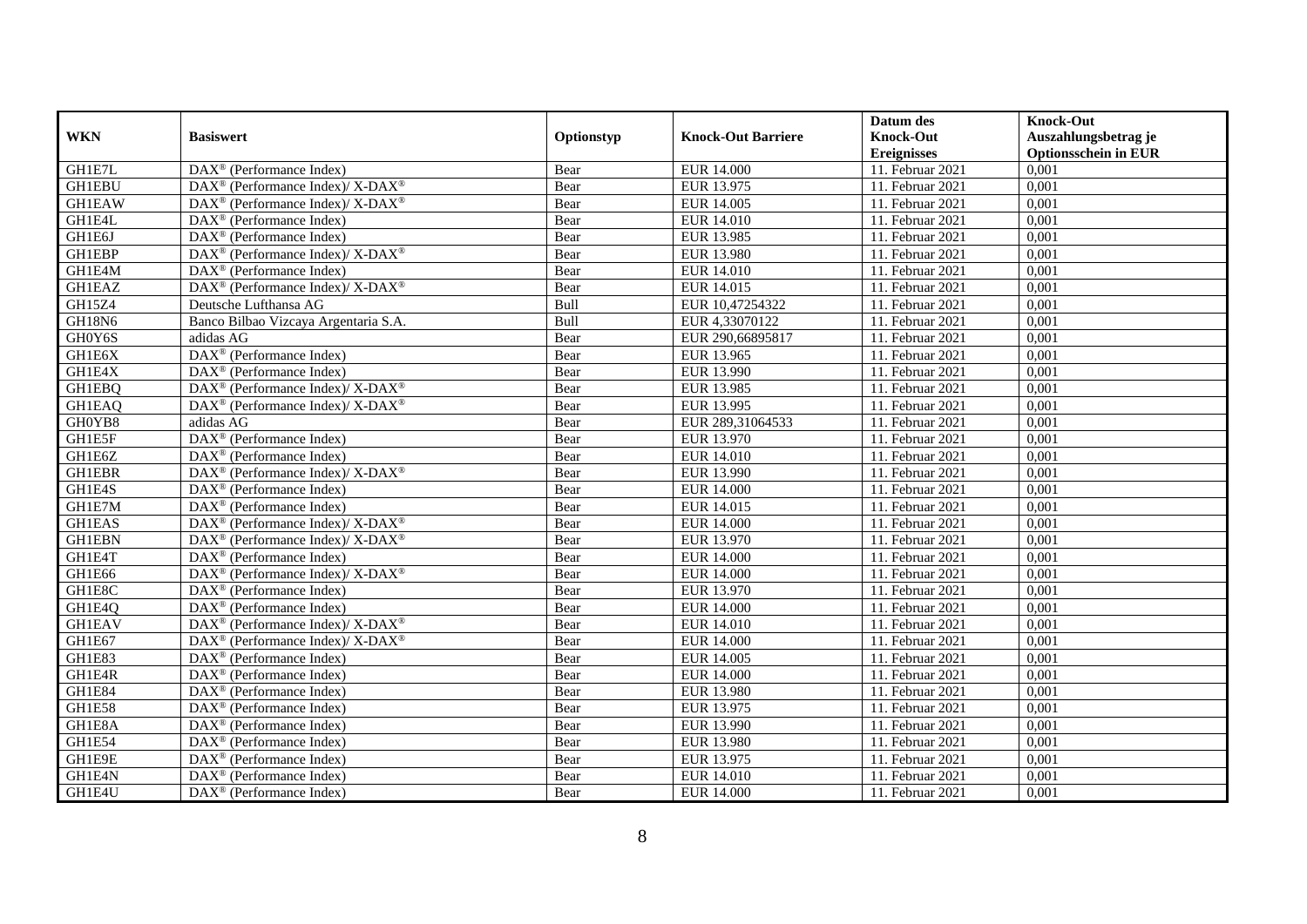|                    |                                                         |            |                           | Datum des          | <b>Knock-Out</b>            |
|--------------------|---------------------------------------------------------|------------|---------------------------|--------------------|-----------------------------|
| <b>WKN</b>         | <b>Basiswert</b>                                        | Optionstyp | <b>Knock-Out Barriere</b> | <b>Knock-Out</b>   | Auszahlungsbetrag je        |
|                    |                                                         |            |                           | <b>Ereignisses</b> | <b>Optionsschein in EUR</b> |
| GH1E8V             | $\overline{\text{DAX}}^{\textcirc}$ (Performance Index) | Bear       | EUR 13.995                | 11. Februar 2021   | 0,001                       |
| <b>GH1B38</b>      | Airbus SE                                               | Bull       | EUR 90,95862654           | 11. Februar 2021   | 0,001                       |
| GH1E4V             | $\overline{\text{DAX}^{\otimes}}$ (Performance Index)   | Bear       | <b>EUR 14.000</b>         | 11. Februar 2021   | 0,001                       |
| GH1E4J             | $\text{DAX}^{\otimes}$ (Performance Index)              | Bear       | <b>EUR 14.010</b>         | 11. Februar 2021   | 0,001                       |
| GC7BHR             | Koninklijke KPN N.V.                                    | Bear       | EUR 2,8117709             | 11. Februar 2021   | 0,001                       |
| GH1E4K             | DAX <sup>®</sup> (Performance Index)                    | Bear       | <b>EUR 14.010</b>         | 11. Februar 2021   | 0,001                       |
| <b>GH1DUL</b>      | HelloFresh SE                                           | Bear       | EUR 73,36                 | 11. Februar 2021   | 0,001                       |
| GH1E4D             | $\text{DAX}^{\textcircled{p}}$ (Performance Index)      | Bear       | EUR 14.020                | 11. Februar 2021   | 0,001                       |
| GH1E4E             | $\text{DAX}^{\textcircled{p}}$ (Performance Index)      | Bear       | EUR 14.020                | 11. Februar 2021   | 0,001                       |
| GH1E4F             | $DAX^{\otimes}$ (Performance Index)                     | Bear       | EUR 14.020                | 11. Februar 2021   | 0,001                       |
| GH1E4A             | $\overline{\text{DAX}}^{\textcirc}$ (Performance Index) | Bear       | <b>EUR 14.020</b>         | 11. Februar 2021   | 0,001                       |
| GH1E4B             | $\overline{\text{DAX}^{\otimes}}$ (Performance Index)   | Bear       | EUR 14.020                | 11. Februar 2021   | 0,001                       |
| GH1E4C             | $\text{DAX}^{\otimes}$ (Performance Index)              | Bear       | EUR 14.020                | 11. Februar 2021   | 0,001                       |
| <b>GH0KMG</b>      | Ceconomy AG                                             | Bull       | EUR 4,81584543            | 11. Februar 2021   | 0,001                       |
| <b>GH0KMH</b>      | Ceconomy AG                                             | Bull       | EUR 4,87591837            | 11. Februar 2021   | 0,001                       |
| GF8QYP             | Ceconomy AG                                             | Bull       | EUR 4,94234632            | 11. Februar 2021   | 0,001                       |
| GF8QYQ             | Ceconomy AG                                             | Bull       | EUR 4,85193757            | 11. Februar 2021   | 0,001                       |
| GH1E3Z             | $\overline{\text{DAX}^{\otimes}}$ (Performance Index)   | Bear       | EUR 14.030                | 11. Februar 2021   | 0,001                       |
| <b>GH1BCB</b>      | HeidelbergCement AG                                     | Bear       | EUR 63,88097477           | 11. Februar 2021   | 0,001                       |
| GH18Q5             | <b>BNP</b> Paribas S.A.                                 | Bear       | EUR 45,53966289           | 11. Februar 2021   | 0,001                       |
| GH1E46             | DAX <sup>®</sup> (Performance Index)                    | Bear       | EUR 14.025                | 11. Februar 2021   | 0,001                       |
| GC <sub>2G8L</sub> | <b>AIXTRON SE</b>                                       | Bear       | EUR 17,19237044           | 11. Februar 2021   | 0,001                       |
| <b>GH1DUG</b>      | HelloFresh SE                                           | Bear       | EUR 73,72                 | $11.$ Februar 2021 | 0,001                       |
| GH1E47             | DAX <sup>®</sup> (Performance Index)                    | Bear       | EUR 14.025                | 11. Februar 2021   | 0,001                       |
| <b>GH1DUM</b>      | HelloFresh SE                                           | Bear       | <b>EUR 74,08</b>          | 11. Februar 2021   | 0,001                       |
| GH1E43             | $\overline{\text{DAX}^{\otimes}}$ (Performance Index)   | Bear       | EUR 14.025                | 11. Februar 2021   | 0,001                       |
| GH1E48             | DAX <sup>®</sup> (Performance Index)                    | Bear       | EUR 14.025                | 11. Februar 2021   | 0,001                       |
| GH1E40             | $\text{DAX}^{\textcircled{p}}$ (Performance Index)      | Bear       | EUR 14.030                | $11.$ Februar 2021 | 0,001                       |
| GH1E41             | $\text{DAX}^{\textcircled{p}}$ (Performance Index)      | Bear       | EUR 14.030                | 11. Februar 2021   | 0,001                       |
| GH1E44             | DAX <sup>®</sup> (Performance Index)                    | Bear       | EUR 14.025                | 11. Februar 2021   | 0,001                       |
| GH18FM             | $K+SAG$                                                 | Bear       | EUR 9,9360878             | 11. Februar 2021   | 0,001                       |
| GH1E45             | DAX <sup>®</sup> (Performance Index)                    | Bear       | EUR 14.025                | 11. Februar 2021   | 0,001                       |
| GH0DP9             | ASML Holding N.V.                                       | Bear       | EUR 472,78200638          | 11. Februar 2021   | 0,001                       |
| GH105E             | EUR/USD (WM-Fixing)                                     | Bear       | <b>USD 1,21444</b>        | $11.$ Februar 2021 | 0,001                       |
| GH17SV             | EUR/USD (WM-Fixing)                                     | Bear       | <b>USD 1,21484</b>        | 11. Februar 2021   | 0,001                       |
| GH18FL             | $K+SAG$                                                 | Bear       | EUR 9,99606419            | 11. Februar 2021   | 0,001                       |
| GH1BB1             | HeidelbergCement AG                                     | Bear       | EUR 64,19093098           | 11. Februar 2021   | 0,001                       |
| GH18LE             | PayPal Holdings, Inc.                                   | Bear       | USD 288,18324266          | 11. Februar 2021   | 0,001                       |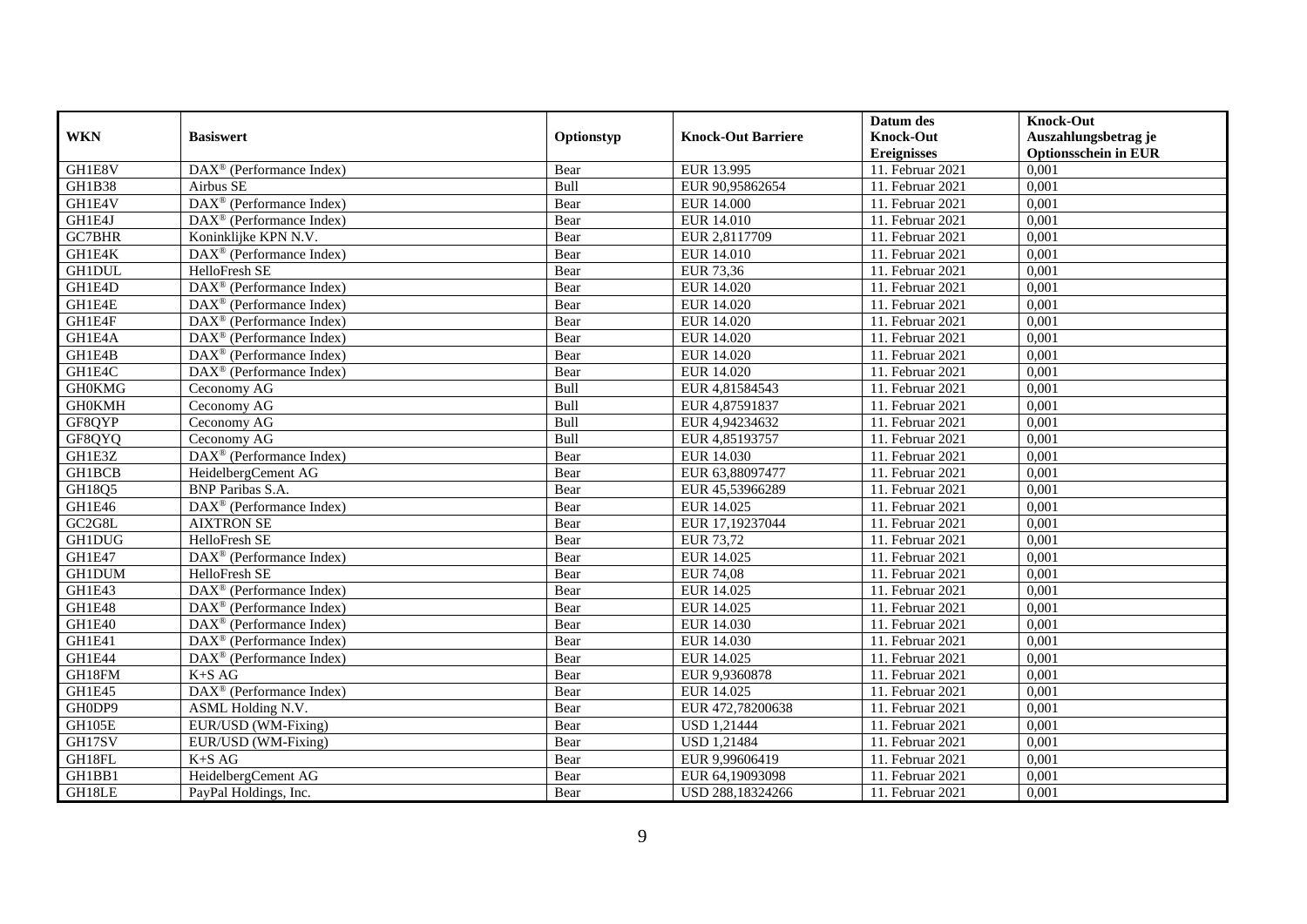|               |                                                 |            |                           | Datum des          | <b>Knock-Out</b>            |
|---------------|-------------------------------------------------|------------|---------------------------|--------------------|-----------------------------|
| <b>WKN</b>    | <b>Basiswert</b>                                | Optionstyp | <b>Knock-Out Barriere</b> | <b>Knock-Out</b>   | Auszahlungsbetrag je        |
|               |                                                 |            |                           | <b>Ereignisses</b> | <b>Optionsschein in EUR</b> |
| GH1DP4        | Peloton Interactive Inc.                        | Bull       | <b>USD 146,63</b>         | $11.$ Februar 2021 | 0,001                       |
| GH18LL        | PayPal Holdings, Inc.                           | Bear       | USD 289,55302041          | 11. Februar 2021   | 0,001                       |
| GF3HNZ        | Nvidia Corporation                              | Bear       | USD 596,31901112          | 11. Februar 2021   | 0,001                       |
| GF4NFW        | Texas Instruments Incorporated                  | Bear       | USD 177,23008931          | 11. Februar 2021   | 0,001                       |
| GH0Y77        | Advanced Micro Devices, Inc.                    | Bear       | USD 93,38629828           | 11. Februar 2021   | 0,001                       |
| GF67DL        | Nvidia Corporation                              | Bear       | USD 603,63035134          | 11. Februar 2021   | 0,001                       |
| GF6B7H        | Nvidia Corporation                              | Bear       | USD 600,34877772          | 11. Februar 2021   | 0,001                       |
| GH1E3W        | DAX <sup>®</sup> (Performance Index)            | Bear       | <b>EUR 14.040</b>         | 11. Februar 2021   | 0,001                       |
| <b>GH1E68</b> | S&P 500 <sup>®</sup> Index                      | Bear       | <b>USD 3.917,5</b>        | 11. Februar 2021   | 0,001                       |
| <b>GH0HYQ</b> | Dow Jones Industrial Average® Index             | Bear       | USD 31.531,08783486       | 11. Februar 2021   | 0,001                       |
| GH1E3X        | $\text{DAX}^{\circledast}$ (Performance Index)  | Bear       | <b>EUR 14.040</b>         | 11. Februar 2021   | 0,001                       |
| GH1E69        | S&P 500 <sup>®</sup> Index                      | Bear       | <b>USD 3.917,5</b>        | 11. Februar 2021   | 0,001                       |
| GH1E3U        | DAX <sup>®</sup> (Performance Index)            | Bear       | EUR 14.040                | 11. Februar 2021   | 0,001                       |
| GH1E3V        | $DAX^{\circledR}$ (Performance Index)           | Bear       | <b>EUR 14.040</b>         | 11. Februar 2021   | 0,001                       |
| GH1E3S        | DAX <sup>®</sup> (Performance Index)            | Bear       | <b>EUR 14.040</b>         | 11. Februar 2021   | 0,001                       |
| GH1E5S        | NASDAQ-100 Index®                               | Bear       | <b>USD 13.720</b>         | 11. Februar 2021   | 0,001                       |
| GH1E3T        | DAX <sup>®</sup> (Performance Index)            | Bear       | <b>EUR 14.040</b>         | 11. Februar 2021   | 0,001                       |
| GH1E5T        | NASDAO-100 Index <sup>®</sup>                   | Bear       | <b>USD 13.710</b>         | 11. Februar 2021   | 0,001                       |
| GH1E5U        | NASDAQ-100 Index®                               | Bear       | <b>USD 13.710</b>         | 11. Februar 2021   | 0,001                       |
| GH1E5V        | NASDAQ-100 Index®                               | Bear       | <b>USD 13.700</b>         | 11. Februar 2021   | 0,001                       |
| GF9QRE        | Dow Jones Industrial Average® Index             | Bear       | <b>USD 31.520</b>         | 11. Februar 2021   | 0,001                       |
| GH1E5W        | NASDAQ-100 Index®                               | Bear       | <b>USD 13.700</b>         | 11. Februar 2021   | 0,001                       |
| GH1E34        | Dow Jones Industrial Average® Index             | Bear       | <b>USD 31.420</b>         | 11. Februar 2021   | 0,001                       |
| GF9QRF        | Dow Jones Industrial Average® Index             | Bear       | <b>USD 31.520</b>         | 11. Februar 2021   | 0,001                       |
| GH1E5M        | NASDAO-100 Index <sup>®</sup>                   | Bear       | <b>USD 13.740</b>         | 11. Februar 2021   | 0,001                       |
| GH1E35        | Dow Jones Industrial Average <sup>®</sup> Index | Bear       | <b>USD 31.420</b>         | 11. Februar 2021   | 0,001                       |
| GH16KN        | Dow Jones Industrial Average® Index             | Bear       | <b>USD 31.520</b>         | 11. Februar 2021   | 0,001                       |
| GH1E5N        | NASDAQ-100 Index®                               | Bear       | <b>USD 13.740</b>         | 11. Februar 2021   | 0,001                       |
| GH1E36        | Dow Jones Industrial Average® Index             | Bear       | <b>USD 31.400</b>         | 11. Februar 2021   | 0,001                       |
| GH1E5P        | NASDAQ-100 Index®                               | Bear       | <b>USD 13.730</b>         | 11. Februar 2021   | 0,001                       |
| GD8H6Q        | Dow Jones Industrial Average® Index             | Bear       | USD 31.512,68363449       | 11. Februar 2021   | 0,001                       |
| GH1E5Q        | NASDAQ-100 Index®                               | Bear       | <b>USD 13.730</b>         | 11. Februar 2021   | 0,001                       |
| GH1E37        | Dow Jones Industrial Average® Index             | Bear       | <b>USD 31.400</b>         | 11. Februar 2021   | 0,001                       |
| GH1E5R        | NASDAQ-100 Index®                               | Bear       | <b>USD 13.720</b>         | 11. Februar 2021   | 0,001                       |
| GH18PE        | <b>BNP</b> Paribas S.A.                         | Bear       | EUR 45,96956531           | 11. Februar 2021   | 0,001                       |
| GH18LF        | PayPal Holdings, Inc.                           | Bear       | USD 290,92279817          | 11. Februar 2021   | 0,001                       |
| <b>GH1DNJ</b> | Peloton Interactive Inc.                        | Bull       | <b>USD 145,27</b>         | 11. Februar 2021   | 0,001                       |
| GC6206        | Swiss Life Holding AG                           | Bear       | CHF 436,94026277          | 11. Februar 2021   | 0,001                       |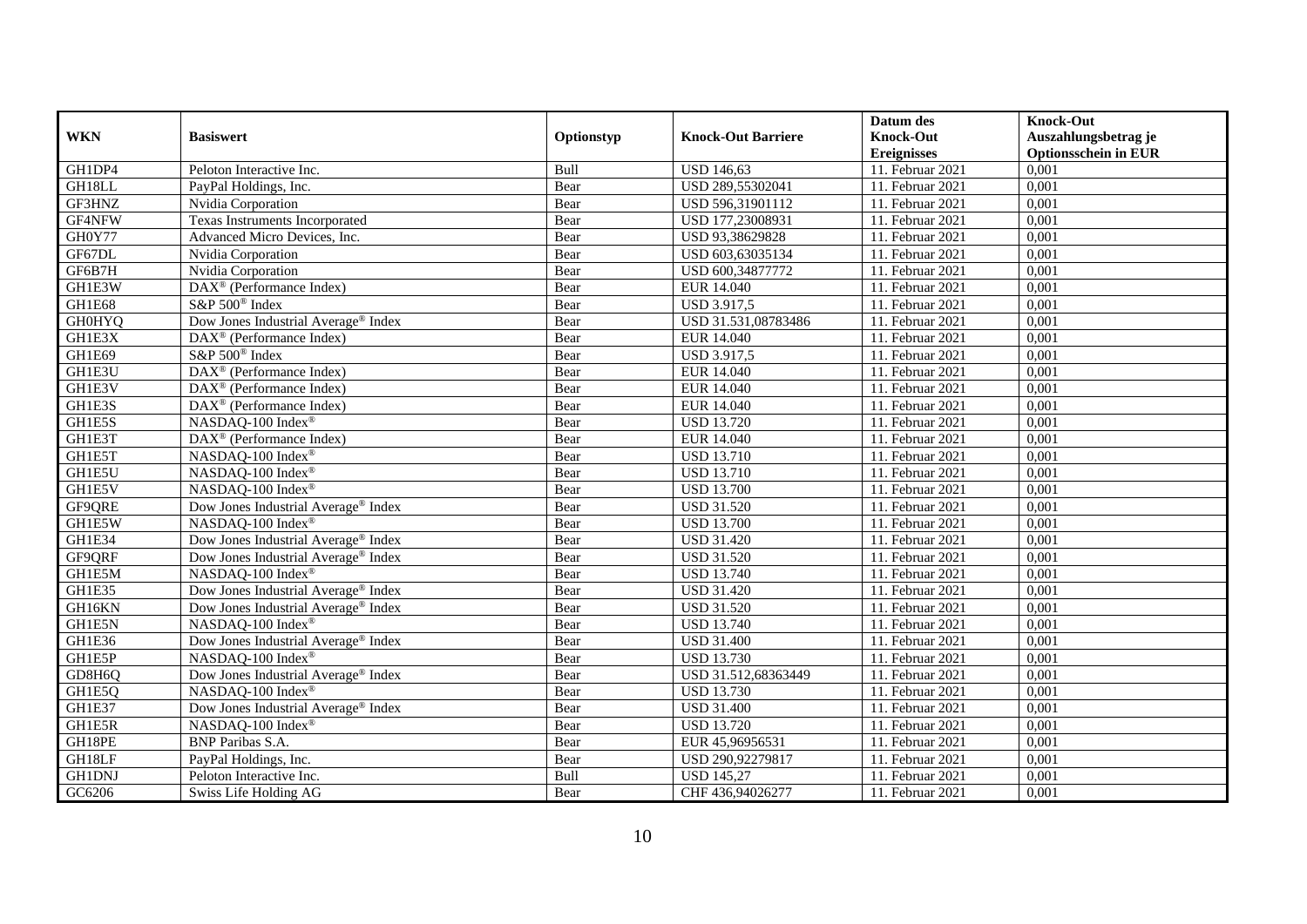|               |                                       |            |                           | Datum des          | <b>Knock-Out</b>            |
|---------------|---------------------------------------|------------|---------------------------|--------------------|-----------------------------|
| <b>WKN</b>    | <b>Basiswert</b>                      | Optionstyp | <b>Knock-Out Barriere</b> | <b>Knock-Out</b>   | Auszahlungsbetrag je        |
|               |                                       |            |                           | <b>Ereignisses</b> | <b>Optionsschein in EUR</b> |
| GF88NM        | Vertex Pharmaceuticals Incorporated   | Bull       | USD 210,75936834          | 11. Februar 2021   | 0,001                       |
| GH0DP8        | ASML Holding N.V.                     | Bear       | EUR 475,02565676          | 11. Februar 2021   | 0,001                       |
| GH18LK        | PayPal Holdings, Inc.                 | Bear       | USD 293,66235367          | 11. Februar 2021   | 0,001                       |
| GH18LH        | PayPal Holdings, Inc.                 | Bear       | USD 292,29257592          | 11. Februar 2021   | 0,001                       |
| GH18K4        | PayPal Holdings, Inc.                 | Bear       | USD 295,03213143          | 11. Februar 2021   | 0,001                       |
| GF4622        | Nvidia Corporation                    | Bear       | USD 606,72401978          | 11. Februar 2021   | 0,001                       |
| GF8QWJ        | <b>QUALCOMM</b> Incorporated          | Bull       | USD 144,26499568          | 11. Februar 2021   | 0,001                       |
| GH18K6        | PayPal Holdings, Inc.                 | Bear       | USD 296,40190919          | 11. Februar 2021   | 0,001                       |
| GF6HW2        | Trip.com Group Limited                | Bear       | USD 37,52660546           | 11. Februar 2021   | 0,001                       |
| GF06QG        | Intuit Inc.                           | Bear       | USD 405,66456597          | 11. Februar 2021   | 0,001                       |
| <b>GH0DPC</b> | ASML Holding N.V.                     | Bear       | EUR 477,26930712          | 11. Februar 2021   | 0,001                       |
| GH18K5        | PayPal Holdings, Inc.                 | Bear       | USD 297,76168856          | 11. Februar 2021   | 0,001                       |
| GH1DV5        | Wells Fargo & Company                 | Bull       | <b>USD 32,92</b>          | 11. Februar 2021   | 0,001                       |
| GH07G9        | Applied Materials, Inc.               | Bear       | USD 111,16578836          | 11. Februar 2021   | 0,001                       |
| GC5RBK        | Hermes International                  | Bear       | EUR 918,63883537          | 11. Februar 2021   | 0,001                       |
| <b>GH18K8</b> | PayPal Holdings, Inc.                 | Bear       | USD 300,4912457           | 11. Februar 2021   | 0,001                       |
| <b>GH1DUJ</b> | HelloFresh SE                         | Bear       | <b>EUR 74,44</b>          | 11. Februar 2021   | 0,001                       |
| GF8AN4        | Alibaba Group Holding Limited         | Bear       | <b>USD 273,751</b>        | 11. Februar 2021   | 0,001                       |
| GH1E3Q        | DAX <sup>®</sup> (Performance Index)  | Bear       | <b>EUR 14.050</b>         | 11. Februar 2021   | 0,001                       |
| GH18KC        | PayPal Holdings, Inc.                 | Bear       | USD 301,86102345          | 11. Februar 2021   | 0,001                       |
| GF8AMK        | Alibaba Group Holding Limited         | Bear       | <b>USD 271,73</b>         | 11. Februar 2021   | 0,001                       |
| GC2GFP        | Microchip Technology Incorporated     | Bear       | USD 156,07952111          | 11. Februar 2021   | 0,001                       |
| GH1E3R        | DAX <sup>®</sup> (Performance Index)  | Bear       | EUR 14.050                | 11. Februar 2021   | 0,001                       |
| <b>GH18K7</b> | PayPal Holdings, Inc.                 | Bear       | USD 299,14146469          | 11. Februar 2021   | 0,001                       |
| GH1E3N        | $DAX^{\circledR}$ (Performance Index) | Bear       | EUR 14.050                | 11. Februar 2021   | 0.001                       |
| GH1E3P        | DAX <sup>®</sup> (Performance Index)  | Bear       | EUR 14.050                | 11. Februar 2021   | 0,001                       |
| GH1E3L        | DAX <sup>®</sup> (Performance Index)  | Bear       | <b>EUR 14.050</b>         | 11. Februar 2021   | 0,001                       |
| GH1E3M        | DAX <sup>®</sup> (Performance Index)  | Bear       | <b>EUR 14.050</b>         | 11. Februar 2021   | 0,001                       |
| <b>GHOUZC</b> | $AEX-Index^{\circledR}$               | Bear       | EUR 663,534922            | 11. Februar 2021   | 0,001                       |
| <b>GHODPE</b> | ASML Holding N.V.                     | Bear       | EUR 479,53290105          | 11. Februar 2021   | 0,001                       |
| GH165V        | <b>Intel Corporation</b>              | Bear       | USD 59,46065808           | 11. Februar 2021   | 0,001                       |
| <b>GH0DSD</b> | Intel Corporation                     | Bear       | USD 59,7948124            | 11. Februar 2021   | 0,001                       |
| GH0Y6V        | adidas AG                             | Bear       | EUR 293,37559623          | 11. Februar 2021   | 0,001                       |
| GH07G3        | Applied Materials, Inc.               | Bear       | USD 112,20285707          | 11. Februar 2021   | 0,001                       |
| GH1B8R        | Activision Blizzard, Inc.             | Bear       | USD 104,06866649          | 11. Februar 2021   | 0,001                       |
| GF8QY6        | <b>QUALCOMM</b> Incorporated          | Bull       | USD 143,89234804          | 11. Februar 2021   | 0,001                       |
| GH1DSW        | Wells Fargo & Company                 | Bull       | <b>USD 32,64</b>          | 11. Februar 2021   | 0,001                       |
| GH1E5Y        | NASDAQ-100 Index®                     | Bull       | <b>USD 13.640</b>         | 11. Februar 2021   | 0,001                       |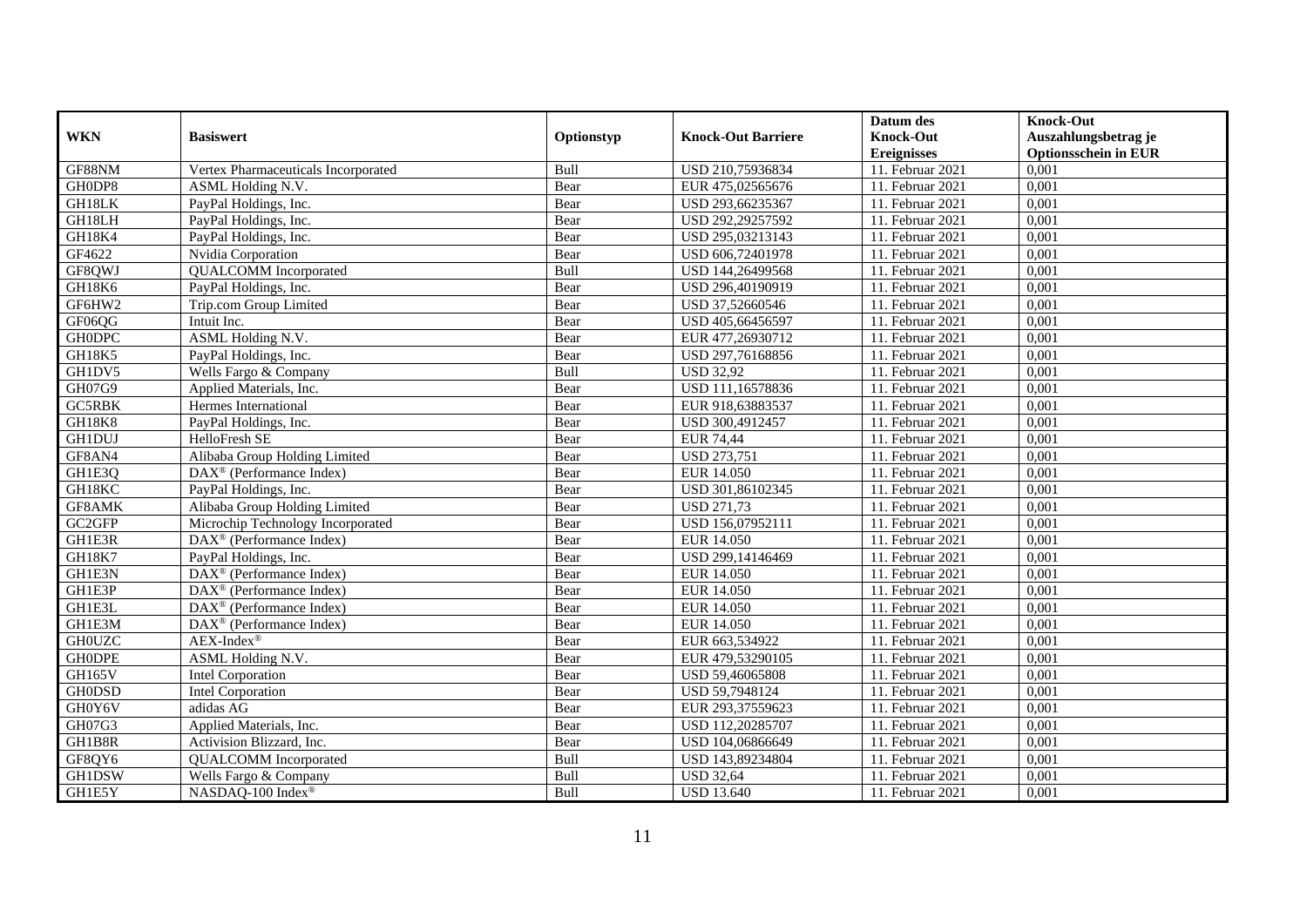|               |                                                                                        |            |                           | Datum des          | <b>Knock-Out</b>            |
|---------------|----------------------------------------------------------------------------------------|------------|---------------------------|--------------------|-----------------------------|
| <b>WKN</b>    | <b>Basiswert</b>                                                                       | Optionstyp | <b>Knock-Out Barriere</b> | <b>Knock-Out</b>   | Auszahlungsbetrag je        |
|               |                                                                                        |            |                           | <b>Ereignisses</b> | <b>Optionsschein in EUR</b> |
| GH1E6A        | S&P 500 <sup>®</sup> Index                                                             | Bull       | <b>USD 3.892,5</b>        | 11. Februar 2021   | 0,001                       |
| GH1E5X        | NASDAQ-100 Index®                                                                      | Bull       | <b>USD 13.640</b>         | 11. Februar 2021   | 0,001                       |
| GH1E6B        | S&P 500 <sup>®</sup> Index                                                             | Bull       | <b>USD 3.892,5</b>        | 11. Februar 2021   | 0,001                       |
| GH07G2        | Applied Materials, Inc.                                                                | Bear       | USD 113,25986942          | 11. Februar 2021   | 0,001                       |
| GH165W        | Intel Corporation                                                                      | Bear       | USD 60,630081             | 11. Februar 2021   | 0,001                       |
| GF6BD3        | Square Inc                                                                             | Bear       | USD 269,07034074          | 11. Februar 2021   | 0,001                       |
| GH1678        | Intel Corporation                                                                      | Bear       | USD 60,34022404           | 11. Februar 2021   | 0,001                       |
| GH1660        | Intel Corporation                                                                      | Bear       | USD 60,91993797           | 11. Februar 2021   | 0,001                       |
| GH1BEQ        | <b>Oracle Corporation</b>                                                              | Bull       | USD 62,32619718           | 11. Februar 2021   | 0,001                       |
| GH16BE        | Agilent Technologies, Inc.                                                             | Bear       | USD 126,72388038          | 11. Februar 2021   | 0,001                       |
| GH1AAR        | 1 Feinunze Gold, Feinheit mind. 0,995, LBMA                                            | Bull       | USD 1.821,95115884        | 11. Februar 2021   | 0,001                       |
| GF7H6W        | PepsiCo, Inc.                                                                          | Bull       | USD 135,12929108          | 11. Februar 2021   | 0,001                       |
| <b>GH1AAS</b> | 1 Feinunze Gold, Feinheit mind. 0,995, LBMA                                            | Bull       | USD 1.820,59202282        | 12. Februar 2021   | 0,001                       |
| GH1AAT        | 1 Feinunze Gold, Feinheit mind. 0,995, LBMA                                            | Bull       | USD 1.818,84167477        | 12. Februar 2021   | 0,001                       |
| GH1GT6        | $\text{DAX}^{\circledR}$ (Performance Index)/ X-DAX <sup>®</sup>                       | Bull       | EUR 14.045                | 12. Februar 2021   | 0,001                       |
| GH1GTJ        | $\text{DAX}^{\circledR}$ (Performance Index)/ X-DAX <sup>®</sup>                       | Bull       | EUR 14.160                | 12. Februar 2021   | 0,001                       |
| GH1GTL        | DAX <sup>®</sup> (Performance Index)/ X-DAX <sup>®</sup>                               | Bull       | EUR 14.155                | 12. Februar 2021   | 0,001                       |
| GH1GT4        | $\text{DAX}^{\circledR}$ (Performance Index)/ X-DAX <sup>®</sup>                       | Bull       | <b>EUR 14.050</b>         | $12.$ Februar 2021 | 0,001                       |
| GH1GTM        | $\text{DAX}^{\otimes}$ (Performance Index)/X-DAX <sup>®</sup>                          | Bull       | EUR 14.145                | 12. Februar 2021   | 0,001                       |
| GH1GVE        | $\text{DAX}^{\circledast}$ (Performance Index)/ X-DAX <sup>®</sup>                     | Bear       | EUR 13.900                | 12. Februar 2021   | 0,001                       |
| GH1GT8        | DAX <sup>®</sup> (Performance Index)/X-DAX <sup>®</sup>                                | Bull       | EUR 14.040                | 12. Februar 2021   | 0,001                       |
| GH1GVZ        | $\text{DAX}^{\circledast}$ (Performance Index)/ X-DAX <sup>®</sup>                     | Bear       | EUR 13.705                | 12. Februar 2021   | 0,001                       |
| <b>GH1GUE</b> | $\text{DAX}^{\circledR}$ (Performance Index)/ X-DAX <sup>®</sup>                       | Bull       | EUR 14.055                | $12.$ Februar 2021 | 0,001                       |
| <b>GH1GTS</b> | $DAX^{\circledast}$ (Performance Index)/X-DAX <sup>®</sup>                             | Bull       | EUR 14.110                | 12. Februar 2021   | 0,001                       |
| GH1GV3        | $\overline{\text{DAX}^{\textcircled{\tiny 0}}}$ (Performance Index)/X-DAX <sup>®</sup> | Bear       | EUR 13.895                | 12. Februar 2021   | 0,001                       |
| GH1GTN        | DAX <sup>®</sup> (Performance Index)/ X-DAX <sup>®</sup>                               | Bull       | EUR 14.135                | 12. Februar 2021   | 0,001                       |
| GH1GSZ        | $\text{DAX}^{\circledast}$ (Performance Index)/ X-DAX <sup>®</sup>                     | Bull       | EUR 13.990                | 12. Februar 2021   | 0,001                       |
| GH1GT0        | $\text{DAX}^{\circledast}$ (Performance Index)/ X-DAX <sup>®</sup>                     | Bull       | <b>EUR 14.080</b>         | 12. Februar 2021   | 0,001                       |
| GH1GU1        | $\text{DAX}^{\circledR}$ (Performance Index)/ X-DAX <sup>®</sup>                       | Bear       | EUR 13.940                | 12. Februar 2021   | 0,001                       |
| GH1GU2        | $DAX^{\circledcirc}$ (Performance Index)/ X-DAX <sup>®</sup>                           | Bear       | EUR 13.945                | 12. Februar 2021   | 0.001                       |
| GH1GT7        | $DAX^{\circledcirc}$ (Performance Index)/ X-DAX <sup>®</sup>                           | Bull       | EUR 14.035                | 12. Februar 2021   | 0,001                       |
| GH1GU9        | $\overline{\text{DAX}^{\otimes}}$ (Performance Index)/X-DAX <sup>®</sup>               | Bull       | EUR 14.205                | 12. Februar 2021   | 0,001                       |
| <b>GH1GUA</b> | $\text{DAX}^{\circledast}$ (Performance Index)/ X-DAX <sup>®</sup>                     | Bull       | EUR 14.195                | 12. Februar 2021   | 0,001                       |
| <b>GH1GTF</b> | $\text{DAX}^{\circledR}$ (Performance Index)/ X-DAX <sup>®</sup>                       | Bull       | EUR 14.165                | 12. Februar 2021   | 0,001                       |
| <b>GH1GTG</b> | $\text{DAX}^{\circledR}$ (Performance Index)/ X-DAX <sup>®</sup>                       | Bull       | EUR 14.175                | 12. Februar 2021   | 0,001                       |
| GH1GTH        | $\text{DAX}^{\otimes}$ (Performance Index)/X-DAX <sup>®</sup>                          | Bull       | <b>EUR 14.170</b>         | 12. Februar 2021   | 0,001                       |
| GH1GUH        | DAX <sup>®</sup> (Performance Index)/ X-DAX <sup>®</sup>                               | Bull       | EUR 14.190                | 12. Februar 2021   | 0,001                       |
| <b>GH1GUJ</b> | DAX <sup>®</sup> (Performance Index)/ X-DAX <sup>®</sup>                               | Bear       | EUR 13.815                | 12. Februar 2021   | 0,001                       |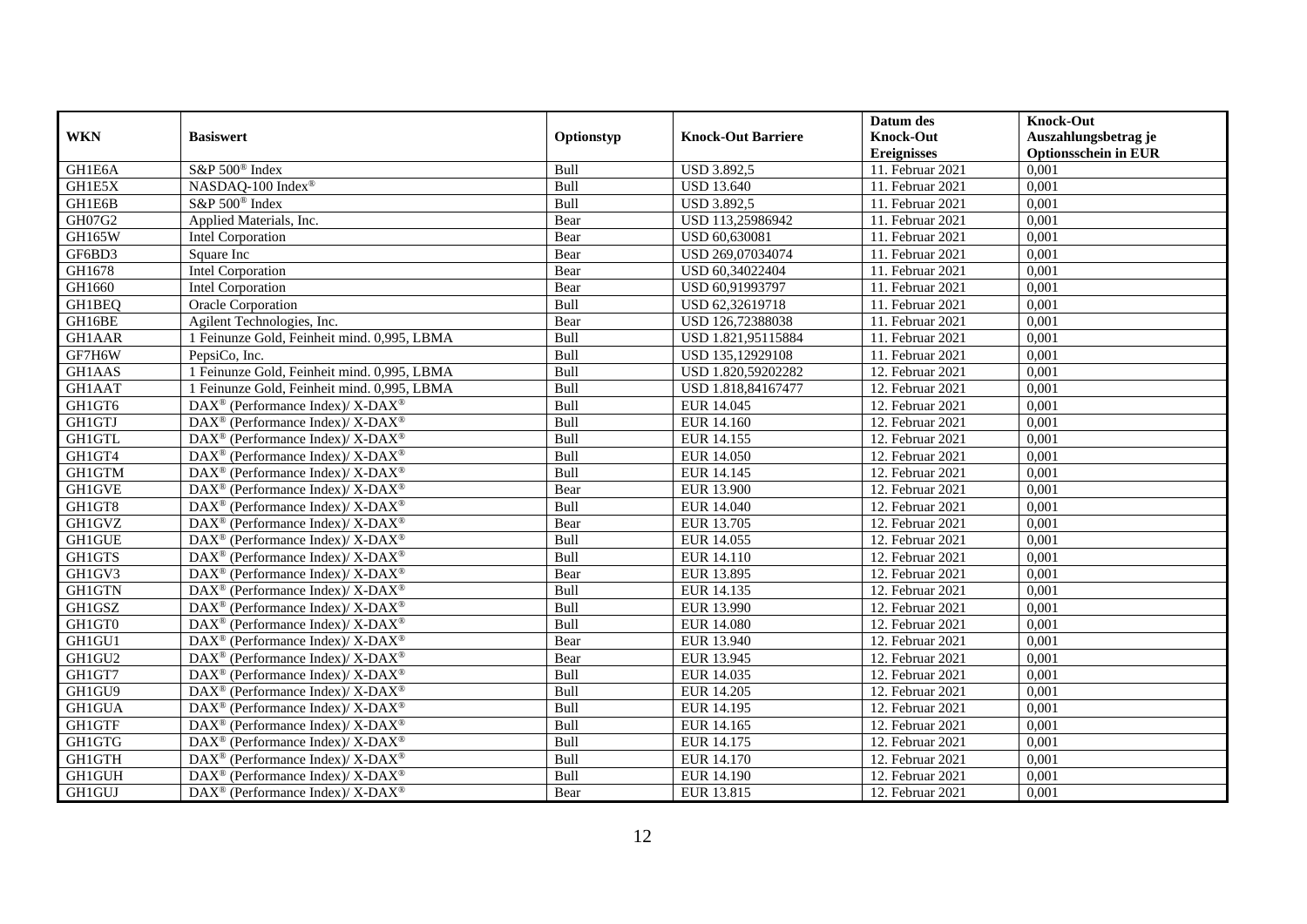|               |                                                                   |            |                           | Datum des          | <b>Knock-Out</b>            |
|---------------|-------------------------------------------------------------------|------------|---------------------------|--------------------|-----------------------------|
| <b>WKN</b>    | <b>Basiswert</b>                                                  | Optionstyp | <b>Knock-Out Barriere</b> | <b>Knock-Out</b>   | Auszahlungsbetrag je        |
|               |                                                                   |            |                           | <b>Ereignisses</b> | <b>Optionsschein in EUR</b> |
| <b>GH1GTK</b> | DAX <sup>®</sup> (Performance Index)/ X-DAX <sup>®</sup>          | Bull       | EUR 14.130                | 12. Februar 2021   | 0,001                       |
| <b>GH1GUL</b> | $DAX^{\circledast}$ (Performance Index)/ X-DAX <sup>®</sup>       | Bear       | EUR 13.820                | 12. Februar 2021   | 0,001                       |
| GH1GUM        | DAX <sup>®</sup> (Performance Index)/ X-DAX <sup>®</sup>          | Bear       | EUR 13.830                | 12. Februar 2021   | 0,001                       |
| GH1GUN        | $DAX^{\circledast}$ (Performance Index)/ X-DAX <sup>®</sup>       | Bear       | EUR 13.835                | 12. Februar 2021   | 0,001                       |
| GH1GTR        | DAX <sup>®</sup> (Performance Index)/X-DAX <sup>®</sup>           | Bull       | EUR 14.115                | 12. Februar 2021   | 0,001                       |
| GH1GST        | DAX <sup>®</sup> (Performance Index)/ X-DAX <sup>®</sup>          | Bull       | EUR 14.005                | 12. Februar 2021   | 0,001                       |
| <b>GH1GSU</b> | DAX <sup>®</sup> (Performance Index)/ X-DAX <sup>®</sup>          | Bull       | EUR 13.995                | 12. Februar 2021   | 0,001                       |
| GH1GTV        | $DAX^{\circledast}$ (Performance Index)/ X-DAX <sup>®</sup>       | Bull       | <b>EUR 14.100</b>         | 12. Februar 2021   | 0,001                       |
| <b>GH1GUX</b> | DAX <sup>®</sup> (Performance Index)/ X-DAX <sup>®</sup>          | Bull       | EUR 14.090                | 12. Februar 2021   | 0,001                       |
| <b>GH1GUY</b> | DAX <sup>®</sup> (Performance Index)/ X-DAX <sup>®</sup>          | Bear       | EUR 13.870                | 12. Februar 2021   | 0,001                       |
| GH1GTB        | DAX <sup>®</sup> (Performance Index)/X-DAX <sup>®</sup>           | Bull       | EUR 14.020                | 12. Februar 2021   | 0,001                       |
| <b>GH1GTC</b> | DAX <sup>®</sup> (Performance Index)/ X-DAX <sup>®</sup>          | Bull       | <b>EUR 14.010</b>         | 12. Februar 2021   | 0,001                       |
| GH1GUD        | $DAX^{\circledast}$ (Performance Index)/ X-DAX <sup>®</sup>       | Bull       | EUR 14.065                | 12. Februar 2021   | 0,001                       |
| GH1GVF        | DAX <sup>®</sup> (Performance Index)/ X-DAX <sup>®</sup>          | Bear       | EUR 13.730                | 12. Februar 2021   | 0,001                       |
| GH1GVG        | DAX <sup>®</sup> (Performance Index)/ X-DAX <sup>®</sup>          | Bear       | EUR 13.740                | 12. Februar 2021   | 0,001                       |
| GH1GTP        | DAX <sup>®</sup> (Performance Index)/ X-DAX <sup>®</sup>          | Bull       | EUR 14.125                | 12. Februar 2021   | 0,001                       |
| GH1GTQ        | DAX <sup>®</sup> (Performance Index)/ X-DAX <sup>®</sup>          | Bull       | EUR 14.120                | 12. Februar 2021   | 0,001                       |
| GH1GUR        | $DAX^{\circledast}$ (Performance Index)/ X-DAX <sup>®</sup>       | Bull       | EUR 14.140                | 12. Februar 2021   | 0,001                       |
| GH1GUS        | $DAX^{\circledast}$ (Performance Index)/ X-DAX <sup>®</sup>       | Bear       | EUR 13.840                | 12. Februar 2021   | 0,001                       |
| GH1GVT        | DAX <sup>®</sup> (Performance Index)/X-DAX <sup>®</sup>           | Bear       | EUR 13.685                | 12. Februar 2021   | 0,001                       |
| GH1GVU        | DAX <sup>®</sup> (Performance Index)/X-DAX <sup>®</sup>           | Bear       | EUR 13.785                | 12. Februar 2021   | 0,001                       |
| GH1GT3        | $\text{DAX}^{\circledast}$ (Performance Index)/X-DAX <sup>®</sup> | Bull       | EUR 14.070                | 12. Februar 2021   | 0,001                       |
| GH1GU5        | DAX <sup>®</sup> (Performance Index)/ X-DAX <sup>®</sup>          | Bull       | EUR 14.215                | 12. Februar 2021   | 0,001                       |
| GH1GU6        | $DAX^{\circledast}$ (Performance Index)/ X-DAX <sup>®</sup>       | Bull       | EUR 14.210                | 12. Februar 2021   | 0,001                       |
| GH1GV7        | DAX <sup>®</sup> (Performance Index)/ X-DAX <sup>®</sup>          | Bear       | EUR 13.865                | 12. Februar 2021   | 0.001                       |
| GH1GT1        | DAX <sup>®</sup> (Performance Index)/ X-DAX <sup>®</sup>          | Bull       | EUR 14.085                | 12. Februar 2021   | 0,001                       |
| GH1GT2        | DAX <sup>®</sup> (Performance Index)/ X-DAX <sup>®</sup>          | Bull       | EUR 14.075                | 12. Februar 2021   | 0,001                       |
| GH1GU3        | DAX <sup>®</sup> (Performance Index)/ X-DAX <sup>®</sup>          | Bull       | EUR 14.225                | 12. Februar 2021   | 0,001                       |
| GH1GU4        | DAX <sup>®</sup> (Performance Index)/ X-DAX <sup>®</sup>          | Bear       | EUR 13.950                | 12. Februar 2021   | 0,001                       |
| GH1GV5        | $\text{DAX}^{\circledast}$ (Performance Index)/X-DAX <sup>®</sup> | Bear       | EUR 13.875                | 12. Februar 2021   | 0,001                       |
| GH1GV6        | $DAX^{\circledast}$ (Performance Index)/ X-DAX <sup>®</sup>       | Bear       | EUR 13.915                | 12. Februar 2021   | 0,001                       |
| GH1GTD        | DAX <sup>®</sup> (Performance Index)/X-DAX <sup>®</sup>           | Bull       | EUR 14.015                | 12. Februar 2021   | 0,001                       |
| <b>GH1GTE</b> | $DAX^{\circledast}$ (Performance Index)/ X-DAX <sup>®</sup>       | Bull       | EUR 14.185                | 12. Februar 2021   | 0,001                       |
| <b>GH1GUF</b> | DAX <sup>®</sup> (Performance Index)/ X-DAX <sup>®</sup>          | Bear       | EUR 13.810                | 12. Februar 2021   | 0,001                       |
| <b>GH1GUG</b> | DAX <sup>®</sup> (Performance Index)/ X-DAX <sup>®</sup>          | Bear       | EUR 13.805                | 12. Februar 2021   | 0,001                       |
| GH1GVH        | $\text{DAX}^{\circledast}$ (Performance Index)/X-DAX <sup>®</sup> | Bear       | EUR 13.735                | 12. Februar 2021   | 0,001                       |
| GH1GVJ        | DAX <sup>®</sup> (Performance Index)/ X-DAX <sup>®</sup>          | Bear       | EUR 13.745                | 12. Februar 2021   | 0,001                       |
| GH1GSS        | DAX <sup>®</sup> (Performance Index)/ X-DAX <sup>®</sup>          | Bull       | <b>EUR 14.000</b>         | 12. Februar 2021   | 0,001                       |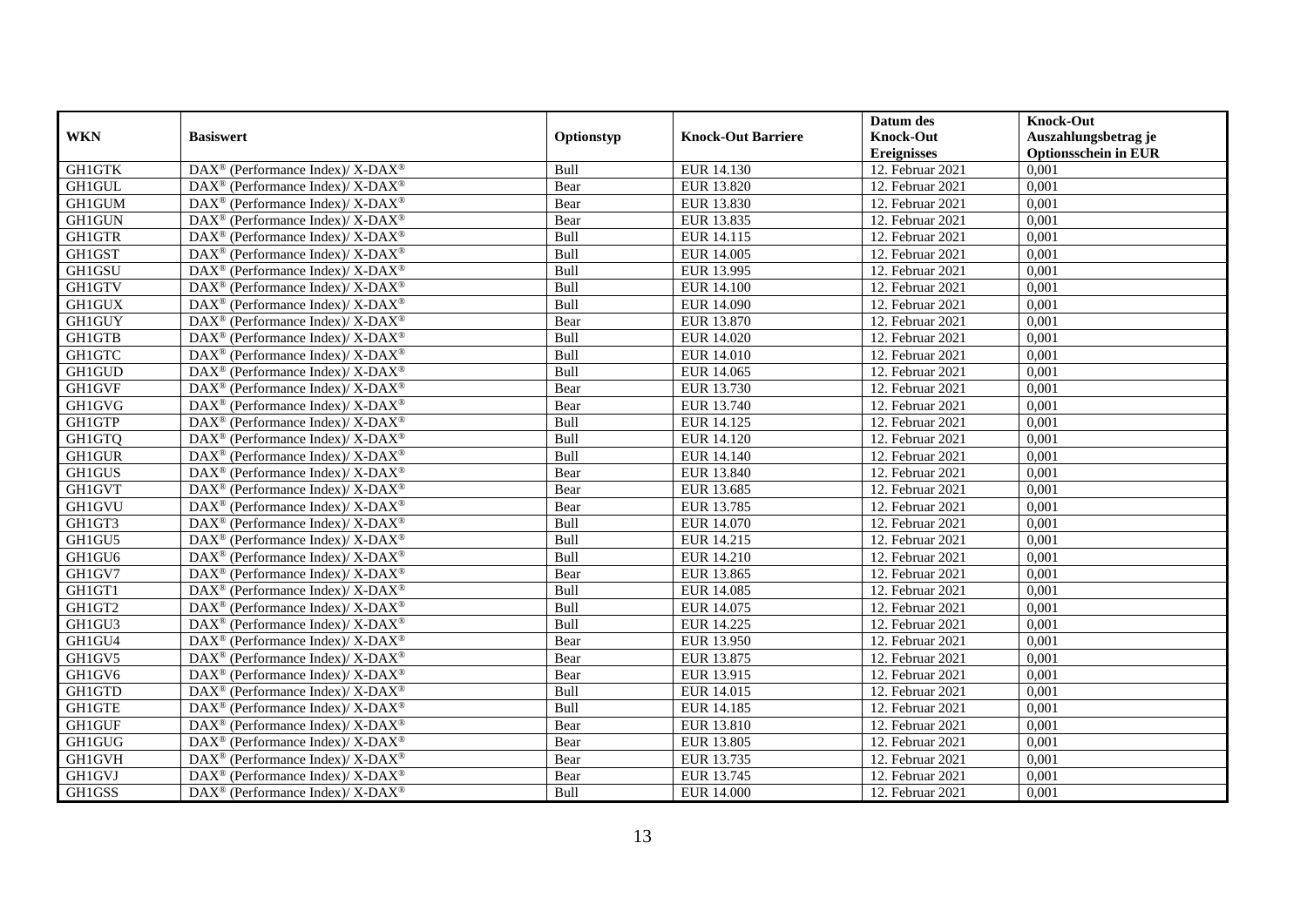|               |                                                                   |            |                           | Datum des          | <b>Knock-Out</b>            |
|---------------|-------------------------------------------------------------------|------------|---------------------------|--------------------|-----------------------------|
| <b>WKN</b>    | <b>Basiswert</b>                                                  | Optionstyp | <b>Knock-Out Barriere</b> | <b>Knock-Out</b>   | Auszahlungsbetrag je        |
|               |                                                                   |            |                           | <b>Ereignisses</b> | <b>Optionsschein in EUR</b> |
| <b>GH1GTU</b> | DAX <sup>®</sup> (Performance Index)/ X-DAX <sup>®</sup>          | Bull       | EUR 14.105                | 12. Februar 2021   | 0,001                       |
| GH1GUV        | $DAX^{\circledast}$ (Performance Index)/ X-DAX <sup>®</sup>       | Bear       | EUR 13.850                | 12. Februar 2021   | 0,001                       |
| GH1GUW        | DAX <sup>®</sup> (Performance Index)/X-DAX <sup>®</sup>           | Bear       | EUR 13.935                | 12. Februar 2021   | 0,001                       |
| GH1GVX        | $DAX^{\circledast}$ (Performance Index)/ X-DAX <sup>®</sup>       | Bear       | EUR 13.695                | 12. Februar 2021   | 0,001                       |
| GH1GVY        | DAX <sup>®</sup> (Performance Index)/X-DAX <sup>®</sup>           | Bear       | EUR 13.700                | 12. Februar 2021   | 0,001                       |
| GH1GT5        | DAX <sup>®</sup> (Performance Index)/ X-DAX <sup>®</sup>          | Bull       | EUR 14.060                | 12. Februar 2021   | 0,001                       |
| GH1GU7        | DAX <sup>®</sup> (Performance Index)/ X-DAX <sup>®</sup>          | Bull       | EUR 13.985                | 12. Februar 2021   | 0,001                       |
| GH1GVA        | $DAX^{\circledast}$ (Performance Index)/ X-DAX <sup>®</sup>       | Bear       | EUR 13.905                | 12. Februar 2021   | 0,001                       |
| GH1GT9        | DAX <sup>®</sup> (Performance Index)/ X-DAX <sup>®</sup>          | Bull       | EUR 14.030                | 12. Februar 2021   | 0,001                       |
| <b>GH1GTA</b> | DAX <sup>®</sup> (Performance Index)/ X-DAX <sup>®</sup>          | Bull       | EUR 14.025                | 12. Februar 2021   | 0,001                       |
| GH1GUB        | DAX <sup>®</sup> (Performance Index)/X-DAX <sup>®</sup>           | Bull       | <b>EUR 14.200</b>         | 12. Februar 2021   | 0,001                       |
| <b>GH1GUC</b> | DAX <sup>®</sup> (Performance Index)/ X-DAX <sup>®</sup>          | Bear       | <b>EUR 13.800</b>         | 12. Februar 2021   | 0,001                       |
| <b>GH1GVD</b> | $DAX^{\circledast}$ (Performance Index)/ X-DAX <sup>®</sup>       | Bear       | EUR 13.720                | 12. Februar 2021   | 0,001                       |
| GH1GTX        | DAX <sup>®</sup> (Performance Index)/X-DAX <sup>®</sup>           | Bear       | EUR 13.910                | 12. Februar 2021   | 0,001                       |
| GH1GUZ        | DAX <sup>®</sup> (Performance Index)/ X-DAX <sup>®</sup>          | Bear       | EUR 13.860                | 12. Februar 2021   | 0,001                       |
| GH1GV0        | DAX <sup>®</sup> (Performance Index)/ X-DAX <sup>®</sup>          | Bear       | EUR 13.855                | 12. Februar 2021   | 0,001                       |
| GH1GW1        | DAX <sup>®</sup> (Performance Index)/ X-DAX <sup>®</sup>          | Bear       | EUR 13.880                | 12. Februar 2021   | 0,001                       |
| GH1GTZ        | $DAX^{\circledast}$ (Performance Index)/ X-DAX <sup>®</sup>       | Bear       | EUR 13.920                | 12. Februar 2021   | 0,001                       |
| GH1GU0        | $DAX^{\circledast}$ (Performance Index)/ X-DAX <sup>®</sup>       | Bear       | EUR 13.930                | 12. Februar 2021   | 0,001                       |
| GH1GV1        | DAX <sup>®</sup> (Performance Index)/X-DAX <sup>®</sup>           | Bull       | <b>EUR 14.220</b>         | 12. Februar 2021   | 0,001                       |
| GH1GV2        | DAX <sup>®</sup> (Performance Index)/X-DAX <sup>®</sup>           | Bear       | EUR 13.890                | 12. Februar 2021   | 0,001                       |
| GH1GW3        | $\text{DAX}^{\circledast}$ (Performance Index)/X-DAX <sup>®</sup> | Bull       | EUR 14.095                | 12. Februar 2021   | 0,001                       |
| GH1GW4        | DAX <sup>®</sup> (Performance Index)/ X-DAX <sup>®</sup>          | Bear       | EUR 13.715                | 12. Februar 2021   | 0,001                       |
| GH1GV4        | $DAX^{\circledast}$ (Performance Index)/ X-DAX <sup>®</sup>       | Bear       | EUR 13.925                | 12. Februar 2021   | 0,001                       |
| GH1GW5        | DAX <sup>®</sup> (Performance Index)/ X-DAX <sup>®</sup>          | Bear       | EUR 13.790                | 12. Februar 2021   | 0.001                       |
| GH1GUP        | $DAX^{\circledast}$ (Performance Index)/ X-DAX <sup>®</sup>       | Bear       | EUR 13.825                | 12. Februar 2021   | 0,001                       |
| GH1GUQ        | DAX <sup>®</sup> (Performance Index)/ X-DAX <sup>®</sup>          | Bull       | <b>EUR 14.150</b>         | 12. Februar 2021   | 0,001                       |
| <b>GH1GVR</b> | DAX <sup>®</sup> (Performance Index)/ X-DAX <sup>®</sup>          | Bear       | EUR 13.770                | 12. Februar 2021   | 0,001                       |
| GH1GVS        | DAX <sup>®</sup> (Performance Index)/ X-DAX <sup>®</sup>          | Bear       | EUR 13.795                | 12. Februar 2021   | 0,001                       |
| GH1GVB        | $\text{DAX}^{\circledast}$ (Performance Index)/X-DAX <sup>®</sup> | Bear       | EUR 13.725                | 12. Februar 2021   | 0,001                       |
| GH1GVC        | $DAX^{\circledast}$ (Performance Index)/ X-DAX <sup>®</sup>       | Bear       | EUR 13.710                | 12. Februar 2021   | 0,001                       |
| <b>GH1GVK</b> | DAX <sup>®</sup> (Performance Index)/X-DAX <sup>®</sup>           | Bear       | EUR 13.755                | 12. Februar 2021   | 0,001                       |
| <b>GH1GVL</b> | $DAX^{\circledast}$ (Performance Index)/ X-DAX <sup>®</sup>       | Bear       | EUR 13.750                | 12. Februar 2021   | 0,001                       |
| <b>GH1GVM</b> | DAX <sup>®</sup> (Performance Index)/ X-DAX <sup>®</sup>          | Bear       | EUR 13.760                | 12. Februar 2021   | 0,001                       |
| <b>GH1GVN</b> | DAX <sup>®</sup> (Performance Index)/ X-DAX <sup>®</sup>          | Bear       | EUR 13.765                | 12. Februar 2021   | 0,001                       |
| GH1GVP        | $\text{DAX}^{\circledast}$ (Performance Index)/X-DAX <sup>®</sup> | Bear       | EUR 13.780                | 12. Februar 2021   | 0,001                       |
| GH1GVQ        | DAX <sup>®</sup> (Performance Index)/ X-DAX <sup>®</sup>          | Bear       | EUR 13.775                | 12. Februar 2021   | 0,001                       |
| GH1GUT        | DAX <sup>®</sup> (Performance Index)/ X-DAX <sup>®</sup>          | Bear       | EUR 13.845                | 12. Februar 2021   | 0,001                       |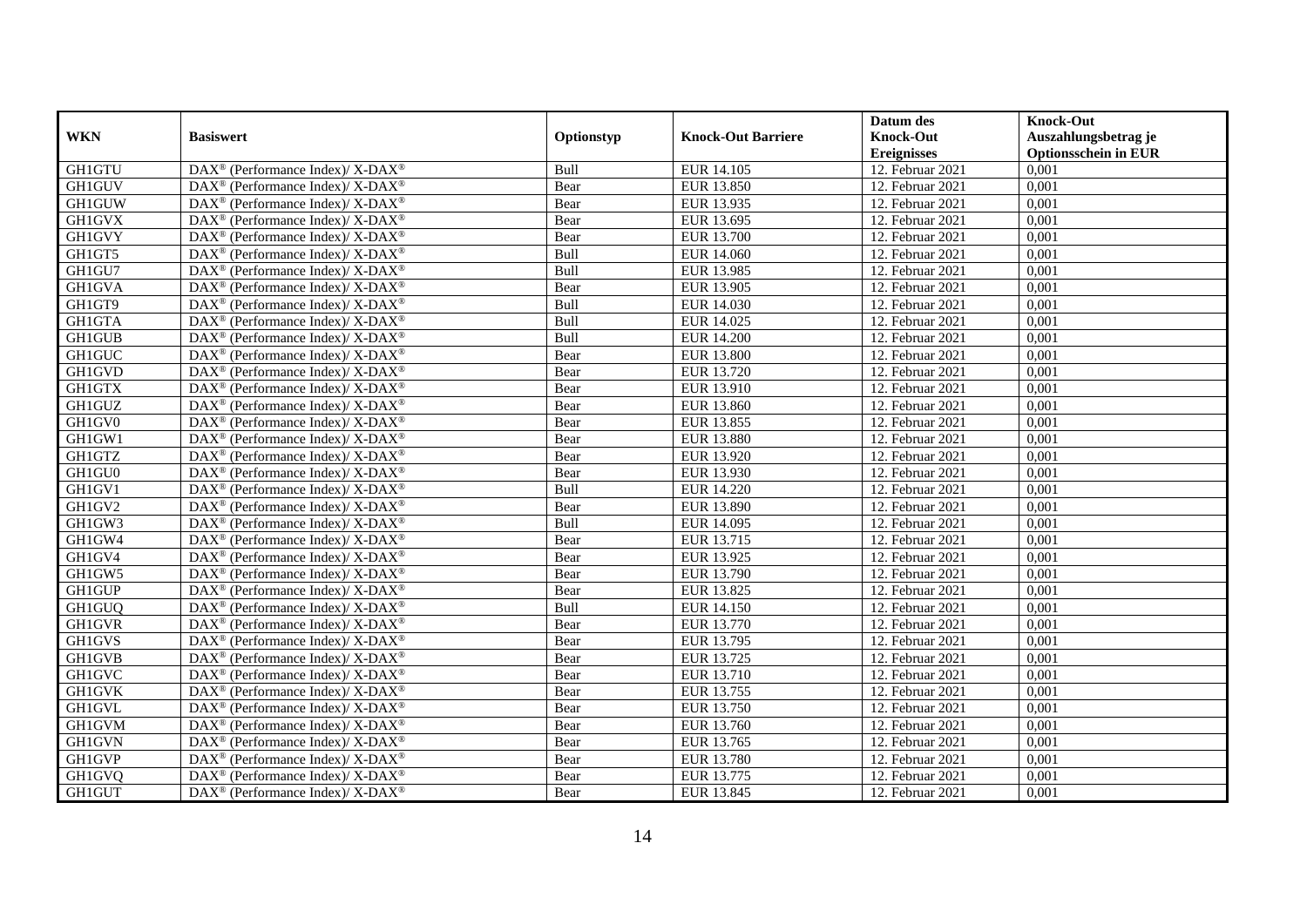|               |                                                                    |            |                           | Datum des          | <b>Knock-Out</b>            |
|---------------|--------------------------------------------------------------------|------------|---------------------------|--------------------|-----------------------------|
| <b>WKN</b>    | <b>Basiswert</b>                                                   | Optionstyp | <b>Knock-Out Barriere</b> | <b>Knock-Out</b>   | Auszahlungsbetrag je        |
|               |                                                                    |            |                           | <b>Ereignisses</b> | <b>Optionsschein in EUR</b> |
| <b>GH1GUU</b> | $\text{DAX}^{\circledR}$ (Performance Index)/ X-DAX <sup>®</sup>   | Bull       | <b>EUR 14.180</b>         | 12. Februar 2021   | 0,001                       |
| <b>GH1GVV</b> | $DAX^{\circledcirc}$ (Performance Index)/X-DAX <sup>®</sup>        | Bear       | EUR 13.680                | 12. Februar 2021   | 0,001                       |
| GH1GVW        | $\text{DAX}^{\circledast}$ (Performance Index)/ X-DAX <sup>®</sup> | Bear       | EUR 13.690                | 12. Februar 2021   | 0,001                       |
| GH1GW0        | DAX <sup>®</sup> (Performance Index)/ X-DAX <sup>®</sup>           | Bear       | EUR 13.885                | 12. Februar 2021   | 0,001                       |
| GH1AAU        | 1 Feinunze Gold, Feinheit mind. 0,995, LBMA                        | Bull       | USD 1.816,81127102        | 12. Februar 2021   | 0,001                       |
| GH1GSX        | $\text{DAX}^{\circledast}$ (Performance Index)/ X-DAX <sup>®</sup> | Bull       | EUR 13.980                | $12.$ Februar 2021 | 0,001                       |
| GH1GSY        | DAX <sup>®</sup> (Performance Index)/ X-DAX <sup>®</sup>           | Bull       | EUR 13.975                | 12. Februar 2021   | 0,001                       |
| GH1B4A        | Airbus SE                                                          | Bull       | EUR 90,49717335           | 12. Februar 2021   | 0,001                       |
| <b>GH1H79</b> | <b>NESTE OYJ</b>                                                   | Bear       | EUR 56,73                 | 12. Februar 2021   | 0,001                       |
| GH1HC4        | TechnipFMC PLC                                                     | Bear       | <b>EUR 8,54</b>           | 12. Februar 2021   | 0,001                       |
| <b>GH1HHX</b> | DAX <sup>®</sup> (Performance Index)                               | Bear       | EUR 13.960                | 12. Februar 2021   | 0,001                       |
| GH1HJ4        | $\overline{\text{DAX}^{\otimes}}$ (Performance Index)              | Bear       | EUR 13.950                | 12. Februar 2021   | 0,001                       |
| <b>GH1DRS</b> | Daimler AG                                                         | Bull       | EUR 64,70614291           | 12. Februar 2021   | 0,001                       |
| GH1GZ5        | A <sup>SM</sup> International N.V.                                 | Bear       | EUR 238,91                | 12. Februar 2021   | 0,001                       |
| GH1G65        | <b>AIXTRON SE</b>                                                  | Bear       | EUR 17,43                 | 12. Februar 2021   | 0,001                       |
| GH1GZ6        | A <sup>SM</sup> International N.V.                                 | Bear       | EUR 240,92                | 12. Februar 2021   | 0,001                       |
| GH1G57        | <b>AIXTRON SE</b>                                                  | Bear       | EUR 16,92                 | 12. Februar 2021   | 0,001                       |
| GH1GZ7        | A <sup>SM</sup> International N.V.                                 | Bear       | EUR 243.59                | 12. Februar 2021   | 0,001                       |
| GH1G63        | <b>AIXTRON SE</b>                                                  | Bear       | EUR 17,09                 | 12. Februar 2021   | 0,001                       |
| GH1G64        | <b>AIXTRON SE</b>                                                  | Bear       | EUR 17,01                 | 12. Februar 2021   | 0,001                       |
| GH1G6E        | <b>AIXTRON SE</b>                                                  | Bear       | EUR 17,34                 | 12. Februar 2021   | 0,001                       |
| <b>GH1GTW</b> | DAX <sup>®</sup> (Performance Index)/ X-DAX <sup>®</sup>           | Bull       | EUR 13.965                | 12. Februar 2021   | 0,001                       |
| <b>GH0KVA</b> | $AEX-Index^{\circledR}$                                            | Bear       | EUR 666,3174666           | $12.$ Februar 2021 | 0,001                       |
| <b>GH0KVC</b> | $AEX-Index^{\circledR}$                                            | Bear       | EUR 669,6022286           | 12. Februar 2021   | 0,001                       |
| GH1GSL        | DAX <sup>®</sup> (Performance Index)/ X-DAX <sup>®</sup>           | Bull       | EUR 13.955                | 12. Februar 2021   | 0,001                       |
| GH1HHT        | $\text{DAX}^{\otimes}$ (Performance Index)                         | Bull       | EUR 13.970                | 12. Februar 2021   | 0,001                       |
| GH0KV7        | $AEX-Index^{\circledR}$                                            | Bear       | EUR 665,66850146          | 12. Februar 2021   | 0,001                       |
| <b>GH1GSJ</b> | $DAX^{\circledast}$ (Performance Index)/ X-DAX <sup>®</sup>        | Bull       | EUR 13.970                | 12. Februar 2021   | 0,001                       |
| <b>GH1HHU</b> | $\text{DAX}^{\textcircled{p}}$ (Performance Index)                 | Bull       | EUR 13.970                | 12. Februar 2021   | 0,001                       |
| <b>GH1HHR</b> | DAX <sup>®</sup> (Performance Index)                               | Bull       | EUR 13.970                | 12. Februar 2021   | 0,001                       |
| GH1GTY        | DAX <sup>®</sup> (Performance Index)/ X-DAX <sup>®</sup>           | Bull       | EUR 13.960                | 12. Februar 2021   | 0,001                       |
| GH0KV8        | $AEX-Index^{\circledR}$                                            | Bear       | EUR 666,97641581          | 12. Februar 2021   | 0,001                       |
| <b>GH1HHS</b> | DAX <sup>®</sup> (Performance Index)                               | Bull       | EUR 13.970                | 12. Februar 2021   | 0,001                       |
| GH1HHY        | $\text{DAX}^{\textcircled{n}}$ (Performance Index)                 | Bull       | EUR 13.960                | $12.$ Februar 2021 | 0,001                       |
| GH0KV9        | $AEX-Index^{\circledR}$                                            | Bear       | EUR 667,63536504          | 12. Februar 2021   | 0,001                       |
| GH1GQM        | DAX <sup>®</sup> (Performance Index)                               | Bear       | EUR 13.755                | 12. Februar 2021   | 0,001                       |
| GH1HHV        | $\text{DAX}^{\circledast}$ (Performance Index)                     | Bull       | EUR 13.970                | 12. Februar 2021   | 0,001                       |
| <b>GH0KVD</b> | $AEX-Index^{\circledR}$                                            | Bear       | EUR 668,29431425          | 12. Februar 2021   | 0,001                       |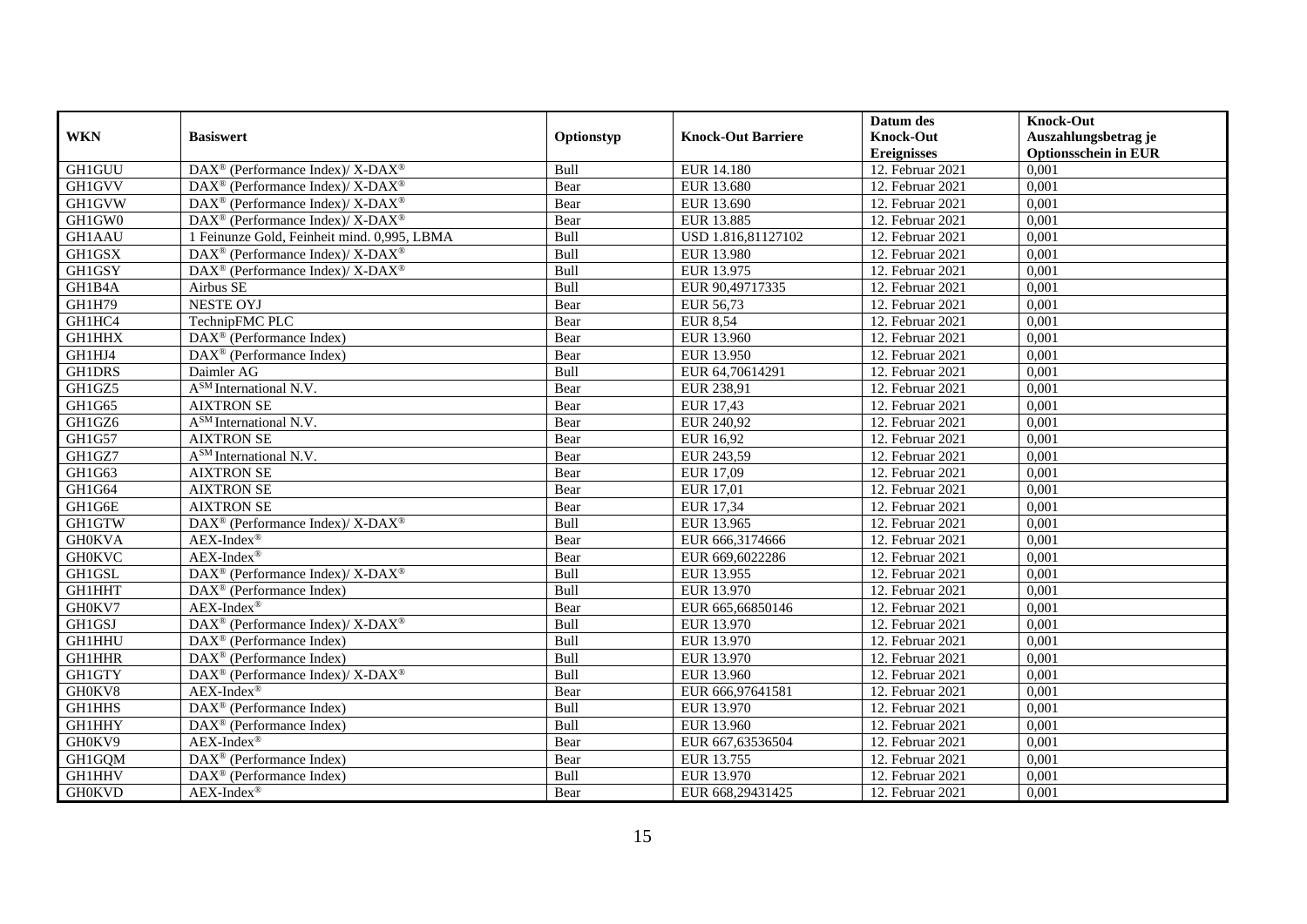|               |                                                         |             |                           | Datum des          | <b>Knock-Out</b>            |
|---------------|---------------------------------------------------------|-------------|---------------------------|--------------------|-----------------------------|
| <b>WKN</b>    | <b>Basiswert</b>                                        | Optionstyp  | <b>Knock-Out Barriere</b> | <b>Knock-Out</b>   | Auszahlungsbetrag je        |
|               |                                                         |             |                           | <b>Ereignisses</b> | <b>Optionsschein in EUR</b> |
| <b>GH1GRL</b> | $\overline{\text{DAX}^{\otimes}}$ (Performance Index)   | Bull        | EUR 14.155                | 12. Februar 2021   | 0,001                       |
| <b>GH1HHW</b> | $\text{DAX}^{\textcircled{p}}$ (Performance Index)      | Bull        | EUR 13.960                | 12. Februar 2021   | 0,001                       |
| GH1GPQ        | DAX <sup>®</sup> (Performance Index)                    | Bull        | EUR 13.990                | 12. Februar 2021   | 0,001                       |
| GH1HHJ        | $\text{DAX}^{\circledast}$ (Performance Index)          | Bull        | <b>EUR 13.980</b>         | 12. Februar 2021   | 0,001                       |
| <b>GH0KVE</b> | $AEX-Index^{\circledR}$                                 | Bear        | EUR 668,9432794           | 12. Februar 2021   | 0,001                       |
| GH1HJ5        | DAX <sup>®</sup> (Performance Index)                    | Bull        | EUR 13.950                | 12. Februar 2021   | 0,001                       |
| GH1GQS        | $\text{DAX}^{\textcircled{n}}$ (Performance Index)      | Bear        | EUR 13.795                | 12. Februar 2021   | 0,001                       |
| GH1HJ6        | $DAX^{\otimes}$ (Performance Index)                     | Bull        | EUR 13.950                | 12. Februar 2021   | 0,001                       |
| <b>GH1GRU</b> | $\text{DAX}^{\textcircled{n}}$ (Performance Index)      | Bull        | EUR 14.210                | 12. Februar 2021   | 0,001                       |
| GH0KV4        | $AEX-Index^{\circledR}$                                 | Bear        | EUR 664,35060303          | 12. Februar 2021   | 0,001                       |
| GH1HJ3        | DAX <sup>®</sup> (Performance Index)                    | Bull        | EUR 13.950                | 12. Februar 2021   | 0,001                       |
| GH1GS5        | DAX <sup>®</sup> (Performance Index)                    | Bull        | EUR 13.995                | 12. Februar 2021   | 0,001                       |
| GH0KV5        | $AEX-Index^{\circledR}$                                 | Bear        | EUR 665,00955226          | 12. Februar 2021   | 0,001                       |
| <b>GH1HHZ</b> | DAX <sup>®</sup> (Performance Index)                    | Bull        | EUR 13.960                | 12. Februar 2021   | 0,001                       |
| GH1GPV        | $\text{DAX}^{\otimes}$ (Performance Index)              | Bull        | EUR 14.105                | 12. Februar 2021   | 0,001                       |
| GH1HJ0        | DAX <sup>®</sup> (Performance Index)                    | Bull        | EUR 13.960                | 12. Februar 2021   | 0,001                       |
| GH1GQ3        | DAX <sup>®</sup> (Performance Index)                    | Bull        | EUR 14.135                | 12. Februar 2021   | 0,001                       |
| <b>GH1HHP</b> | $DAX^{\circledR}$ (Performance Index)                   | <b>Bull</b> | EUR 13.975                | 12. Februar 2021   | 0,001                       |
| GH1GQK        | $\overline{\text{DAX}}^{\textcirc}$ (Performance Index) | Bear        | EUR 13.740                | 12. Februar 2021   | 0,001                       |
| GH1HHQ        | DAX <sup>®</sup> (Performance Index)                    | Bull        | EUR 13.975                | 12. Februar 2021   | 0,001                       |
| GH1GQQ        | DAX <sup>®</sup> (Performance Index)                    | Bear        | EUR 13.775                | 12. Februar 2021   | 0,001                       |
| <b>GH1HHK</b> | $\overline{\text{DAX}^{\otimes}}$ (Performance Index)   | Bull        | <b>EUR 13.980</b>         | 12. Februar 2021   | 0,001                       |
| <b>GH1GRS</b> | $\overline{\text{DAX}}^{\textcirc}$ (Performance Index) | Bull        | EUR 14.150                | $12.$ Februar 2021 | 0,001                       |
| <b>GH1HHL</b> | DAX <sup>®</sup> (Performance Index)                    | Bull        | EUR 13.975                | 12. Februar 2021   | 0,001                       |
| GH1GQV        | DAX <sup>®</sup> (Performance Index)                    | Bear        | EUR 13.865                | 12. Februar 2021   | 0,001                       |
| GH1HJ7        | $\text{DAX}^{\otimes}$ (Performance Index)              | Bull        | EUR 13.950                | 12. Februar 2021   | 0,001                       |
| GH1GQ8        | $\text{DAX}^{\circledast}$ (Performance Index)          | Bull        | EUR 14.095                | 12. Februar 2021   | 0,001                       |
| GH1HJ8        | $\text{DAX}^{\textcircled{p}}$ (Performance Index)      | Bull        | EUR 13.950                | $12.$ Februar 2021 | 0,001                       |
| GH1GQ5        | $\text{DAX}^{\textcircled{p}}$ (Performance Index)      | Bull        | EUR 14.170                | 12. Februar 2021   | 0,001                       |
| GH1HJ1        | $\text{DAX}^{\textcircled{p}}$ (Performance Index)      | Bull        | EUR 13.960                | 12. Februar 2021   | 0,001                       |
| GH1GQ6        | DAX <sup>®</sup> (Performance Index)                    | Bull        | EUR 14.115                | 12. Februar 2021   | 0,001                       |
| GH1HJ2        | DAX <sup>®</sup> (Performance Index)                    | Bull        | EUR 13.960                | 12. Februar 2021   | 0,001                       |
| <b>GH1GPX</b> | $\overline{\text{DAX}^{\otimes}}$ (Performance Index)   | Bull        | EUR 13.965                | 12. Februar 2021   | 0,001                       |
| <b>GH1HHM</b> | DAX <sup>®</sup> (Performance Index)                    | Bull        | EUR 13.975                | $12.$ Februar 2021 | 0,001                       |
| GH1GPY        | $\text{DAX}^{\textcircled{n}}$ (Performance Index)      | Bull        | <b>EUR 14.100</b>         | 12. Februar 2021   | 0,001                       |
| <b>GH1HHN</b> | $\text{DAX}^{\textcircled{n}}$ (Performance Index)      | Bull        | EUR 13.975                | 12. Februar 2021   | 0,001                       |
| GH1GPW        | $\text{DAX}^{\otimes}$ (Performance Index)              | Bull        | EUR 13.980                | 12. Februar 2021   | 0,001                       |
| GH1HJ9        | $\overline{\text{DAX}}^{\textcirc}$ (Performance Index) | Bull        | EUR 13.950                | 12. Februar 2021   | 0,001                       |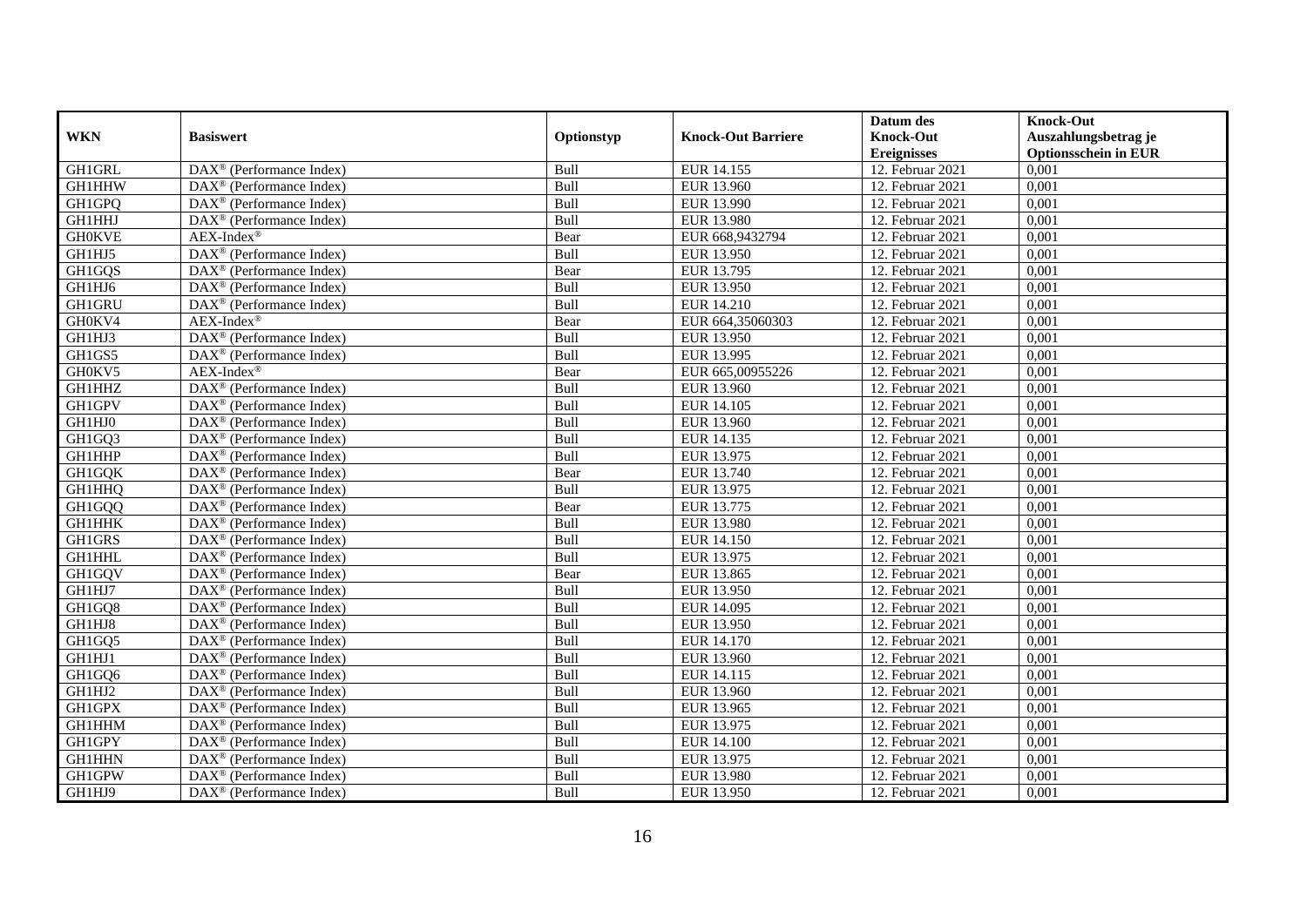|               |                                                              |            |                           | Datum des          | <b>Knock-Out</b>            |
|---------------|--------------------------------------------------------------|------------|---------------------------|--------------------|-----------------------------|
| <b>WKN</b>    | <b>Basiswert</b>                                             | Optionstyp | <b>Knock-Out Barriere</b> | <b>Knock-Out</b>   | Auszahlungsbetrag je        |
|               |                                                              |            |                           | <b>Ereignisses</b> | <b>Optionsschein in EUR</b> |
| GH1GQ7        | DAX <sup>®</sup> (Performance Index)                         | Bull       | EUR 14.030                | 12. Februar 2021   | 0,001                       |
| GH1GPZ        | $DAX^{\circledR}$ (Performance Index)                        | Bull       | EUR 13.960                | 12. Februar 2021   | 0,001                       |
| GH1GQ0        | DAX <sup>®</sup> (Performance Index)                         | Bull       | <b>EUR 14.000</b>         | 12. Februar 2021   | 0,001                       |
| GH1GQ4        | $\text{DAX}^{\otimes}$ (Performance Index)                   | Bull       | EUR 14.025                | 12. Februar 2021   | 0,001                       |
| GH1GQR        | DAX <sup>®</sup> (Performance Index)                         | Bear       | EUR 13.765                | 12. Februar 2021   | 0,001                       |
| GH1GRT        | $\text{DAX}^{\textcircled{n}}$ (Performance Index)           | Bear       | EUR 13.940                | 12. Februar 2021   | 0,001                       |
| GH1GPR        | $\text{DAX}^{\textcircled{n}}$ (Performance Index)           | Bull       | EUR 14.140                | 12. Februar 2021   | 0,001                       |
| GH1GPS        | $\text{DAX}^{\textcircled{}}$ (Performance Index)            | Bull       | EUR 14.035                | 12. Februar 2021   | 0,001                       |
| <b>GH1GQT</b> | $\text{DAX}^{\textcircled{D}}$ (Performance Index)           | Bear       | <b>EUR 13.805</b>         | 12. Februar 2021   | 0,001                       |
| GH1GQU        | $DAX^{\otimes}$ (Performance Index)                          | Bear       | <b>EUR 13.800</b>         | 12. Februar 2021   | 0,001                       |
| <b>GH1GRV</b> | $\overline{\text{DAX}}^{\textcircled{}}$ (Performance Index) | Bear       | EUR 13.950                | 12. Februar 2021   | 0,001                       |
| <b>GH1GRW</b> | $\overline{\text{DAX}^{\otimes}}$ (Performance Index)        | Bear       | EUR 13.935                | 12. Februar 2021   | 0,001                       |
| GH1GPT        | $\text{DAX}^{\textcircled{n}}$ (Performance Index)           | Bull       | EUR 13.985                | 12. Februar 2021   | 0,001                       |
| GH1GPU        | DAX <sup>®</sup> (Performance Index)                         | Bull       | EUR 14.110                | 12. Februar 2021   | 0,001                       |
| GH1GQW        | DAX <sup>®</sup> (Performance Index)                         | Bull       | EUR 14.055                | 12. Februar 2021   | 0,001                       |
| GH1GRX        | DAX <sup>®</sup> (Performance Index)                         | Bull       | <b>EUR 14.220</b>         | 12. Februar 2021   | 0,001                       |
| GH1GRY        | DAX <sup>®</sup> (Performance Index)                         | Bull       | EUR 14.205                | 12. Februar 2021   | 0,001                       |
| GH1GQF        | $\overline{\text{DAX}}^{\textcirc}$ (Performance Index)      | Bull       | EUR 14.130                | 12. Februar 2021   | 0,001                       |
| GH1GQG        | DAX <sup>®</sup> (Performance Index)                         | Bull       | EUR 14.175                | 12. Februar 2021   | 0,001                       |
| GH1GRH        | DAX <sup>®</sup> (Performance Index)                         | Bear       | EUR 13.930                | 12. Februar 2021   | 0,001                       |
| <b>GH1GRJ</b> | DAX <sup>®</sup> (Performance Index)                         | Bull       | EUR 14.040                | 12. Februar 2021   | 0,001                       |
| GH1GQ1        | $\overline{\text{DAX}^{\otimes}}$ (Performance Index)        | Bull       | <b>EUR 14.005</b>         | 12. Februar 2021   | 0,001                       |
| GH1GQ2        | $\text{DAX}^{\circledast}$ (Performance Index)               | Bull       | EUR 14.120                | $12.$ Februar 2021 | 0,001                       |
| GH1GR3        | DAX <sup>®</sup> (Performance Index)                         | Bear       | EUR 13.835                | 12. Februar 2021   | 0,001                       |
| GH1GR4        | DAX <sup>®</sup> (Performance Index)                         | Bear       | EUR 13.840                | 12. Februar 2021   | 0,001                       |
| GH1GQ9        | $\text{DAX}^{\otimes}$ (Performance Index)                   | Bull       | EUR 14.090                | 12. Februar 2021   | 0,001                       |
| GH1GQA        | $\text{DAX}^{\circledast}$ (Performance Index)               | Bear       | EUR 13.730                | 12. Februar 2021   | 0,001                       |
| GH1GQB        | $\text{DAX}^{\textcircled{D}}$ (Performance Index)           | Bull       | EUR 13.970                | $12.$ Februar 2021 | 0,001                       |
| <b>GH1GRB</b> | $\text{DAX}^{\textcircled{D}}$ (Performance Index)           | Bear       | EUR 13.885                | 12. Februar 2021   | 0,001                       |
| <b>GH1GRC</b> | $DAX^{\otimes}$ (Performance Index)                          | Bear       | EUR 13.895                | 12. Februar 2021   | 0,001                       |
| GH1GRD        | DAX <sup>®</sup> (Performance Index)                         | Bear       | EUR 13.900                | 12. Februar 2021   | 0,001                       |
| GH1GQC        | DAX <sup>®</sup> (Performance Index)                         | Bear       | EUR 13.750                | 12. Februar 2021   | 0,001                       |
| GH1GQD        | $\overline{\text{DAX}^{\otimes}}$ (Performance Index)        | Bear       | EUR 13.735                | 12. Februar 2021   | 0,001                       |
| GH1GQE        | DAX <sup>®</sup> (Performance Index)                         | Bear       | EUR 13.745                | $12.$ Februar 2021 | 0,001                       |
| GH1GRE        | $\text{DAX}^{\textcircled{n}}$ (Performance Index)           | Bear       | EUR 13.905                | 12. Februar 2021   | 0,001                       |
| GH1GRF        | $\text{DAX}^{\textcircled{n}}$ (Performance Index)           | Bear       | EUR 13.910                | 12. Februar 2021   | 0,001                       |
| GH1GRG        | $\text{DAX}^{\otimes}$ (Performance Index)                   | Bull       | EUR 14.075                | 12. Februar 2021   | 0,001                       |
| GH1GQL        | $\overline{\text{DAX}}^{\textcirc}$ (Performance Index)      | Bear       | EUR 13.780                | 12. Februar 2021   | 0,001                       |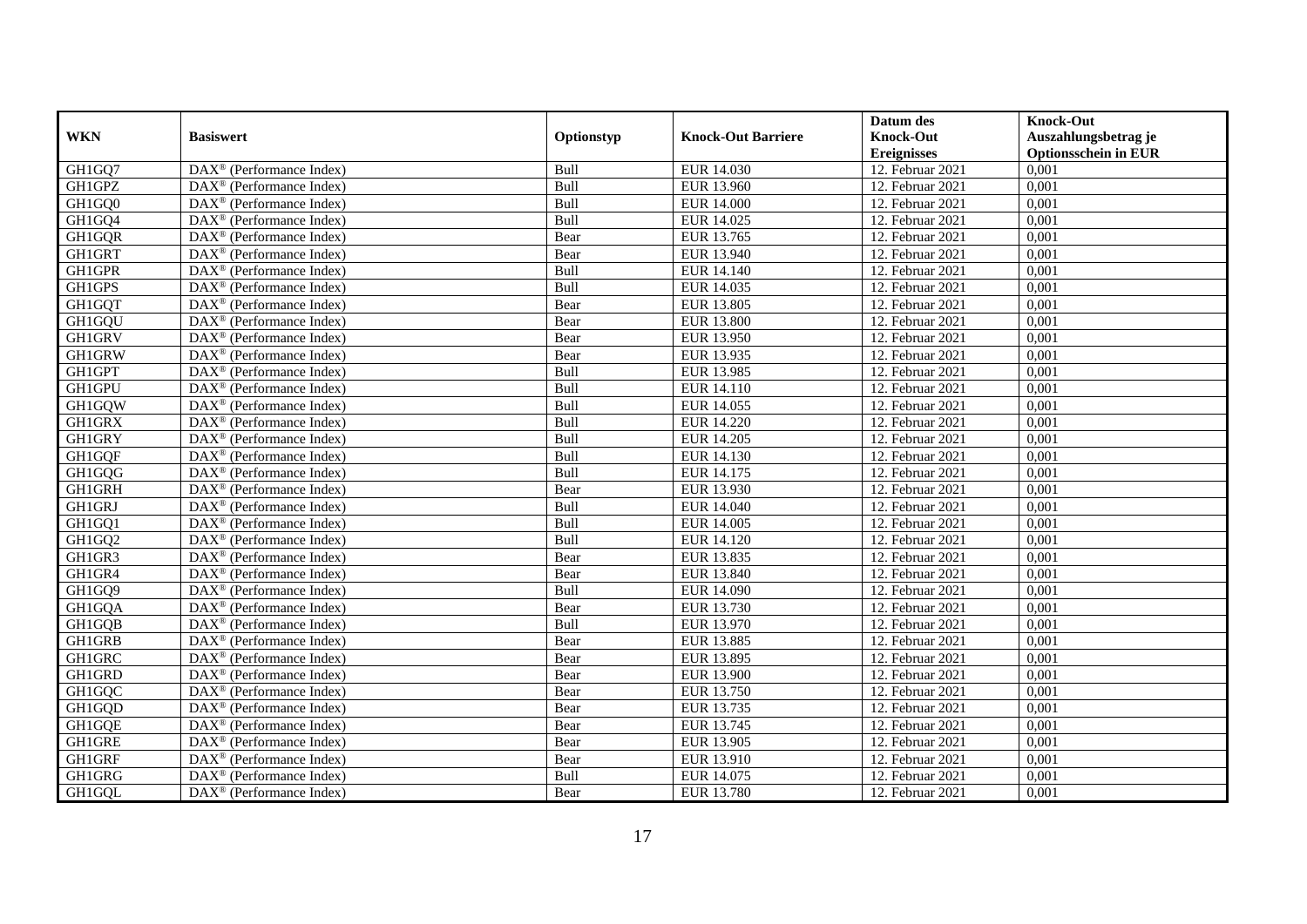|               |                                                              |            |                           | Datum des          | <b>Knock-Out</b>            |
|---------------|--------------------------------------------------------------|------------|---------------------------|--------------------|-----------------------------|
| <b>WKN</b>    | <b>Basiswert</b>                                             | Optionstyp | <b>Knock-Out Barriere</b> | <b>Knock-Out</b>   | Auszahlungsbetrag je        |
|               |                                                              |            |                           | <b>Ereignisses</b> | <b>Optionsschein in EUR</b> |
| GH1GRM        | DAX <sup>®</sup> (Performance Index)                         | Bear       | EUR 13.785                | 12. Februar 2021   | 0,001                       |
| GH1GRN        | $\text{DAX}^{\textcircled{p}}$ (Performance Index)           | Bull       | EUR 14.225                | 12. Februar 2021   | 0,001                       |
| GH1GQP        | DAX <sup>®</sup> (Performance Index)                         | Bear       | EUR 13.760                | 12. Februar 2021   | 0,001                       |
| GH1GRR        | $\text{DAX}^{\otimes}$ (Performance Index)                   | Bull       | EUR 14.160                | 12. Februar 2021   | 0,001                       |
| GH1GR7        | DAX <sup>®</sup> (Performance Index)                         | Bear       | EUR 13.860                | 12. Februar 2021   | 0,001                       |
| GH1GR8        | $\text{DAX}^{\textcircled{n}}$ (Performance Index)           | Bear       | EUR 13.845                | 12. Februar 2021   | 0,001                       |
| GH1GS9        | $\text{DAX}^{\textcircled{n}}$ (Performance Index)           | Bear       | EUR 13.920                | 12. Februar 2021   | 0,001                       |
| GH1GSA        | $DAX^{\circledast}$ (Performance Index)                      | Bull       | <b>EUR 14.010</b>         | 12. Februar 2021   | 0,001                       |
| GH1GQZ        | $\text{DAX}^{\textcircled{p}}$ (Performance Index)           | Bull       | EUR 14.190                | 12. Februar 2021   | 0,001                       |
| GH1GR0        | $DAX^{\otimes}$ (Performance Index)                          | Bear       | EUR 13.810                | 12. Februar 2021   | 0,001                       |
| GH1GS1        | $\overline{\text{DAX}}^{\textcircled{}}$ (Performance Index) | Bull       | EUR 14.045                | 12. Februar 2021   | 0,001                       |
| GH1GS2        | $\overline{\text{DAX}^{\otimes}}$ (Performance Index)        | Bear       | EUR 13.825                | 12. Februar 2021   | 0,001                       |
| GH1GQH        | $\text{DAX}^{\textcircled{n}}$ (Performance Index)           | Bear       | EUR 13.770                | 12. Februar 2021   | 0,001                       |
| GH1GQJ        | DAX <sup>®</sup> (Performance Index)                         | Bull       | EUR 13.955                | 12. Februar 2021   | 0,001                       |
| GH1GRK        | DAX <sup>®</sup> (Performance Index)                         | Bear       | EUR 13.945                | 12. Februar 2021   | 0,001                       |
| GH1GSM        | DAX <sup>®</sup> (Performance Index)                         | Bear       | EUR 13.685                | 12. Februar 2021   | 0,001                       |
| GH1GSN        | DAX <sup>®</sup> (Performance Index)                         | Bear       | EUR 13.690                | 12. Februar 2021   | 0,001                       |
| GH1GQX        | $\overline{\text{DAX}}^{\textcirc}$ (Performance Index)      | Bear       | EUR 13.870                | 12. Februar 2021   | 0,001                       |
| GH1GQY        | DAX <sup>®</sup> (Performance Index)                         | Bear       | EUR 13.815                | 12. Februar 2021   | 0,001                       |
| GH1GRZ        | DAX <sup>®</sup> (Performance Index)                         | Bull       | EUR 14.215                | 12. Februar 2021   | 0,001                       |
| GH1GS0        | DAX <sup>®</sup> (Performance Index)                         | Bull       | <b>EUR 14.200</b>         | 12. Februar 2021   | 0,001                       |
| GH1GR9        | $\overline{\text{DAX}^{\otimes}}$ (Performance Index)        | Bear       | EUR 13.925                | 12. Februar 2021   | 0,001                       |
| GH1GRA        | $\text{DAX}^{\circledast}$ (Performance Index)               | Bear       | EUR 13.875                | $12.$ Februar 2021 | 0,001                       |
| GH1GSB        | DAX <sup>®</sup> (Performance Index)                         | Bull       | <b>EUR 14.080</b>         | 12. Februar 2021   | 0,001                       |
| GH1GSC        | DAX <sup>®</sup> (Performance Index)                         | Bull       | EUR 14.015                | 12. Februar 2021   | 0,001                       |
| GH1GR1        | $\text{DAX}^{\otimes}$ (Performance Index)                   | Bear       | EUR 13.830                | 12. Februar 2021   | 0,001                       |
| GH1GR2        | $\text{DAX}^{\circledast}$ (Performance Index)               | Bear       | EUR 13.820                | 12. Februar 2021   | 0,001                       |
| GH1GS3        | $\text{DAX}^{\textcircled{p}}$ (Performance Index)           | Bear       | <b>EUR 13.890</b>         | $12.$ Februar 2021 | 0,001                       |
| GH1GS4        | $\text{DAX}^{\textcircled{p}}$ (Performance Index)           | Bull       | EUR 14.070                | 12. Februar 2021   | 0,001                       |
| GH1GQN        | $DAX^{\otimes}$ (Performance Index)                          | Bear       | EUR 13.790                | 12. Februar 2021   | 0,001                       |
| GH1GRP        | DAX <sup>®</sup> (Performance Index)                         | Bull       | EUR 14.195                | 12. Februar 2021   | 0,001                       |
| GH1GRQ        | DAX <sup>®</sup> (Performance Index)                         | Bull       | EUR 14.145                | 12. Februar 2021   | 0,001                       |
| GH1GSR        | $\overline{\text{DAX}^{\otimes}}$ (Performance Index)        | Bear       | EUR 13.705                | 12. Februar 2021   | 0,001                       |
| <b>GH1GTT</b> | DAX <sup>®</sup> (Performance Index)                         | Bull       | <b>EUR 14.085</b>         | $12.$ Februar 2021 | 0,001                       |
| GH1GR5        | $\text{DAX}^{\textcircled{n}}$ (Performance Index)           | Bear       | EUR 13.850                | 12. Februar 2021   | 0,001                       |
| GH1GR6        | $\text{DAX}^{\textcircled{n}}$ (Performance Index)           | Bear       | EUR 13.855                | 12. Februar 2021   | 0,001                       |
| GH1GS7        | $\text{DAX}^{\otimes}$ (Performance Index)                   | Bear       | EUR 13.915                | 12. Februar 2021   | 0,001                       |
| GH1GS8        | $\overline{\text{DAX}}^{\textcirc}$ (Performance Index)      | Bull       | <b>EUR 14.050</b>         | 12. Februar 2021   | 0,001                       |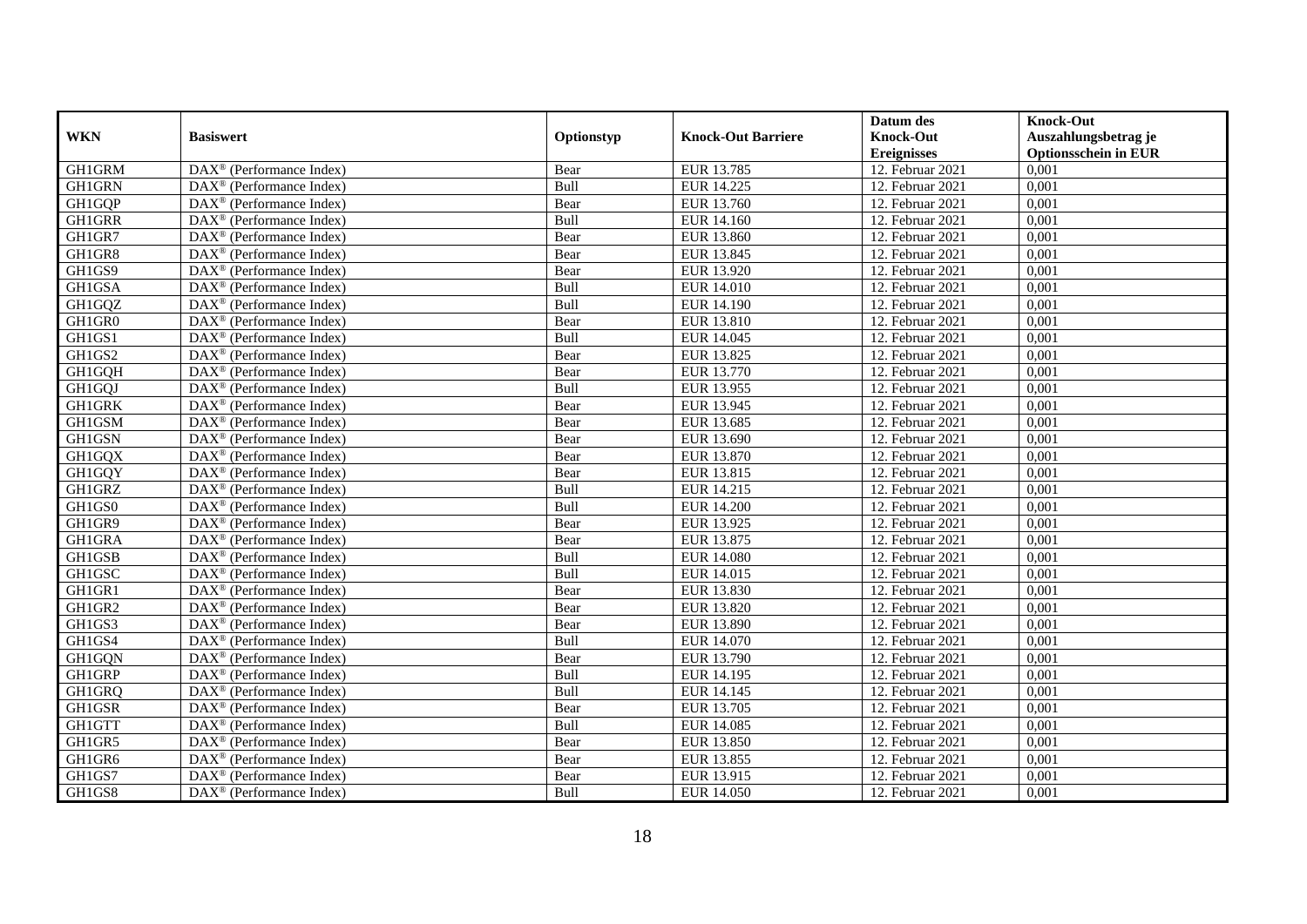|               |                                                       |            |                           | Datum des          | <b>Knock-Out</b>            |
|---------------|-------------------------------------------------------|------------|---------------------------|--------------------|-----------------------------|
| <b>WKN</b>    | <b>Basiswert</b>                                      | Optionstyp | <b>Knock-Out Barriere</b> | <b>Knock-Out</b>   | Auszahlungsbetrag je        |
|               |                                                       |            |                           | <b>Ereignisses</b> | <b>Optionsschein in EUR</b> |
| GH1GSV        | $\text{DAX}^{\textcircled{p}}$ (Performance Index)    | Bull       | EUR 14.185                | 12. Februar 2021   | 0,001                       |
| GH1GSW        | $\text{DAX}^{\textcircled{p}}$ (Performance Index)    | Bull       | EUR 14.165                | 12. Februar 2021   | 0,001                       |
| GH1GW2        | DAX <sup>®</sup> (Performance Index)                  | Bull       | EUR 14.060                | 12. Februar 2021   | 0,001                       |
| GH1GSK        | $\text{DAX}^{\circledast}$ (Performance Index)        | Bear       | EUR 13.680                | 12. Februar 2021   | 0,001                       |
| GH1GS6        | DAX <sup>®</sup> (Performance Index)                  | Bull       | EUR 14.065                | 12. Februar 2021   | 0,001                       |
| GH1GSD        | DAX <sup>®</sup> (Performance Index)                  | Bull       | EUR 14.020                | 12. Februar 2021   | 0,001                       |
| GH1GSE        | DAX <sup>®</sup> (Performance Index)                  | Bear       | EUR 13.710                | 12. Februar 2021   | 0,001                       |
| <b>GH1AAV</b> | 1 Feinunze Gold, Feinheit mind. 0,995, LBMA           | Bull       | USD 1.814,44079966        | 12. Februar 2021   | 0,001                       |
| GH1DS0        | Daimler AG                                            | Bull       | EUR 64,37611158           | 12. Februar 2021   | 0,001                       |
| <b>GH1GSF</b> | DAX <sup>®</sup> (Performance Index)                  | Bear       | EUR 13.720                | 12. Februar 2021   | 0,001                       |
| GH0V8P        | Evotec AG                                             | Bear       | EUR 35,96909422           | 12. Februar 2021   | 0,001                       |
| <b>GH0GFY</b> | Nokia Oyi                                             | Bull       | EUR 3,3974904             | 12. Februar 2021   | 0,001                       |
| GH1G5B        | <b>AIXTRON SE</b>                                     | Bear       | EUR 17,68                 | 12. Februar 2021   | 0,001                       |
| <b>GH1GUK</b> | DAX <sup>®</sup> (Performance Index)                  | Bull       | EUR 13.975                | 12. Februar 2021   | 0,001                       |
| GH0V8L        | Evotec AG                                             | Bear       | EUR 35,79952277           | 12. Februar 2021   | 0,001                       |
| GH1G6B        | <b>AIXTRON SE</b>                                     | Bear       | <b>EUR 17,84</b>          | 12. Februar 2021   | 0,001                       |
| GH1GSG        | DAX <sup>®</sup> (Performance Index)                  | Bear       | EUR 13.715                | 12. Februar 2021   | 0,001                       |
| GH0V8A        | Evotec AG                                             | Bear       | EUR 36.12869086           | 12. Februar 2021   | 0,001                       |
| GH1G66        | <b>AIXTRON SE</b>                                     | Bear       | EUR 17,51                 | 12. Februar 2021   | 0,001                       |
| GH1GSH        | DAX <sup>®</sup> (Performance Index)                  | Bear       | EUR 13.725                | 12. Februar 2021   | 0,001                       |
| GH1G7K        | <b>AIXTRON SE</b>                                     | Bear       | EUR 17,59                 | 12. Februar 2021   | 0,001                       |
| GH1GSP        | DAX <sup>®</sup> (Performance Index)                  | Bear       | <b>EUR 13.700</b>         | 12. Februar 2021   | 0,001                       |
| GH1G68        | <b>AIXTRON SE</b>                                     | Bear       | EUR 17,76                 | $12.$ Februar 2021 | 0,001                       |
| GH1GSQ        | DAX <sup>®</sup> (Performance Index)                  | Bear       | EUR 13.695                | 12. Februar 2021   | 0,001                       |
| GH1G6D        | <b>AIXTRON SE</b>                                     | Bear       | EUR 17,93                 | 12. Februar 2021   | 0,001                       |
| GH1GV8        | DAX <sup>®</sup> (Performance Index)                  | Bull       | EUR 14.125                | 12. Februar 2021   | 0,001                       |
| GH1H1Y        | Galapagos N.V                                         | Bear       | <b>EUR 72,57</b>          | 12. Februar 2021   | 0,001                       |
| GH1GU8        | $\overline{\text{DAX}^{\otimes}}$ (Performance Index) | Bull       | <b>EUR 14.180</b>         | 12. Februar 2021   | 0,001                       |
| GH1B5T        | Nordex SE                                             | Bear       | EUR 24,57895798           | 12. Februar 2021   | 0,001                       |
| <b>GH0DPD</b> | <b>ASML Holding N.V.</b>                              | Bear       | EUR 481,70854064          | 12. Februar 2021   | 0,001                       |
| <b>GH18P8</b> | Wacker Chemie AG                                      | Bull       | EUR 115,95231648          | 12. Februar 2021   | 0,001                       |
| GH1B6A        | MTU Aero Engines AG                                   | Bull       | EUR 192,6165522           | 12. Februar 2021   | 0,001                       |
| GH18CA        | <b>BASF SE</b>                                        | Bull       | EUR 66,39613112           | 12. Februar 2021   | 0,001                       |
| <b>GH0DPS</b> | <b>ASML Holding N.V.</b>                              | Bear       | EUR 490,68187522          | $12.$ Februar 2021 | 0,001                       |
| GH18PB        | Wacker Chemie AG                                      | Bull       | EUR 115,16195989          | 12. Februar 2021   | 0,001                       |
| GH1GV9        | DAX <sup>®</sup> (Performance Index)                  | Bear       | <b>EUR 13.880</b>         | 12. Februar 2021   | 0,001                       |
| GH1H02        | ADYEN N.V.                                            | Bear       | EUR 2.195,04              | 12. Februar 2021   | 0,001                       |
| GH18AS        | <b>BASF SE</b>                                        | Bull       | EUR 66,0560485            | 12. Februar 2021   | 0,001                       |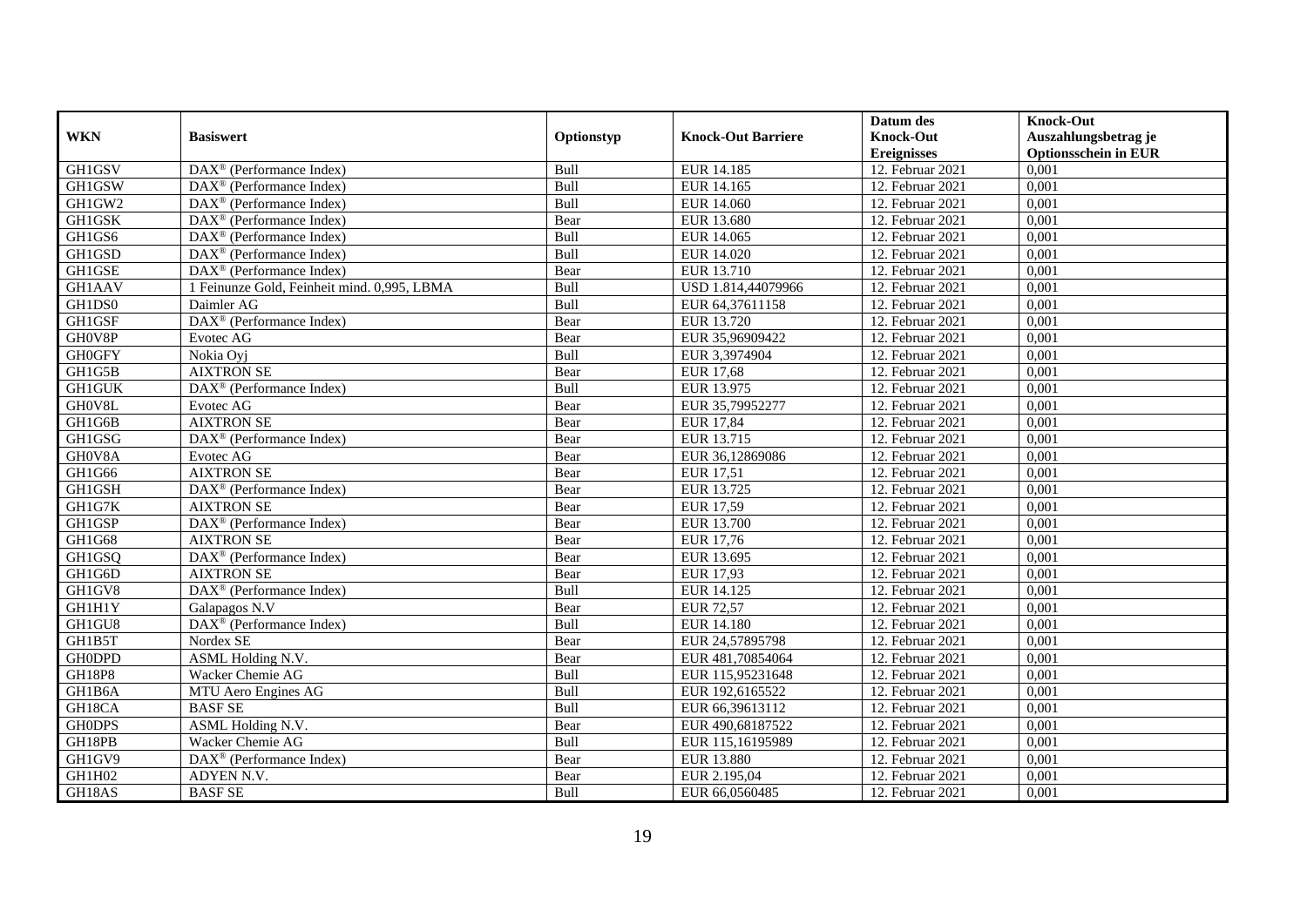|                         |                                                             |             |                           | Datum des          | <b>Knock-Out</b>            |
|-------------------------|-------------------------------------------------------------|-------------|---------------------------|--------------------|-----------------------------|
| <b>WKN</b>              | <b>Basiswert</b>                                            | Optionstyp  | <b>Knock-Out Barriere</b> | <b>Knock-Out</b>   | Auszahlungsbetrag je        |
|                         |                                                             |             |                           | <b>Ereignisses</b> | <b>Optionsschein in EUR</b> |
| GH1B68                  | MTU Aero Engines AG                                         | Bull        | EUR 193,6267439           | 12. Februar 2021   | 0,001                       |
| <b>GH0DPF</b>           | ASML Holding N.V.                                           | Bear        | EUR 486,19520793          | 12. Februar 2021   | 0,001                       |
| GH1B69                  | MTU Aero Engines AG                                         | Bull        | EUR 191,5963586           | 12. Februar 2021   | 0,001                       |
| GF9X2R                  | <b>AIXTRON SE</b>                                           | Bear        | EUR 18,15955848           | 12. Februar 2021   | 0,001                       |
| GH1B6K                  | MTU Aero Engines AG                                         | Bull        | EUR 190,58616689          | 12. Februar 2021   | 0,001                       |
| <b>GH1HJF</b>           | $\overline{\text{DAX}^{\otimes}(\text{Performance Index})}$ | Bull        | EUR 13.940                | 12. Februar 2021   | 0,001                       |
| GH1B4S                  | Airbus SE                                                   | Bull        | EUR 90,02708415           | 12. Februar 2021   | 0,001                       |
| GH1B5Q                  | MTU Aero Engines AG                                         | Bull        | EUR 189,5659733           | 12. Februar 2021   | 0,001                       |
| GH18F3                  | Bayer AG                                                    | Bull        | EUR 53,4196532            | 12. Februar 2021   | 0,001                       |
| GH1GZ8                  | A <sup>SM</sup> International N.V.                          | Bear        | EUR 247,24                | 12. Februar 2021   | 0,001                       |
| <b>GH1HJG</b>           | $\text{DAX}^{\textcircled{p}}$ (Performance Index)          | Bull        | EUR 13.930                | 12. Februar 2021   | 0,001                       |
| <b>GH1HJU</b>           | $\text{DAX}^{\textcircled{n}}$ (Performance Index)          | Bull        | EUR 13.920                | 12. Februar 2021   | 0,001                       |
| GH1G5S                  | Accor S.A.                                                  | Bull        | <b>EUR 29,7</b>           | 12. Februar 2021   | 0,001                       |
| <b>GH1HJV</b>           | DAX <sup>®</sup> (Performance Index)                        | <b>Bull</b> | EUR 13.920                | 12. Februar 2021   | 0.001                       |
| GH1B17                  | Airbus SE                                                   | Bull        | EUR 89,54699304           | 12. Februar 2021   | 0,001                       |
| <b>GH1HJW</b>           | DAX <sup>®</sup> (Performance Index)                        | Bull        | EUR 13.920                | 12. Februar 2021   | 0,001                       |
| GH1GGK                  | EURO STOXX <sup>®</sup> Banks (Price EUR) Index             | Bull        | <b>EUR 78,08</b>          | 12. Februar 2021   | 0,001                       |
| GH1HJD                  | $\text{DAX}^{\textcircled{n}}$ (Performance Index)          | Bull        | EUR 13.940                | 12. Februar 2021   | 0,001                       |
| GH1GFQ                  | EURO STOXX <sup>®</sup> Banks (Price EUR) Index             | Bull        | EUR 78,01                 | 12. Februar 2021   | 0,001                       |
| GH1HJE                  | $\text{DAX}^{\otimes}$ (Performance Index)                  | Bull        | EUR 13.940                | 12. Februar 2021   | 0,001                       |
| <b>GH1HJK</b>           | DAX <sup>®</sup> (Performance Index)                        | Bull        | EUR 13.925                | 12. Februar 2021   | 0,001                       |
| <b>GH1GFN</b>           | EURO STOXX <sup>®</sup> Banks (Price EUR) Index             | Bull        | <b>EUR 78,16</b>          | 12. Februar 2021   | 0,001                       |
| GH1GEQ                  | Anglo American PLC                                          | Bull        | GBP 26,3                  | 12. Februar 2021   | 0,001                       |
| <b>GH1HJL</b>           | DAX <sup>®</sup> (Performance Index)                        | Bull        | EUR 13.925                | 12. Februar 2021   | 0,001                       |
| <b>GH1HJH</b>           | DAX <sup>®</sup> (Performance Index)                        | Bull        | EUR 13.930                | 12. Februar 2021   | 0,001                       |
| <b>GH1HJJ</b>           | DAX <sup>®</sup> (Performance Index)                        | Bull        | EUR 13.930                | 12. Februar 2021   | 0,001                       |
| <b>GH1HJR</b>           | DAX <sup>®</sup> (Performance Index)                        | Bull        | EUR 13.920                | 12. Februar 2021   | 0,001                       |
| <b>GH1HJS</b>           | DAX <sup>®</sup> (Performance Index)                        | Bull        | EUR 13.920                | 12. Februar 2021   | 0,001                       |
| GH1HJT                  | $\text{DAX}^{\textcircled{n}}$ (Performance Index)          | Bull        | EUR 13.920                | 12. Februar 2021   | 0,001                       |
| GH1HJM                  | $\text{DAX}^{\textcircled{n}}$ (Performance Index)          | Bull        | EUR 13.925                | 12. Februar 2021   | 0,001                       |
| <b>GH1HJN</b>           | $\text{DAX}^{\textcircled{D}}$ (Performance Index)          | Bull        | EUR 13.925                | 12. Februar 2021   | 0,001                       |
| GH1HJB                  | DAX <sup>®</sup> (Performance Index)                        | Bull        | EUR 13.940                | 12. Februar 2021   | 0,001                       |
| <b>GH1HJC</b>           | $\text{DAX}^{\textcircled{D}}$ (Performance Index)          | Bull        | EUR 13.940                | 12. Februar 2021   | 0,001                       |
| <b>GH1HJP</b>           | $\overline{\text{DAX}}^{\textcirc}$ (Performance Index)     | Bull        | EUR 13.925                | 12. Februar 2021   | 0,001                       |
| GH1HJQ                  | $\text{DAX}^{\textcircled{n}}$ (Performance Index)          | Bull        | EUR 13.925                | 12. Februar 2021   | 0,001                       |
| GH1HJA                  | DAX <sup>®</sup> (Performance Index)                        | Bull        | EUR 13.940                | 12. Februar 2021   | 0,001                       |
| $\operatorname{GH0GJE}$ | $AEX-Index^{\circledR}$                                     | Bear        | EUR 670,95601269          | 12. Februar 2021   | 0,001                       |
| <b>GH0KUH</b>           | $AEX-Index^{\circledR}$                                     | Bear        | EUR 670,26117782          | 12. Februar 2021   | 0,001                       |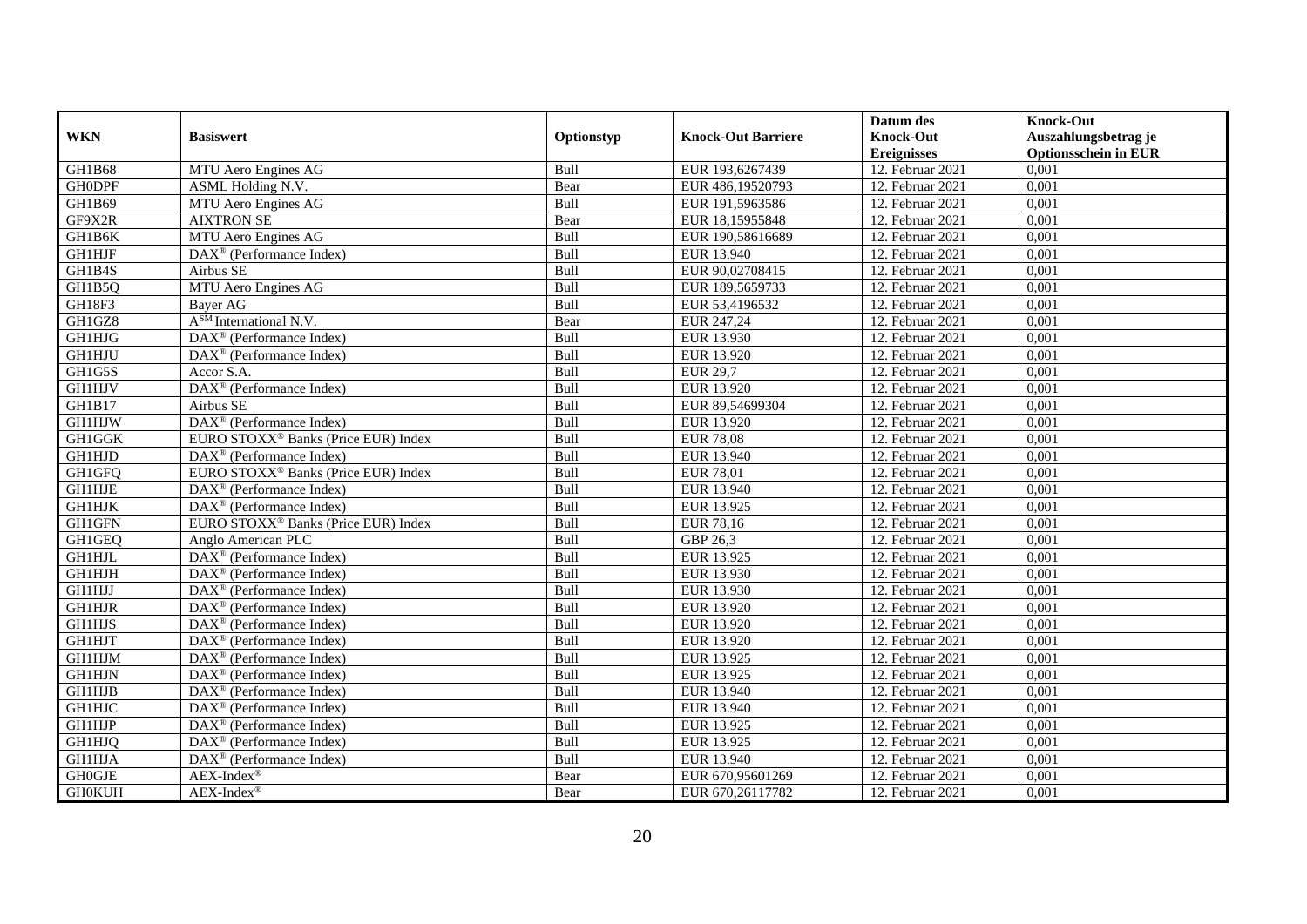|               |                                                    |            |                           | Datum des          | <b>Knock-Out</b>            |
|---------------|----------------------------------------------------|------------|---------------------------|--------------------|-----------------------------|
| <b>WKN</b>    | <b>Basiswert</b>                                   | Optionstyp | <b>Knock-Out Barriere</b> | <b>Knock-Out</b>   | Auszahlungsbetrag je        |
|               |                                                    |            |                           | <b>Ereignisses</b> | <b>Optionsschein in EUR</b> |
| GF71HE        | L'Oréal S.A.                                       | Bear       | EUR 317,85675484          | 12. Februar 2021   | 0,001                       |
| CH0F9V        | EssilorLuxottica SA                                | Bear       | EUR 134,15460333          | 12. Februar 2021   | 0,001                       |
| GH1H0Z        | Aegon N.V.                                         | Bull       | EUR 3,69                  | 12. Februar 2021   | 0,001                       |
| GH1B5S        | Nordex SE                                          | Bear       | EUR 24,72889062           | 12. Februar 2021   | 0,001                       |
| GH1B5U        | Nordex SE                                          | Bear       | EUR 24,87882327           | 12. Februar 2021   | 0,001                       |
| GH1B60        | Nordex SE                                          | Bear       | EUR 25,17868855           | 12. Februar 2021   | 0,001                       |
| GH1B6X        | Nordex SE                                          | Bear       | EUR 25,02875591           | 12. Februar 2021   | 0,001                       |
| <b>GH1HHD</b> | $\text{DAX}^{\textcircled{p}}$ (Performance Index) | Bear       | EUR 13.990                | 12. Februar 2021   | 0,001                       |
| <b>GH1HHE</b> | $\text{DAX}^{\textcircled{D}}$ (Performance Index) | Bear       | EUR 13.990                | 12. Februar 2021   | 0,001                       |
| <b>GH1HHH</b> | $\text{DAX}^{\textcircled{D}}$ (Performance Index) | Bear       | EUR 13.990                | 12. Februar 2021   | 0,001                       |
| GB6N6C        | EURO STOXX 50 <sup>®</sup> Index (Price EUR)       | Bear       | EUR 3.680,61586463        | 12. Februar 2021   | 0,001                       |
| <b>GH1HHF</b> | DAX <sup>®</sup> (Performance Index)               | Bear       | EUR 13.990                | 12. Februar 2021   | 0,001                       |
| <b>GH1HHG</b> | $\text{DAX}^{\textcircled{n}}$ (Performance Index) | Bear       | <b>EUR 13.990</b>         | 12. Februar 2021   | 0,001                       |
| GH1B5W        | Nordex SE                                          | Bear       | EUR 25,32862119           | 12. Februar 2021   | 0,001                       |
| GH1AAW        | 1 Feinunze Gold, Feinheit mind. 0,995, LBMA        | Bull       | USD 1.811,65024476        | 12. Februar 2021   | 0,001                       |
| <b>GH1DWY</b> | Fresenius SE & Co KGaA                             | Bear       | EUR 36,00541672           | 12. Februar 2021   | 0,001                       |
| GC3885        | Koninklijke KPN N.V.                               | Bear       | EUR 2,94957272            | 12. Februar 2021   | 0,001                       |
| GC77DY        | Koninklijke Philips N.V.                           | Bear       | EUR 47,77070221           | 12. Februar 2021   | 0,001                       |
| <b>GH1DWX</b> | Fresenius SE & Co KGaA                             | Bear       | EUR 35,83543836           | 12. Februar 2021   | 0,001                       |
| GC9596        | EssilorLuxottica SA                                | Bear       | EUR 135,82758685          | 12. Februar 2021   | 0,001                       |
| GH1H8D        | Crédit Agricole S.A.                               | Bear       | <b>EUR 10,85</b>          | 12. Februar 2021   | 0,001                       |
| <b>GH0GHN</b> | $AEX-Index^{\circledR}$                            | Bear       | EUR 674,27006583          | 12. Februar 2021   | 0,001                       |
| <b>GH1HMV</b> | S&P 500 <sup>®</sup> Index                         | Bull       | <b>USD 3.907,5</b>        | $12.$ Februar 2021 | 0,001                       |
| <b>GH1HMT</b> | S&P 500 <sup>®</sup> Index                         | Bear       | <b>USD 3.910</b>          | 12. Februar 2021   | 0,001                       |
| GH1H3J        | Pioneer Natural Resources Co                       | Bull       | <b>USD 130,05</b>         | 12. Februar 2021   | 0,001                       |
| <b>GH0GJF</b> | $AEX-Index^{\circledR}$                            | Bear       | EUR 672,28363036          | 12. Februar 2021   | 0,001                       |
| GF8HPY        | The Procter & Gamble Company                       | Bull       | USD 127,43308697          | 12. Februar 2021   | 0,001                       |
| <b>GH1HMU</b> | S&P 500 <sup>®</sup> Index                         | Bull       | USD $3.907,5$             | 12. Februar 2021   | 0,001                       |
| <b>GH0GDZ</b> | <b>VERBUND AG</b>                                  | Bull       | EUR 69,36100088           | 12. Februar 2021   | 0,001                       |
| <b>GH1HMR</b> | S&P 500 <sup>®</sup> Index                         | Bear       | <b>USD 3.912,5</b>        | 12. Februar 2021   | 0,001                       |
| <b>GH0GJG</b> | $AEX-Index^{\circledR}$                            | Bear       | EUR 671,61483047          | 12. Februar 2021   | 0,001                       |
| <b>GH1DUW</b> | <b>Automatic Data Processing</b>                   | Bull       | USD 165,69647481          | 12. Februar 2021   | 0,001                       |
| GH1G7T        | Electronic Arts Inc.                               | Bear       | <b>USD 146,22</b>         | 12. Februar 2021   | 0,001                       |
| GH1HG4        | <b>Halliburton Company</b>                         | Bull       | <b>USD 19,71</b>          | $12.$ Februar 2021 | 0,001                       |
| GF8EX2        | American Express Company                           | Bear       | USD 129,79188327          | 12. Februar 2021   | 0,001                       |
| GH1HG5        | <b>Halliburton Company</b>                         | Bull       | <b>USD 19,31</b>          | 12. Februar 2021   | 0,001                       |
| GH1HMS        | S&P 500 <sup>®</sup> Index                         | Bear       | <b>USD 3.910</b>          | 12. Februar 2021   | 0,001                       |
| GH0GE0        | <b>VERBUND AG</b>                                  | Bull       | EUR 68,71005304           | 12. Februar 2021   | 0,001                       |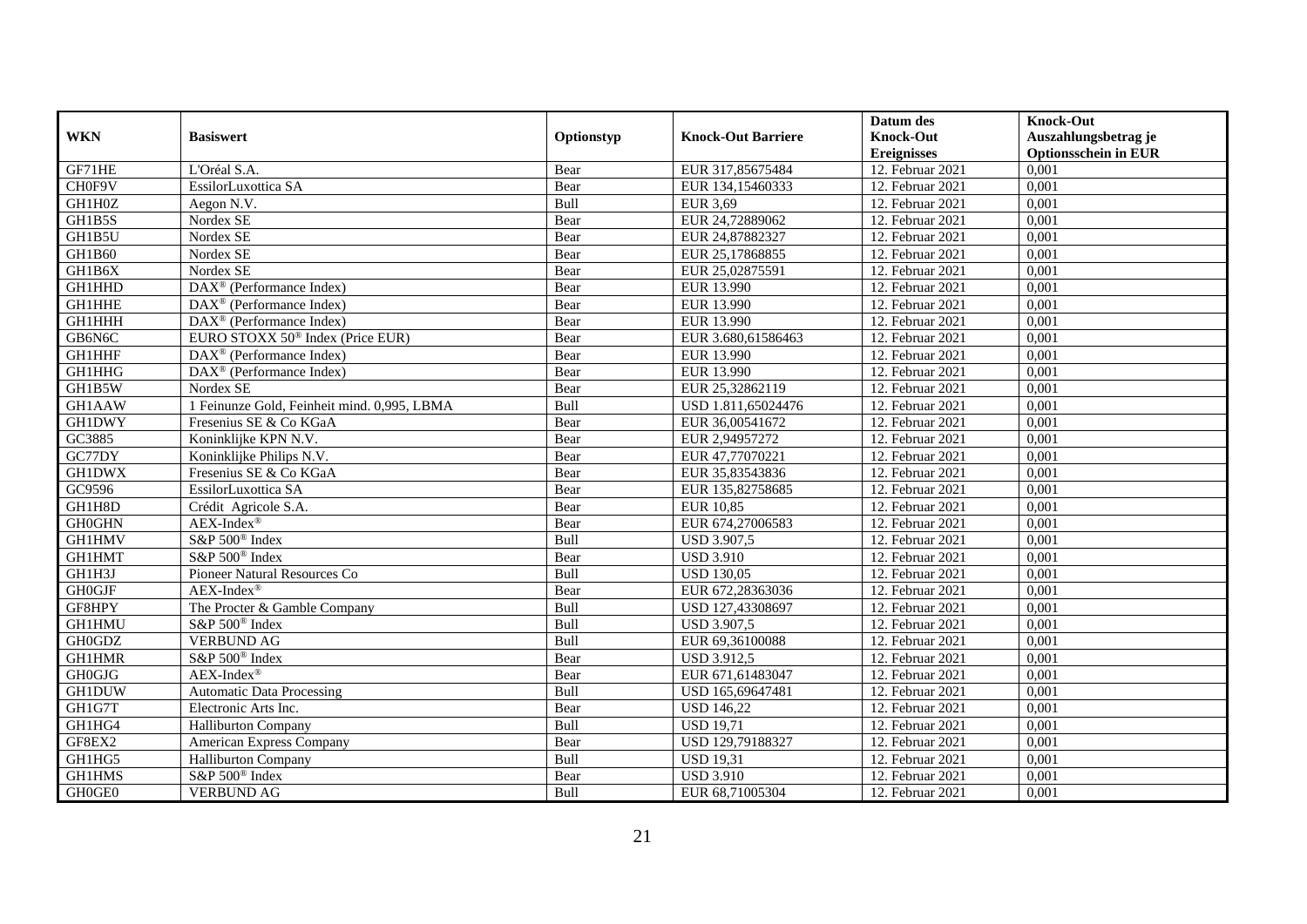|               |                                                 |            |                           | Datum des          | <b>Knock-Out</b>            |
|---------------|-------------------------------------------------|------------|---------------------------|--------------------|-----------------------------|
| <b>WKN</b>    | <b>Basiswert</b>                                | Optionstyp | <b>Knock-Out Barriere</b> | <b>Knock-Out</b>   | Auszahlungsbetrag je        |
|               |                                                 |            |                           | <b>Ereignisses</b> | <b>Optionsschein in EUR</b> |
| GH1G7N        | Autodesk, Inc.                                  | Bull       | <b>USD 296,1</b>          | 12. Februar 2021   | 0,001                       |
| <b>GH0GHL</b> | AEX-Index®                                      | Bear       | EUR 673,60126594          | 12. Februar 2021   | 0,001                       |
| GF5V3M        | Archer-Daniels-Midland Company                  | Bear       | USD 54,94680093           | 12. Februar 2021   | 0,001                       |
| GH1G7G        | Autodesk, Inc.                                  | Bull       | <b>USD 298,51</b>         | 12. Februar 2021   | 0,001                       |
| <b>GH1HMN</b> | S&P 500 <sup>®</sup> Index                      | Bear       | <b>USD 3.915</b>          | 12. Februar 2021   | 0,001                       |
| <b>GH0GDY</b> | <b>VERBUND AG</b>                               | Bull       | EUR 69,93183216           | 12. Februar 2021   | 0,001                       |
| GB0W0Z        | $MDAX^{\circledR}$ (Performance Index)          | Bear       | EUR 32.600,33685584       | 12. Februar 2021   | 0,001                       |
| <b>GH1HMP</b> | S&P 500 <sup>®</sup> Index                      | Bear       | <b>USD 3.915</b>          | 12. Februar 2021   | 0,001                       |
| <b>GH0GJM</b> | $AEX-Index^{\circledR}$                         | Bear       | EUR 672,94244814          | 12. Februar 2021   | 0,001                       |
| <b>GH1GJW</b> | Align Technology, Inc.                          | Bull       | <b>USD 597,58</b>         | 12. Februar 2021   | 0,001                       |
| GC7WS6        | WEC Energy Group Inc.                           | Bull       | USD 83,59537956           | 12. Februar 2021   | 0,001                       |
| GC45Q5        | Illumina, Inc.                                  | Bear       | USD 507,72546318          | 12. Februar 2021   | 0,001                       |
| GH1HMQ        | $S\&P 500^{\circ}$ Index                        | Bear       | <b>USD 3.912,5</b>        | 12. Februar 2021   | 0,001                       |
| GH18AV        | Tesla Inc                                       | Bull       | USD 800,27191092          | 12. Februar 2021   | 0,001                       |
| <b>GH1HCU</b> | Walgreens Boots Alliance, Inc.                  | Bull       | <b>USD 50,71</b>          | 12. Februar 2021   | 0,001                       |
| GH18FN        | Workday, Inc.                                   | Bear       | USD 279,16550703          | 12. Februar 2021   | 0,001                       |
| GH18B7        | Tesla Inc                                       | Bull       | USD 791,64574626          | 12. Februar 2021   | 0,001                       |
| GH1HDG        | <b>KLA</b> Corporation                          | Bear       | <b>USD 303.88</b>         | 12. Februar 2021   | 0,001                       |
| <b>GH1HLL</b> | NASDAQ-100 Index®                               | Bear       | <b>USD 13.690</b>         | 12. Februar 2021   | 0,001                       |
| GF4KQ8        | Illumina, Inc.                                  | Bear       | USD 465,90505135          | 12. Februar 2021   | 0,001                       |
| GH1G85        | <b>General Motors Company</b>                   | Bull       | <b>USD 53,55</b>          | 12. Februar 2021   | 0,001                       |
| <b>GH1HLR</b> | NASDAQ-100 Index®                               | Bear       | <b>USD 13.670</b>         | 12. Februar 2021   | 0,001                       |
| GH1HGT        | Dow Jones Industrial Average® Index             | Bear       | <b>USD 31.450</b>         | 12. Februar 2021   | 0,001                       |
| GF1QSV        | <b>Abbott Laboratories</b>                      | Bear       | USD 127,29525722          | 12. Februar 2021   | 0,001                       |
| <b>GH1HLS</b> | NASDAQ-100 Index®                               | Bear       | <b>USD 13.660</b>         | 12. Februar 2021   | 0,001                       |
| GH1H6T        | Illumina, Inc.                                  | Bear       | <b>USD 459,26</b>         | 12. Februar 2021   | 0,001                       |
| GH1HGU        | Dow Jones Industrial Average <sup>®</sup> Index | Bear       | <b>USD 31.450</b>         | 12. Februar 2021   | 0,001                       |
| GH1HDH        | <b>KLA</b> Corporation                          | Bear       | <b>USD 309,84</b>         | 12. Februar 2021   | 0,001                       |
| <b>GH1HLT</b> | NASDAQ-100 Index®                               | Bear       | <b>USD 13.660</b>         | 12. Februar 2021   | 0,001                       |
| <b>GH1HGV</b> | Dow Jones Industrial Average <sup>®</sup> Index | Bear       | <b>USD 31.440</b>         | 12. Februar 2021   | 0,001                       |
| GH1H6U        | Illumina, Inc.                                  | Bear       | <b>USD 480,27</b>         | 12. Februar 2021   | 0,001                       |
| GH1HDJ        | <b>KLA</b> Corporation                          | Bear       | <b>USD 317,78</b>         | 12. Februar 2021   | 0,001                       |
| GF9X7E        | The Walt Disney Company                         | Bear       | USD 191,41415304          | 12. Februar 2021   | 0,001                       |
| <b>GH1HLP</b> | NASDAQ-100 Index®                               | Bear       | <b>USD 13.680</b>         | 12. Februar 2021   | 0,001                       |
| GH1HGW        | Dow Jones Industrial Average® Index             | Bear       | <b>USD 31.440</b>         | 12. Februar 2021   | 0,001                       |
| GH1BC0        | Global Payments Inc.                            | Bull       | <b>USD 197,256</b>        | 12. Februar 2021   | 0,001                       |
| GF9X5X        | The Walt Disney Company                         | Bear       | USD 192,48155529          | 12. Februar 2021   | 0,001                       |
| <b>GH1HLQ</b> | NASDAQ-100 Index®                               | Bear       | <b>USD 13.670</b>         | 12. Februar 2021   | 0,001                       |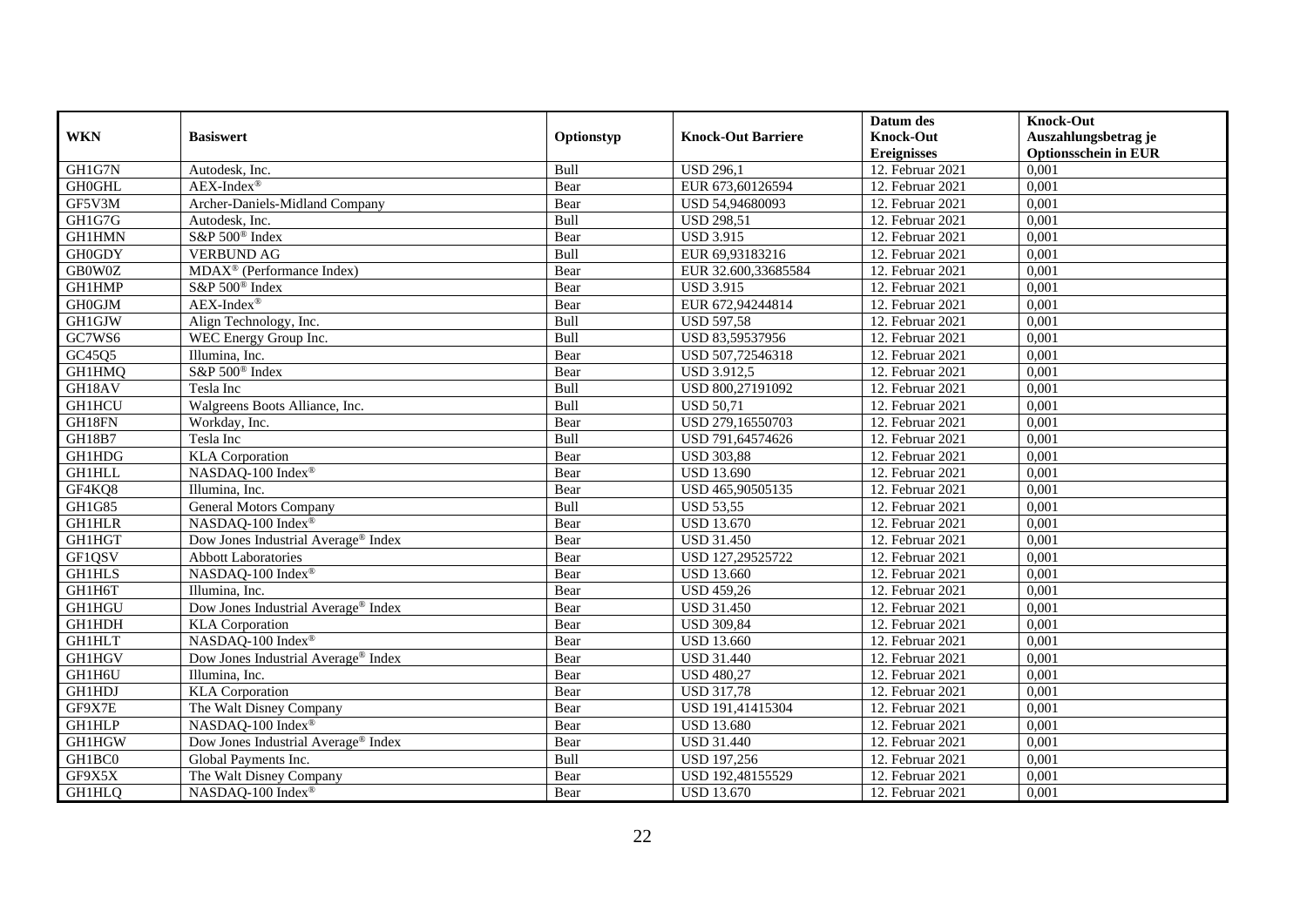|               |                                              |            |                           | Datum des          | <b>Knock-Out</b>            |
|---------------|----------------------------------------------|------------|---------------------------|--------------------|-----------------------------|
| <b>WKN</b>    | <b>Basiswert</b>                             | Optionstyp | <b>Knock-Out Barriere</b> | <b>Knock-Out</b>   | Auszahlungsbetrag je        |
|               |                                              |            |                           | <b>Ereignisses</b> | <b>Optionsschein in EUR</b> |
| GH1HGX        | Dow Jones Industrial Average® Index          | Bull       | <b>USD 31.380</b>         | 12. Februar 2021   | 0,001                       |
| GH1HGY        | Dow Jones Industrial Average® Index          | Bull       | <b>USD 31.380</b>         | 12. Februar 2021   | 0,001                       |
| <b>GH1HLM</b> | NASDAQ-100 Index®                            | Bear       | <b>USD 13.690</b>         | 12. Februar 2021   | 0,001                       |
| <b>GH1HLN</b> | NASDAQ-100 Index®                            | Bear       | <b>USD 13.680</b>         | 12. Februar 2021   | 0,001                       |
| GH1G5Y        | The Walt Disney Company                      | Bull       | <b>USD 187,2</b>          | 12. Februar 2021   | 0,001                       |
| GB0W4W        | EURO STOXX 50 <sup>®</sup> Index (Price EUR) | Bear       | EUR 3.685,61725033        | 12. Februar 2021   | 0,001                       |
| <b>GH0GHT</b> | $AEX-Index^{\circledR}$                      | Bear       | EUR 674,92888361          | 12. Februar 2021   | 0,001                       |
| GF4H06        | Martin Marietta Materials, Inc.              | Bear       | USD 322,1476899           | 12. Februar 2021   | 0,001                       |
| GF52WH        | Twitter, Inc.                                | Bear       | USD 70,8274863            | 12. Februar 2021   | 0,001                       |
| <b>GH1HMK</b> | S&P 500 <sup>®</sup> Index                   | Bear       | <b>USD 3.922,5</b>        | 12. Februar 2021   | 0,001                       |
| <b>GH0DPH</b> | ASML Holding N.V.                            | Bear       | EUR 495,14860175          | 12. Februar 2021   | 0,001                       |
| <b>GH0GHP</b> | $AEX-Index^{\circledR}$                      | Bear       | EUR 676,9153191           | 12. Februar 2021   | 0,001                       |
| <b>GH0J0E</b> | <b>Comcast Corporation</b>                   | Bear       | USD 53,56077846           | 12. Februar 2021   | 0,001                       |
| GH18PH        | <b>BNP</b> Paribas S.A.                      | Bear       | EUR 46,39420653           | 12. Februar 2021   | 0.001                       |
| <b>GH0KGB</b> | Regeneron Pharmaceuticals, Inc.              | Bull       | USD 485,76464243          | 12. Februar 2021   | 0,001                       |
| GF9QQA        | Lam Research Corporation                     | Bear       | USD 585,1181929           | 12. Februar 2021   | 0,001                       |
| GC8MD1        | Illumina, Inc.                               | Bear       | USD 545,57334443          | 12. Februar 2021   | 0,001                       |
| GH1GBV        | Peloton Interactive Inc.                     | Bear       | <b>USD 149,02</b>         | $12.$ Februar 2021 | 0,001                       |
| <b>GH1HML</b> | S&P 500 <sup>®</sup> Index                   | Bear       | <b>USD 3.920</b>          | 12. Februar 2021   | 0,001                       |
| GH166P        | Infineon Technologies AG                     | Bear       | EUR 35,55188433           | 12. Februar 2021   | 0,001                       |
| <b>GH1HAS</b> | Delta Air Lines, Inc.                        | Bear       | <b>USD 43,49</b>          | 12. Februar 2021   | 0,001                       |
| GB70ZE        | EURO STOXX 50 <sup>®</sup> Index (Price EUR) | Bear       | EUR 3.693,02679006        | 12. Februar 2021   | 0,001                       |
| GH0Y8B        | Beyond Meat, Inc.                            | Bear       | USD 181,12293663          | 12. Februar 2021   | 0,001                       |
| <b>GH1HMJ</b> | S&P 500 <sup>®</sup> Index                   | Bear       | <b>USD 3.922,5</b>        | 12. Februar 2021   | 0,001                       |
| <b>GH0GHM</b> | $AEX-Index^{\circledR}$                      | Bear       | EUR 675,59768352          | 12. Februar 2021   | 0,001                       |
| GH1H6V        | Illumina, Inc.                               | Bear       | <b>USD 525,29</b>         | 12. Februar 2021   | 0,001                       |
| <b>GB7PYF</b> | TecDAX <sup>®</sup> (Performance Index)      | Bear       | EUR 3.546,46              | 12. Februar 2021   | 0,001                       |
| <b>GH0YGM</b> | Agilent Technologies, Inc.                   | Bear       | USD 127,84069508          | 12. Februar 2021   | 0,001                       |
| GH1HMM        | S&P 500 <sup>®</sup> Index                   | Bear       | <b>USD 3.920</b>          | 12. Februar 2021   | 0,001                       |
| <b>GH0DSB</b> | Intel Corporation                            | Bear       | USD 62,39594853           | 12. Februar 2021   | 0,001                       |
| <b>GH0GHS</b> | $AEX-Index^{\circledR}$                      | Bear       | EUR 676,25650129          | 12. Februar 2021   | 0,001                       |
| GH164W        | Intel Corporation                            | Bear       | USD 62,07915021           | 12. Februar 2021   | 0,001                       |
| GF8HHR        | Alstom S.A.                                  | Bull       | EUR 42,31554433           | 12. Februar 2021   | 0,001                       |
| <b>GC6NEU</b> | <b>STRYKER CORP</b>                          | Bear       | USD 246,76634503          | 12. Februar 2021   | 0,001                       |
| GH165Z        | Intel Corporation                            | Bear       | USD 61,19972889           | 12. Februar 2021   | 0,001                       |
| GH1662        | Intel Corporation                            | Bear       | USD 61,48953819           | 12. Februar 2021   | 0,001                       |
| GH1663        | <b>Intel Corporation</b>                     | Bear       | USD 61,78934091           | 12. Februar 2021   | 0,001                       |
| GH1GXM        | Siemens AG                                   | Bear       | EUR 133,67                | 12. Februar 2021   | 0,001                       |